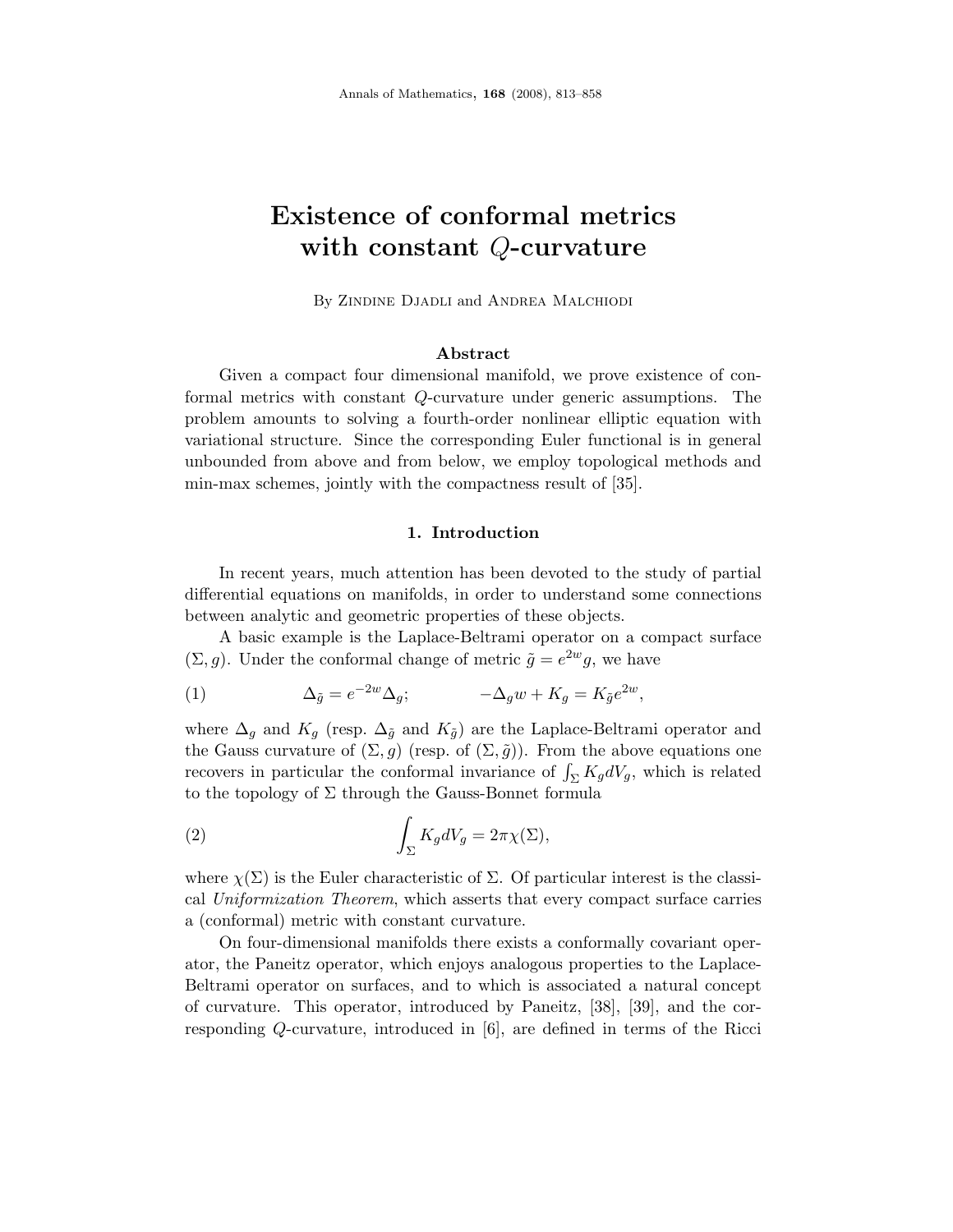tensor Ric<sub>g</sub> and the scalar curvature  $R<sub>q</sub>$  of the manifold  $(M, g)$  as

(3) 
$$
P_g(\varphi) = \Delta_g^2 \varphi + \text{div}_g \left(\frac{2}{3} R_g g - 2 \text{Ric}_g\right) d\varphi;
$$

(4) 
$$
Q_g = -\frac{1}{12} \left( \Delta_g R_g - R_g^2 + 3 |\text{Ric}_g|^2 \right),
$$

where  $\varphi$  is any smooth function on M. The behavior (and the mutual relation) of  $P_g$  and  $Q_g$  under a conformal change of metric  $\tilde{g} = e^{2w}g$  is given by

(5) 
$$
P_{\tilde{g}} = e^{-4w} P_g; \qquad P_g w + 2Q_g = 2Q_{\tilde{g}} e^{4w}.
$$

Apart from the analogy with (1), we have an extension of the Gauss-Bonnet formula which is the following:

(6) 
$$
\int_M \left( Q_g + \frac{|W_g|^2}{8} \right) dV_g = 4\pi^2 \chi(M),
$$

where  $W_q$  denotes the Weyl tensor of  $(M, g)$  and  $\chi(M)$  the Euler characteristic. In particular, since  $|W_g|^2 dV_g$  is a pointwise conformal invariant, it follows that the integral of  $Q_q$  over M is also a conformal invariant, which is usually denoted with the symbol

(7) 
$$
k_P = \int_M Q_g dV_g.
$$

We refer for example to the survey [18] for more details.

To mention some first geometric properties of  $P_g$  and  $Q_g$ , we discuss some results of Gursky, [29] (see also [28]). If a manifold of nonnegative Yamabe class  $Y(g)$  (this means that there is a conformal metric with nonnegative constant scalar curvature) satisfies  $k_P \geq 0$ , then the kernel of  $P_g$  are only the constants and  $P_q \geq 0$ , namely  $P_q$  is a nonnegative operator. If in addition  $Y(q) > 0$ , then the first Betti number of M vanishes, unless  $(M, g)$  is conformally equivalent to a quotient of  $S^3 \times \mathbb{R}$ . On the other hand, if  $Y(g) \geq 0$ , then  $k_P \leq 8\pi^2$ , with the equality holding if and only if  $(M, g)$  is conformally equivalent to the standard sphere.

As for the Uniformization Theorem, one can ask whether every fourmanifold  $(M, g)$  carries a conformal metric  $\tilde{g}$  for which the corresponding Q-curvature  $Q_{\tilde{g}}$  is a constant. When  $\tilde{g} = e^{2w}g$ , by (5) the problem amounts to finding a solution of the equation

(8) 
$$
P_g w + 2Q_g = 2\overline{Q}e^{4w},
$$

where  $\overline{Q}$  is a real constant. By the regularity results in [43], critical points of the following functional

$$
(9) \quad II(u) = \langle P_g u, u \rangle + 4 \int_M Q_g u dV_g - k_P \log \int_M e^{4u} dV_g; \qquad u \in H^2(M),
$$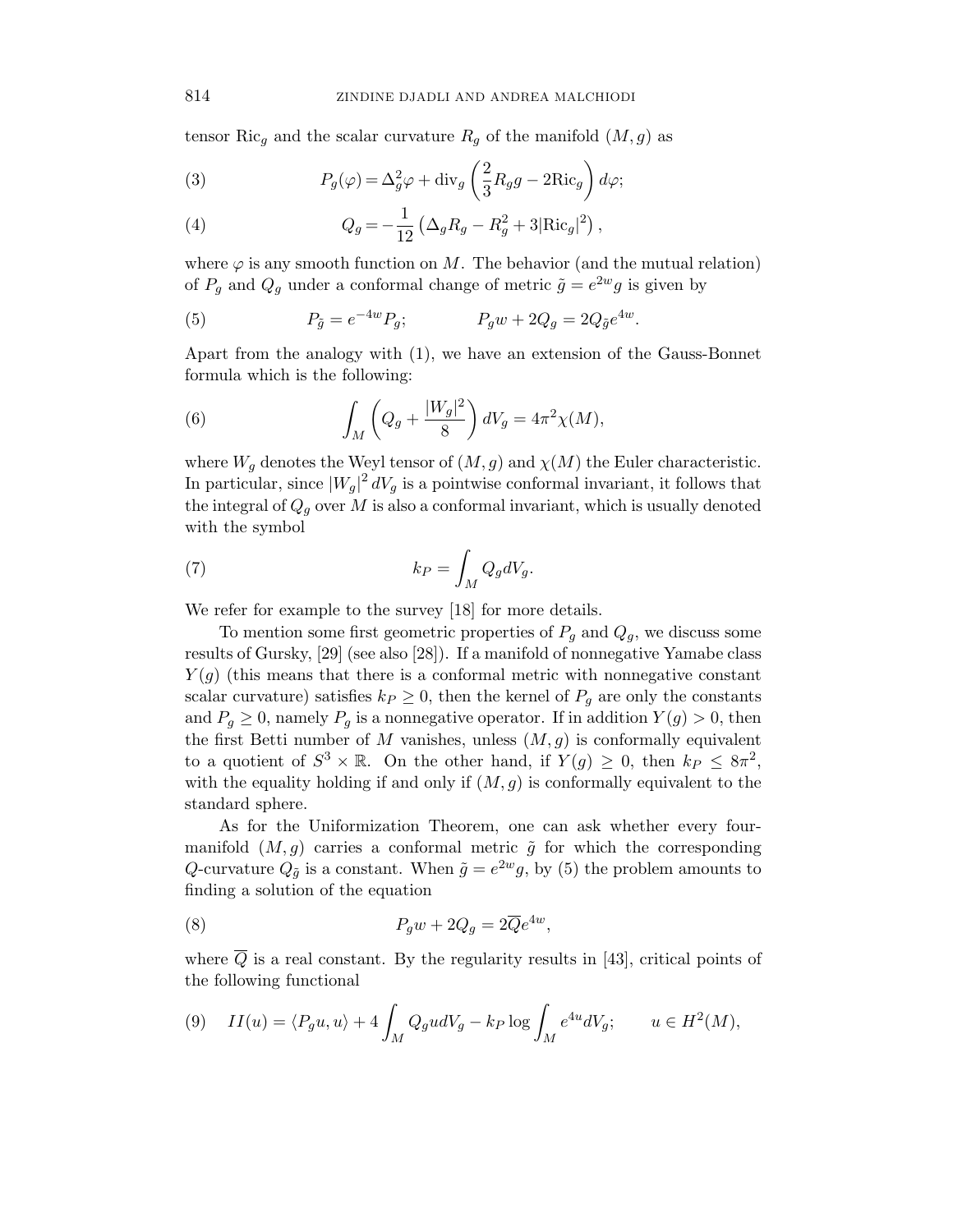which are weak solutions of (8), are also strong solutions. Here  $H^2(M)$  is the space of functions on M which are of class  $L^2$ , together with their first and second derivatives, and the symbol  $\langle P_q u, v \rangle$  stands for

(10) 
$$
\langle P_g u, v \rangle = \int_M \left( \Delta_g u \Delta_g v + \frac{2}{3} R_g \nabla_g u \cdot \nabla_g v - 2(\text{Ric}_g \nabla_g u, \nabla_g v) \right) dV_g
$$
for  $u, v \in H^2(M)$ .

Problem (8) has been solved in [16] for the case in which ker  $P_q = \mathbb{R}$ ,  $P_q$ is a nonnegative operator and  $k_P < 8\pi^2$ . By the above-mentioned result of Gursky, sufficient conditions for these assumptions to hold are that  $Y(q) \geq 0$ and that  $k_P \geq 0$  (and  $(M, g)$  is not conformal to the standard sphere). Notice that if  $Y(g) \geq 0$  and  $k_P = 8\pi^2$ , then  $(M, g)$  is conformally equivalent to the standard sphere and clearly in this situation (8) admits a solution. More general conditions for the above hypotheses to hold have been obtained by Gursky and Viaclovsky in [30]. Under the assumptions in [16], by the Adams inequality

$$
\log \int_M e^{4(u-\overline{u})} dV_g \le \frac{1}{8\pi^2} \langle P_g u, u \rangle + C, \qquad u \in H^2(M),
$$

where  $\bar{u}$  is the average of u and where C depends only on M, the functional II is bounded from below and coercive, hence solutions can be found as global minima. The result in [16] has also been extended in [10] to higher-dimensional manifolds (regarding higher-order operators and curvatures) using a geometric flow.

The solvability of (8), under the above hypotheses, has been useful in the study of some conformally invariant fully nonlinear equations, as is shown in [13]. Some remarkable geometric consequences of this study, given in [12], [13], are the following. If a manifold of positive Yamabe class satisfies  $\int_M Q_g dV_g > 0$ , then there exists a conformal metric with positive Ricci tensor, and hence M has finite fundamental group. Furthermore, under the additional quantitative assumption  $\int_M Q_g dV_g > \frac{1}{8}$  $\frac{1}{8} \int_M |W_g|^2 dV_g$ , M must be diffeomorphic to the standard four-sphere or to the standard projective space. Finally, we also point out that the Paneitz operator and the Q-curvature (together with their higher-dimensional analogues, see [5], [6], [26], [27]) appear in the study of Moser-Trudinger type inequalities, log-determinant formulas and the compactification of locally conformally flat manifolds, [7], [8], [14], [15], [16].

We are interested here in extending the *uniformization* result in [16], namely to find solutions of (8) under more general assumptions. Our result is the following.

THEOREM 1.1. Suppose ker  $P_g = \{constants\}$ , and assume that  $kp \neq$  $8k\pi^2$  for  $k = 1, 2, \ldots$ . Then  $(M, g)$  admits a conformal metric with constant Q-curvature.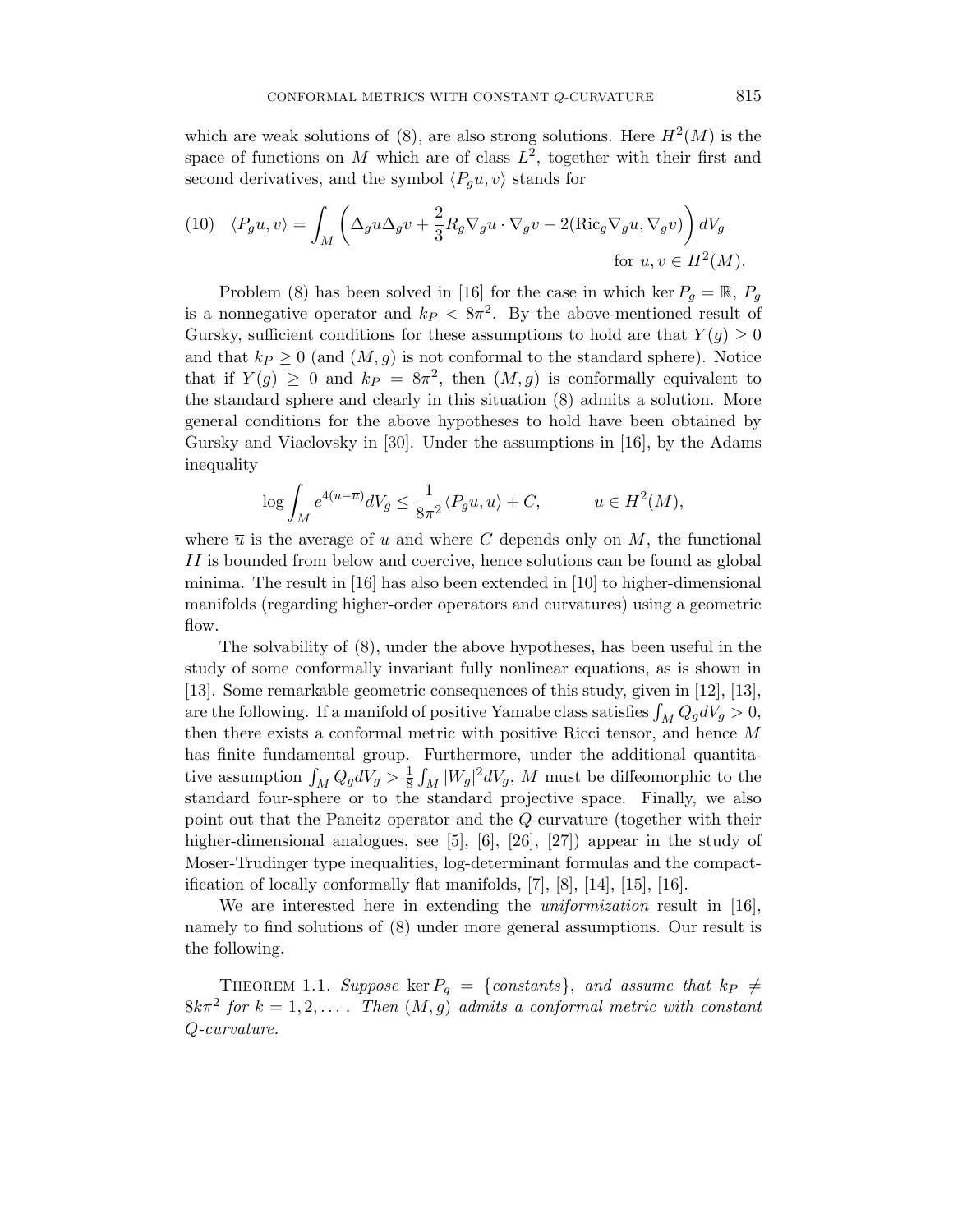Remark 1.2. (a). Our assumptions are conformally invariant and generic, so the result applies to a large class of four manifolds, and in particular to some manifolds of negative curvature or negative Yamabe class. Note that, in view of [29], it is not clear whether or not a manifold of negative Yamabe class satisfies the assumptions of the result in [16]. For example, products of two negatively-curved surfaces might have total  $Q$ -curvature greater than  $8\pi^2$ ; see [24].

(b). Under the above, imposing the volume normalization  $\int_M e^{4u} dV_g = 1$ , the set of solutions (which is nonempty) is bounded in  $C<sup>m</sup>(M)$  for any integer m, by Theorem 1.3 in [35]; see also [25].

(c). Theorem 1.1 does NOT cover the case of locally conformally flat manifolds with positive and even Euler characteristic, by (6).

Our assumptions include those made in [16] and one (or both) of the following two possibilities

(11) 
$$
k_P \in (8k\pi^2, 8(k+1)\pi^2), \quad \text{for some } k \in \mathbb{N};
$$

(12)  $P_q$  possesses  $\bar{k}$  (counted with multiplicity) negative eigenvalues.

In these cases the functional  $II$  is unbounded from above and below, and hence it is necessary to find extremals which are possibly saddle points. This is done using a new min-max scheme, which we describe below, depending on  $k_P$  and the spectrum of  $P_g$  (in particular on the number of negative eigenvalues k, counted with multiplicity). By classical arguments, the scheme yields a Palais-*Smale sequence*, namely a sequence  $(u_l)_l \subseteq H^2(M)$  satisfying the following properties

(13) 
$$
II(u_l) \to c \in \mathbb{R}; \qquad II'(u_l) \to 0 \qquad \text{as } l \to +\infty.
$$

We can also assume that such a sequence  $(u_l)_l$  satisfies the volume normalization

(14) 
$$
\int_M e^{4u_l} dV_g = 1 \quad \text{for all } l.
$$

This is always possible since the functional  $II$  is invariant under the transformation  $u \mapsto u+a$ , where a is any real constant. Then, to achieve existence, one should prove for example that  $(u_l)_l$  is bounded, or prove a similar compactness criterion.

In order to do this, we apply a procedure from [40], used in [22], [31], [42]. For  $\rho$  in a neighborhood of 1, we define the functional  $II_{\rho}: H^2(M) \to \mathbb{R}$  by

$$
II_{\rho}(u) = \langle P_g u, u \rangle + 4\rho \int_M Q_g dV_g - 4\rho k_P \log \int_M e^{4u} dV_g, \qquad u \in H^2(M),
$$

whose critical points give rise to solutions of the equation

(15) 
$$
P_g u + 2\rho Q_g = 2\rho k_P e^{4u} \quad \text{in } M.
$$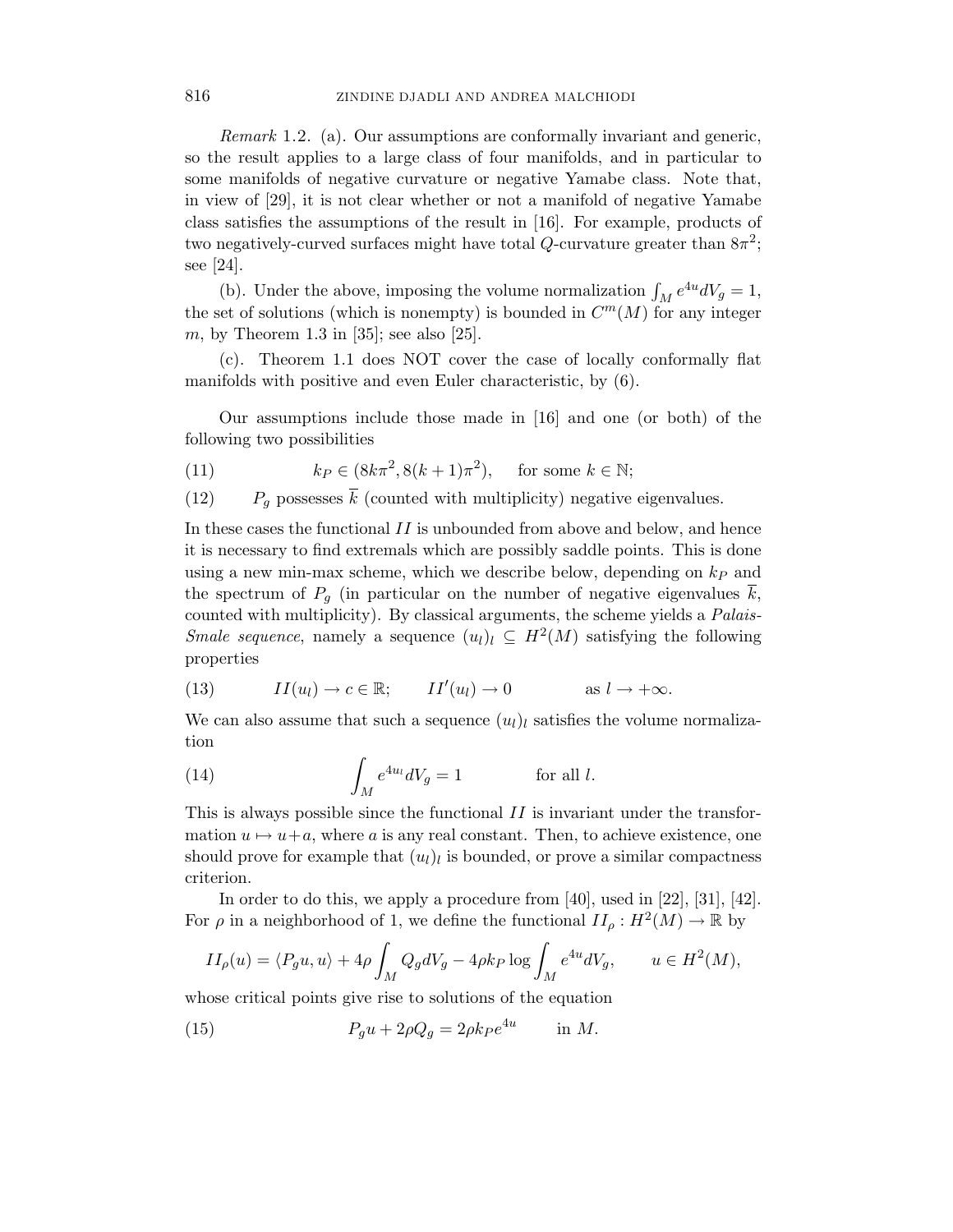One can then define the min-max scheme for different values of  $\rho$  and prove boundedness of some Palais-Smale sequence for  $\rho$  belonging to a set  $\Lambda$  which is dense in some neighborhood of 1; see Section 5. This implies solvability of (15) for  $\rho \in \Lambda$ . We then apply the following result from [35], with  $Q_l = \rho_l Q_g$ , where  $(\rho_l)_l \subseteq \Lambda$  and  $\rho_l \to 1$ .

THEOREM 1.3 ([35]). Suppose ker  $P_g = \{constants\}$  and that  $(u_l)_l$  is a sequence of solutions of

(16) 
$$
P_g u_l + 2Q_l = 2k_l e^{4u_l} \qquad in M,
$$

satisfying (14), where  $k_l = \int_M Q_l dV_g$ , and where  $Q_l \to Q_0$  in  $C^0(M)$ . Assume also that

(17) 
$$
k_0 := \int_M Q_0 dV_g \neq 8k\pi^2 \qquad \text{for } k = 1, 2, \dots.
$$

Then  $(u_l)_l$  is bounded in  $C^{\alpha}(M)$  for any  $\alpha \in (0,1)$ .

We give now a brief description of the scheme and a heuristic idea of its construction. We describe it for the functional II only, but the same considerations hold for  $II_\rho$  if  $|\rho - 1|$  is sufficiently small. It is a standard method in critical point theory to find extrema by looking at the difference of topology between sub- or superlevels of functionals. In our specific case we investigate the structure of the sublevels  $\{II \leq -L\}$ , where L is a large positive number. Looking at the form of the functional  $II$ , see (9), one can find two ways for attaining large negative values.

The first, assuming (11), is by bubbling. In fact, for a given point  $x \in M$ and for  $\lambda > 0$ , consider the following function

$$
\varphi_{\lambda,x}(y)=\log\left(\frac{2\lambda}{1+\lambda^2{\rm dist}(y,x)^2}\right),
$$

where dist( $\cdot$ ,  $\cdot$ ) denotes the metric distance on M. Then for  $\lambda$  large one has  $e^{4\varphi_{\lambda,x}} \simeq \delta_x$  (the Dirac mass at x), where  $e^{4\varphi_{\lambda,x}}$  represents the volume density of a four sphere attached to M at the point x, and one can show that  $II(\varphi_{\lambda,x}) \to$  $-\infty$  as  $\lambda \to +\infty$ . Similarly, for k as given in (11) and for  $x_1, \ldots, x_k \in M$ ,  $t_1, \ldots, t_k \geq 0$ , it is possible to construct an appropriate function  $\varphi$  of the above form (near each  $x_i$ ) with  $e^{4\varphi} \simeq \sum_{i=1}^k t_i \delta_{x_i}$ , and on which II still attains large negative values. Precise estimates are given in Section 4 and in the appendix. Since II stays invariant if  $e^{4\varphi}$  is multiplied by a constant, we can assume that  $\sum_{i=1}^{k} t_i = 1$ . On the other hand, if  $e^{4\varphi}$  is concentrated at  $k+1$  distinct points of  $M$ , it is possible to prove, using an improved Moser-Trudinger inequality from Section 2, that  $II(\varphi)$  cannot attain large negative values anymore, see Lemmas 2.2 and 2.4. From this argument we see that one is led naturally to consider the family  $M_k$  of elements  $\sum_{i=1}^k t_i \delta_{x_i}$  with  $(x_i)_i \subseteq M$ , and  $\sum_{i=1}^k t_i = 1$ , known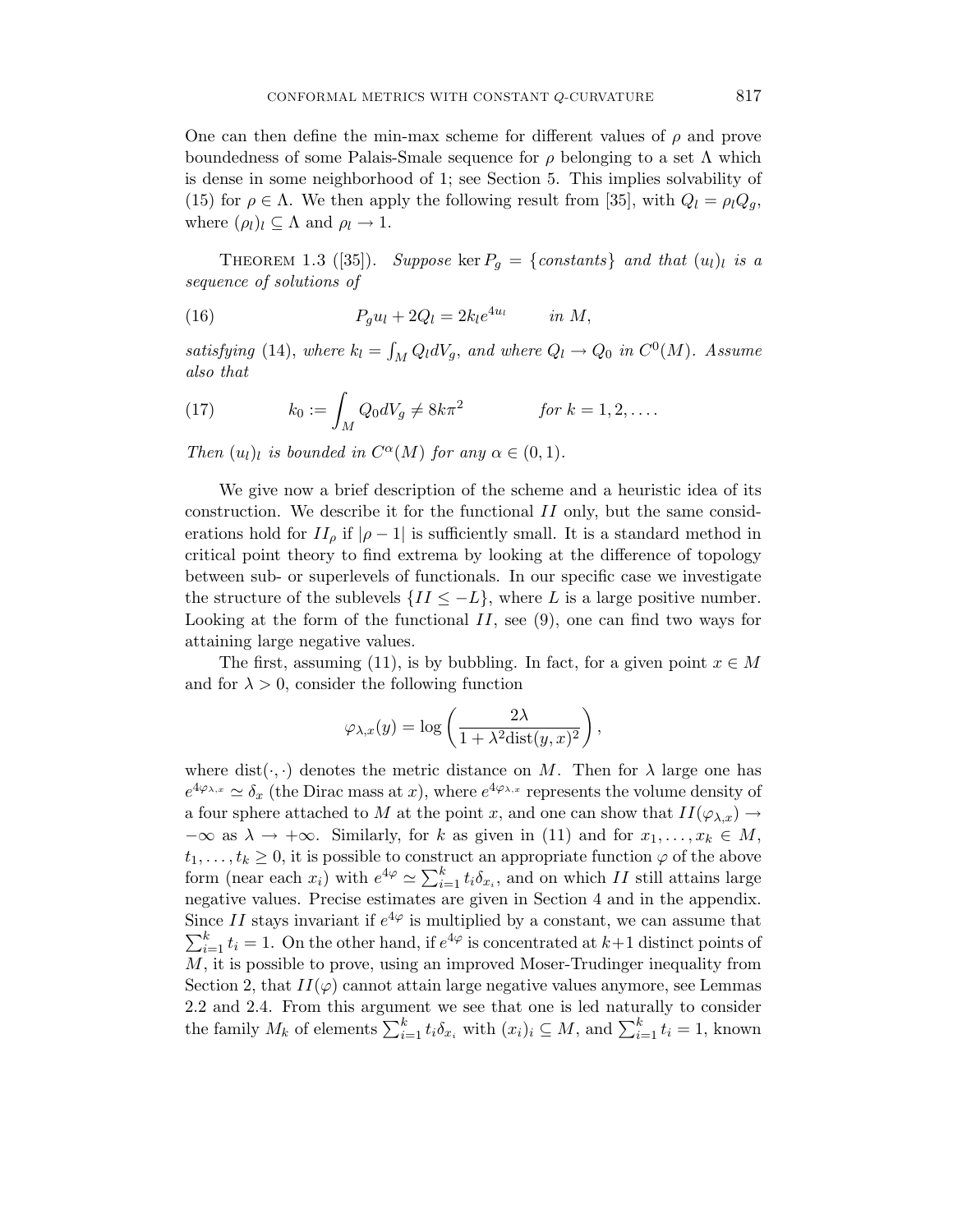in literature as the formal set of barycenters of  $M$  of order  $k$ , which we are going to discuss in more detail below.

The second way to attain large negative values, assuming (12), is by considering the negative-definite part of the quadratic form  $\langle P_q u, u \rangle$ . When  $V \subseteq H^2(M)$  denotes the direct sum of the eigenspaces of  $P_g$  corresponding to negative eigenvalues, the functional  $II$  will tend to  $-\infty$  on the boundaries of large balls in V, namely boundaries of sets homeomorphic to the unit ball  $B_1^k$ of  $\mathbb{R}^{\overline{k}}$ .

Having these considerations in mind, we will use for the min-max scheme a set, denoted by  $A_{k,\overline{k}}$ , which is constructed using some contraction of the product  $M_k \times B_1^k$ ; see formula (21) and the figure in Section 2 (when  $k_P < 8\pi^2$ , we just take the sphere  $S^{k-1}$  instead of  $A_{k,\overline{k}}$ ). It is possible indeed to map (nontrivially) this set into  $H^2(M)$  in such a way that the functional II on the image is close to −∞; see Section 4. On the other hand, it is also possible to do the opposite, namely to map appropriate sublevels of  $II$  into  $A_{k,\overline{k}}$ ; see Section 3. The composition of these two maps turns out to be homotopic to the identity on  $A_{k,\overline{k}}$  (which is noncontractible by Corollary 3.8) and therefore they are both topologically nontrivial.

Some comments are in order. For the case  $k = 1$  and  $\overline{k} = 0$ , which is presented in [24], the min-max scheme is similar to that used in [22], where the authors study a mean field equation depending on a real parameter  $\lambda$ (and prove existence for  $\lambda \in (8\pi, 16\pi)$ ). Solutions for large values of  $\lambda$  have been obtained recently by Chen and Lin, [19], [20], using blow-up analysis and degree theory. See also the papers [32], [34], [42] and references therein for related results. The construction presented in this paper has been recently used by Djadli in [23] to study this problem as well when  $\lambda \neq 8k\pi$  and without any assumption on the topology of the surface. Our method has also been employed by Malchiodi and Ndiaye [36] for the study of the  $2 \times 2$  Toda system.

The set of barycenters  $M_k$  (see subsection 3.1 for more comments or references) has been used crucially in literature for the study of problems with lack of compactness; see [3], [4]. In particular, for Yamabe-type equations (including the Yamabe equation and several other applications), it has been used to understand the structure of the critical points at infinity (or asymptotes) of the Euler functional, namely the way compactness is lost through a pseudo-gradient flow. Our use of the set  $M_k$ , although the map  $\Phi$  of Section 4 presents some analogies with the Yamabe case, is of different type since it is employed to reach low energy levels and not to study critical points at infinity. As mentioned above, we consider a projection onto the k-barycenters  $M_k$ , but starting only from functions in  $\{II \leq -L\}$ , whose concentration behavior is not as clear as that of the asymptotes for the Yamabe equation. Here also a technical difficulty arises. The main point is that, while in the Yamabe case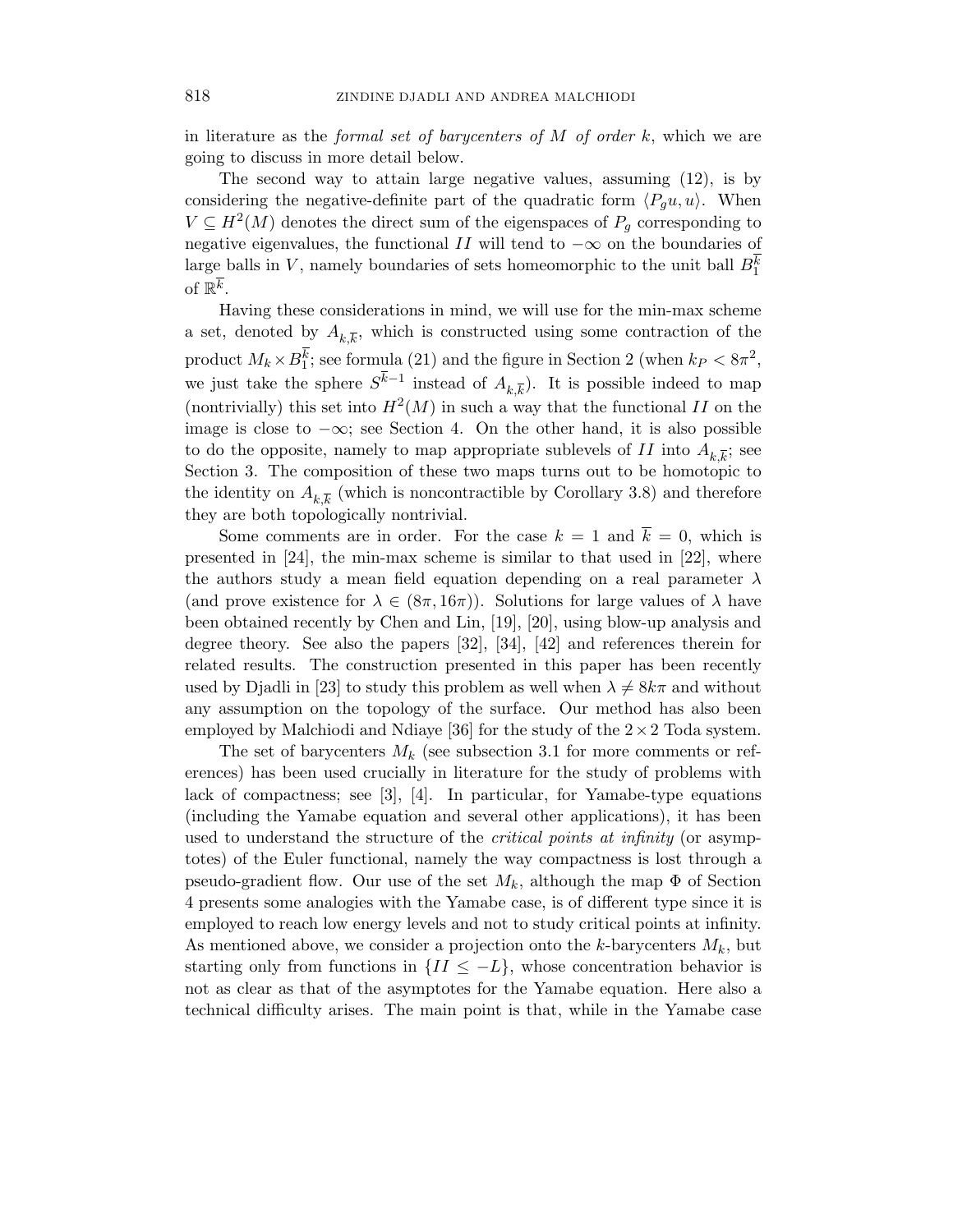all the coefficients  $t_i$  are bounded away from zero, in our case they can be arbitrarily small, and hence it is not so clear what the choice of the points  $x_i$ and the numbers  $t_i$  should be when projecting. Indeed, when  $k > 1$   $M_k$  is not a smooth manifold but a *stratified set*, namely union of sets of different dimensions (the maximal one is  $5k - 1$ , when all the  $x_i$ 's are distinct and all the  $t_i$ 's are positive). To construct a continuous global projection takes further work, and this is done in Section 3.

The cases which are not included in Theorem 1.1 should be more delicate, especially when  $k_P$  is an integer multiple of  $8\pi^2$ . In this situation noncompactness is expected, and the problem should require an asymptotic analysis as in [3], or a fine blow-up analysis as in [32], [19], [20]. Some blow-up behavior on open flat domains of  $\mathbb{R}^4$  is studied in [2].

A related question in this context arises for the standard sphere  $(k_P =$  $8\pi^2$ ), where one could ask for the analogue of the *Nirenberg problem*. Precisely, since the Q-curvature of the standard metric is constant, a natural problem is to deform the metric conformally in such a way that the curvature becomes a given function f on  $S<sup>4</sup>$ . Equation (8) on the sphere admits a noncompact family of solutions (classified in [17]), which all arise from conformal factors of Möbius transformations. In order to tackle this loss of compactness, usually finite-dimensional reductions of the problem are used, jointly with blow-up analysis and Morse theory. Some results in this direction are given in [11], [37] and [44] (see also references therein for results on the Nirenberg problem on  $S^2$ ).

The structure of the paper is as follows. In Section 2 we collect some notation and preliminary results, based on an improved Moser-Trudinger type inequality. We also introduce the set  $A_{k,\overline{k}}$  used to perform the min-max construction. In Section 3, we show how to map the sublevels  $\{II \leq -L\}$  into  $A_{k,\overline{k}}$ . We begin by analyzing some properties of the k-barycenters as a stratified set, in order to understand the component of the projection involving the set  $M_k$ , which is the most delicate. Then we turn to the construction of the global map. In Section 4 we show how to embed  $A_{k,\overline{k}}$  into the sublevel  ${II \leq -L}$  for L arbitrarily large. This requires long and delicate estimates, some of which are carried out in the appendix (which also contains other technical proofs). Finally in Section 5 we prove Theorem 1.1, defining a min-max scheme based on the construction of  $A_{k,\overline{k}}$ , solving the modified problem (15), and applying Theorem 1.3.

An announcement of the present results is given in the preliminary note [24].

Acknowledgements. We thank A. Bahri for indicating to us the proof of Lemma 3.7. This work was started when the authors were visiting IAS in Princeton, and continued during their stay at IMS in Singapore. A.M. worked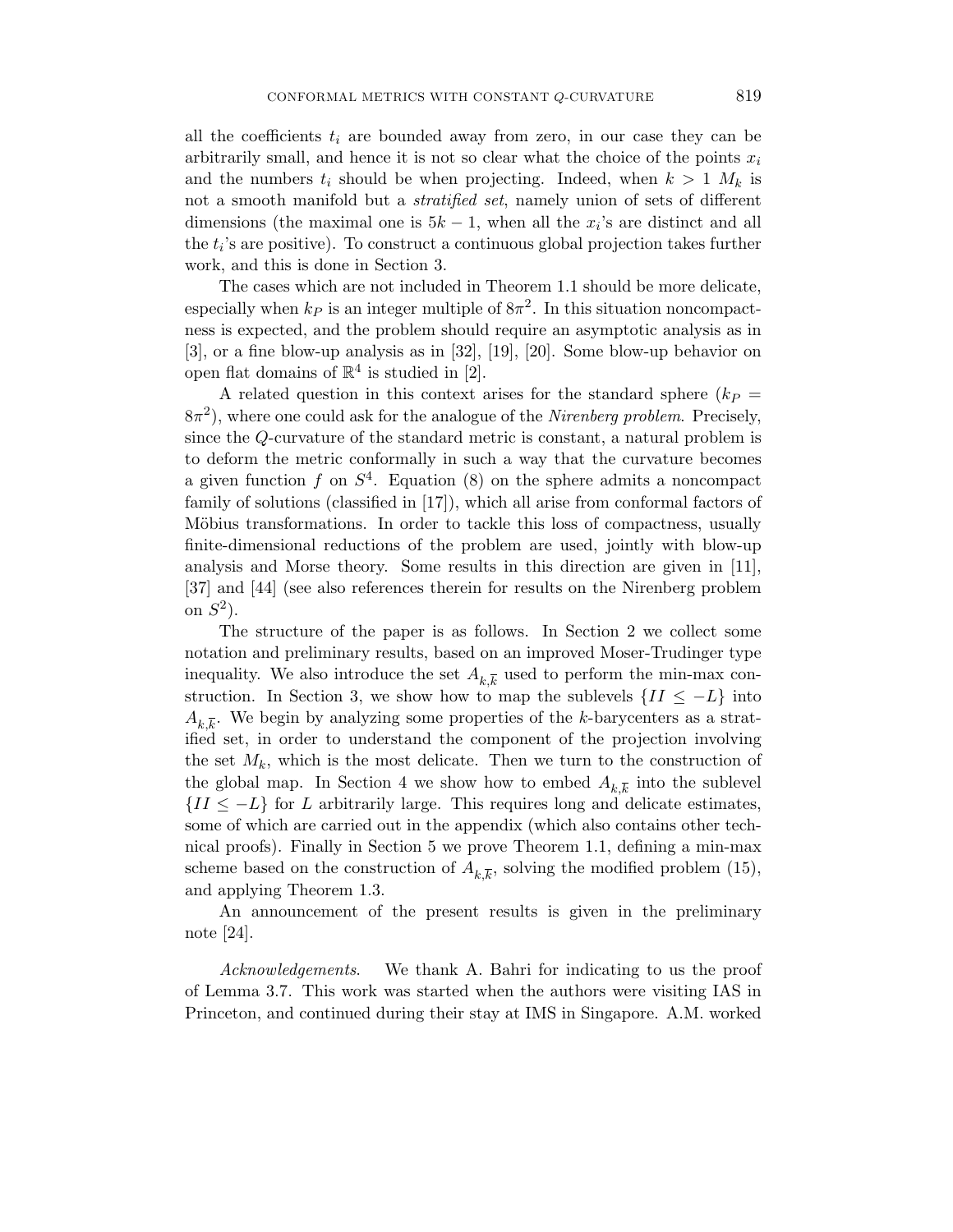on this project also when he was visiting ETH in Zürich and Laboratoire Jacques-Louis Lions in Paris. We are very grateful to all these institutions for their kind hospitality. A.M. has been supported by M.U.R.S.T. under the national project Variational methods and nonlinear differential equations, and by the European Grant ERB FMRX CT98 0201.

#### 2. Notation and preliminaries

In this section we fix our notation and recall some useful known facts. We state in particular an inequality of Moser-Trudinger type for functions in  $H<sup>2</sup>(M)$ , an improved version of it and some of its consequences.

The symbol  $B_r(p)$  denotes the metric ball of radius r and center p, while  $dist(x, y)$  stands for the distance between two points  $x, y \in M$ .  $H^2(M)$  is the Sobolev space of the functions on M which are in  $L^2(M)$  together with their first and second derivatives. The symbol  $\|\cdot\|$  denotes the norm of  $H^2(M)$ . If  $u \in H^2(M)$ ,  $\overline{u} = \frac{1}{|M|} \int_M u dV_g$  stands for the average of u. For l points  $x_1, \ldots, x_l \in M$  which all lie in a small metric ball, and for l nonnegative numbers  $\alpha_1, \ldots, \alpha_l$ , we consider *convex combinations* of the form  $\sum_{i=1}^l \alpha_i x_i$ ,  $\alpha_i \geq 0$ ,  $\sum_i \alpha_i = 1$ . To do this, we consider the embedding of M into some  $\mathbb{R}^n$  given by Whitney's theorem, take the convex combination of the images of the points  $(x_i)_i$ , and project it onto the image of M (which we identify with M itself). If  $dist(x_i, x_j) < \xi$  for  $\xi$  sufficiently small,  $i, j = 1, \ldots, l$ , then this operation is well-defined and moreover we have dist  $(x_j, \sum_{i=1}^l \alpha_i x_i) < 2\xi$  for every  $j = 1, \ldots, l$ . Note that these elements are just points, not to be confused with the formal barycenters  $\sum t_i \delta_{x_i}$ .

Large positive constants are always denoted by  $C$ , and the value of  $C$ is allowed to vary from formula to formula and also within the same line. When we want to stress the dependence of the constants on some parameter (or parameters), we add subscripts to C, as  $C_{\delta}$ , etc.. Also constants with subscripts are allowed to vary.

Since we allow  $P_g$  to have negative eigenvalues, we denote by  $V \subseteq H^2(M)$ the direct sum of the eigenspaces corresponding to negative eigenvalues of  $P<sub>q</sub>$ . The dimension of V, which is finite, is denoted by  $\overline{k}$ , and since ker $P_g = \mathbb{R}$ , we can find a basis of eigenfunctions  $\hat{v}_1, \dots, \hat{v}_{\overline{k}}$  of V (orthonormal in  $L^2(M)$ ) with the properties

(18) 
$$
P_g \hat{v}_i = \lambda_i \hat{v}_i, \quad i = 1, \dots, \overline{k}; \qquad \int_M \hat{v}_i^2 dV_g = 1; \\ \lambda_1 \leq \lambda_2 \leq \dots \leq \lambda_{\overline{k}} < 0 < \lambda_{\overline{k}+1} \leq \dots,
$$

where the  $\lambda_i$ 's are the eigenvalues of  $P_g$  counted with multiplicity. From (18), since  $P_g$  has a divergence structure, it follows immediately that  $\int_M \hat{v}_i dV_g = 0$ for  $i = 1, \ldots, \overline{k}$ . We also introduce the following positive-definite (on the space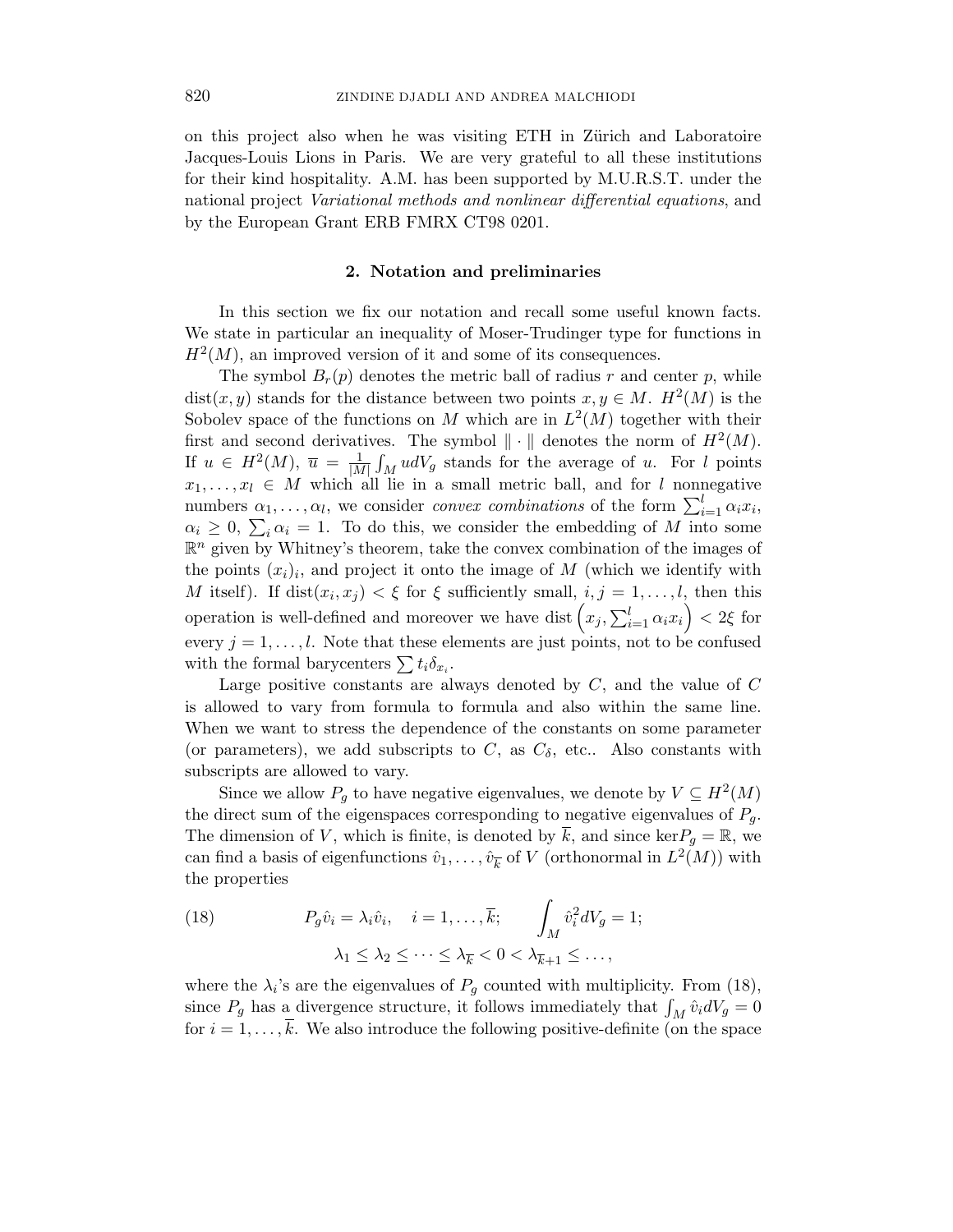of functions orthogonal to the constants) pseudo-differential operator  $P_g^+$ 

(19) 
$$
P_g^+ u = P_g u - 2 \sum_{i=1}^{\overline{k}} \lambda_i \left( \int_M u \hat{v}_i dV_g \right) \hat{v}_i.
$$

Basically, we are reversing the sign of the negative eigenvalues of  $P_g$ .

Now we define the set  $A_{k,\overline{k}}$  to be used in the existence argument, where k is as in (11), and where  $\overline{k}$  is as in (18). We let  $M_k$  denote the family of formal sums

(20) 
$$
M_k = \sum_{i=1}^k t_i \delta_{x_i}; \qquad t_i \ge 0, \sum_{i=1}^k t_i = 1; \quad x_i \in M,
$$

endowed with the weak topology of distributions. This is known in the literature as the *formal set of barycenters* of  $M$  (of order k); see [3], [4], [9]. We stress that this set is NOT the family of convex combinations of points in M which is introduced at the beginning of the section. To carry out some explicit computations, we will use on  $M_k$  the metric given by  $C^1(M)^*$ , which induces the same topology, and which will be denoted by  $dist(\cdot, \cdot)$ .

Then, recalling that  $\overline{k}$  is the number of negative eigenvalues of  $P_q$ , we consider the unit ball  $B_1^{\overline{k}}$  in  $\mathbb{R}^{\overline{k}}$ , and we define the set

(21) 
$$
A_{k,\overline{k}} = \widetilde{M_k \times B_1^k},
$$

where the notation  $\tilde{e}$  means that  $M_k \times \partial B_1^k$  is identified with  $\partial B_1^k$ ; namely  $M_k \times \{y\}$ , for every fixed  $y \in \partial B_1^k$ , is collapsed to a single point. In Figure 1 below we illustrate this collapsing drawing, for simplicity,  $M_k$  as a couple of points. When  $k_P < 8\pi^2$  and  $\bar{k} \geq 1$ , we will perform the min-max argument just by using the sphere  $S^{k-1}$ .



Figure 1. The equivalence relation  $\tilde{ }$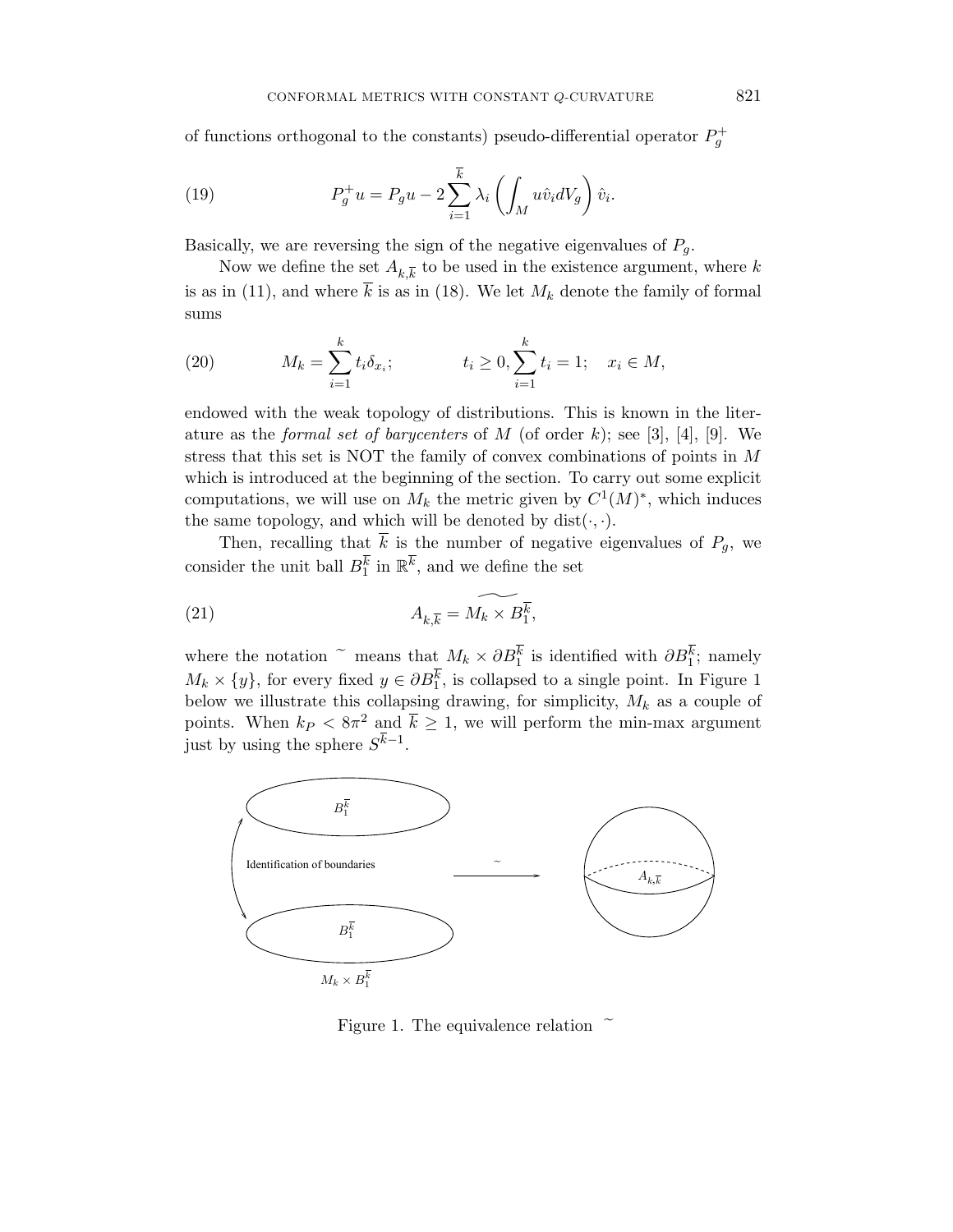2.1. Some improved Adams inequalities. In this subsection we give some improvements of the Adams inequality (see  $[1]$  and  $[16]$ ) and in particular we consider the possibility of dealing with operators  $P_q$  possessing negative eigenvalues. The following lemma is proved in [35] using a modification of the arguments in [16], which in turn extend to the Paneitz operator some previous embeddings due to Adams involving the operator  $\Delta^m$  in flat domains.

LEMMA 2.1 ([35]). Suppose ker  $P_q = \{constants\}$ , let V be the direct sum of the eigenspaces corresponding to negative eigenvalues of  $P_g$ , and let  $P_g^+$  be defined as in (19). Then there exists a constant C such that for all  $u \in H^2(M)$ 

(22) 
$$
\int_M e^{\frac{32\pi^2 (u-\overline{u})^2}{\langle P_g^+ u, u \rangle}} dV_g \leq C.
$$

As a consequence, for all  $u \in H^2(M)$ ,

(23) 
$$
\log \int_M e^{4(u-\overline{u})} dV_g \leq C + \frac{1}{8\pi^2} \langle P_g^+ u, u \rangle.
$$

From this result we derive an improved inequality for functions which are concentrated at more than a single point, related to a result in [21]. A consequence of this inequality is that it allows us to give an upper bound (depending on  $\int_M Q_g dV_g$ ) for the number of concentration points of  $e^{4u}$ , where u is any function in  $H^2(M)$  on which II attains large negative values; see Lemma 2.4.

LEMMA 2.2. For a fixed integer  $\ell$ , let  $\Omega_1, \ldots, \Omega_{\ell+1}$  be subsets of M satisfying  $dist(\Omega_i, \Omega_j) \ge \delta_0$  for  $i \ne j$ , where  $\delta_0$  is a positive real number, and let  $\gamma_0 \in \left(0, \frac{1}{\ell+1}\right)$ . Then, for any  $\tilde{\varepsilon} > 0$  and any  $S > 0$  there exists a constant  $C = C(\ell, \tilde{\varepsilon}, S, \delta_0, \gamma_0)$  such that

$$
\log \int_M e^{4(u-\overline{u})} dV_g \le C + \frac{1}{8(\ell+1)\pi^2 - \tilde{\varepsilon}} \langle P_g u, u \rangle
$$

for all the functions  $u \in H^2(M)$  satisfying

(24) 
$$
\frac{\int_{\Omega_i} e^{4u} dV_g}{\int_M e^{4u} dV_g} \ge \gamma_0, \quad \forall \ i \in \{1, \dots, \ell + 1\}; \qquad \qquad \sum_{i=1}^{\overline{k}} \alpha_i^2 \le S.
$$

Here  $\hat{u} = \sum_{i=1}^{k} \alpha_i \hat{v}_i$  denotes the component of u in V.

Proof. We modify the argument in [21] avoiding the use of truncations, which is not allowed in the  $H^2$  setting. Assuming without loss of generality that  $\overline{u} = 0$ , we can find  $\ell + 1$  functions  $g_1, \ldots, g_{\ell+1}$  satisfying the following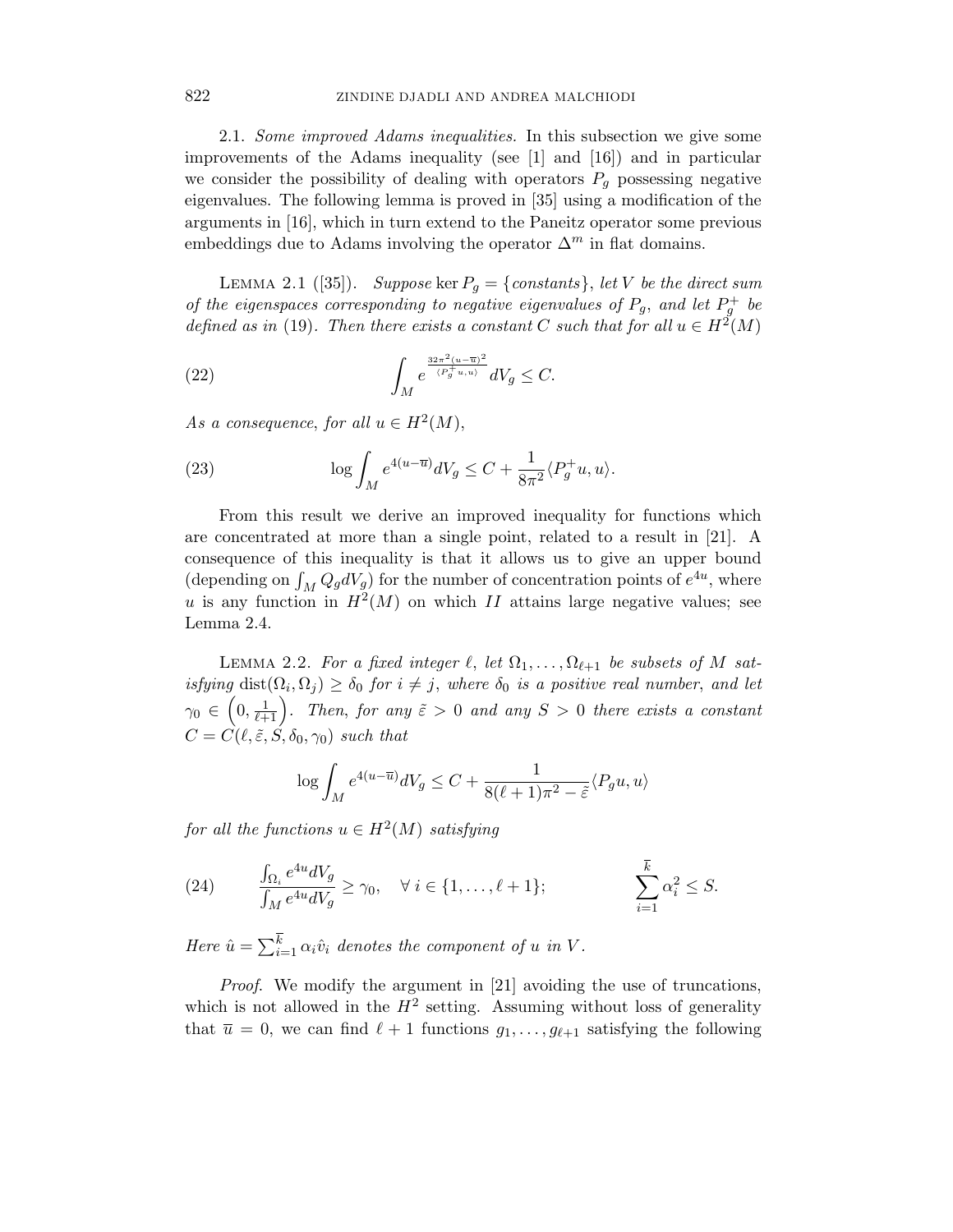properties

(25) 
$$
\begin{cases} g_i(x) \in [0,1], & \text{for every } x \in M; \\ g_i(x) = 1, & \text{for every } x \in \Omega_i, i = 1,\ldots,\ell+1; \\ g_i(x) = 0, & \text{if } \text{dist}(x,\Omega_i) \ge \frac{\delta_0}{4}; \\ \|g_i\|_{C^4(M)} \le C_{\delta_0}, \end{cases}
$$

where  $C_{\delta_0}$  is a positive constant depending only on  $\delta_0$ . By interpolation, see [33], since  $P_g^+$  is nonnegative with  $\ker P_g^+ = \mathbb{R}$ , for any  $\varepsilon > 0$  there exists  $C_{\varepsilon,\delta_0}$  (depending only on  $\varepsilon$  and  $\delta_0$ ) such that, for any  $v \in H^2(M)$  and for any  $i \in \{1, \ldots, \ell + 1\},\$ 

(26) 
$$
\langle P_g^+ g_i v, g_i v \rangle \leq \int_M g_i^2(P_g^+ v, v) dV_g + \varepsilon \langle P_g^+ v, v \rangle + C_{\varepsilon, \delta_0} \int_M v^2 dV_g.
$$

If we write u as  $u = u_1 + u_2$  with  $u_1 \in L^{\infty}(M)$ , then from our assumptions we deduce

(27) 
$$
\int_{\Omega_i} e^{4u_2} dV_g \ge e^{-4||u_1||_{L^{\infty}(M)}} \int_{\Omega_i} e^{4u} dV_g
$$

$$
\ge e^{-4||u_1||_{L^{\infty}(M)}} \gamma_0 \int_M e^{4u} dV_g; \qquad i = 1, ..., \ell + 1.
$$

Using  $(25)$ ,  $(27)$  and then  $(23)$  we obtain

$$
\log \int_M e^{4u} dV_g \le \log \frac{1}{\gamma_0} + 4||u_1||_{L^{\infty}(M)} + \log \int_M e^{4g_i u_2} dV_g + C
$$
  

$$
\le \log \frac{1}{\gamma_0} + 4||u_1||_{L^{\infty}(M)} + C + \frac{1}{8\pi^2} \langle P_g^+ g_i u_2, g_i u_2 \rangle + 4\overline{g_i u_2},
$$

where C depends only on M. We now choose i such that  $\langle P_g^+ g_i u_2, g_i u_2 \rangle \leq$  $\langle P_g^+ g_j u_2, g_j u_2 \rangle$  for every  $j \in \{1, \ldots, \ell + 1\}$ . Since the functions  $g_1, \ldots, g_{\ell+1}$ have disjoint supports, the last formula and (26) imply

$$
\log \int_M e^{4u} dV_g \le \log \frac{1}{\gamma_0} + 4||u_1||_{L^{\infty}(M)}
$$
  
 
$$
+C + \left(\frac{1}{8(\ell+1)\pi^2} + \varepsilon\right) \langle P_g^+ u_2, u_2 \rangle + C_{\varepsilon, \delta_0} \int_M u_2^2 dV_g + 4\overline{g_i u_2}.
$$

Next we choose  $\lambda_{\varepsilon,\delta_0}$  to be an eigenvalue of  $P_g^+$  such that  $\frac{C_{\varepsilon,\delta_0}}{\lambda_{\varepsilon,\delta_0}} < \varepsilon$ , where  $C_{\varepsilon,\delta_0}$ is given in the last formula, and we set

$$
u_1=P_{V_{\varepsilon,\delta_0}}u;\hspace{1cm}u_2=P_{V_{\varepsilon,\delta_0}^\perp}u,
$$

where  $V_{\varepsilon,\delta_0}$  is the direct sum of the eigenspaces of  $P_g^+$  with eigenvalues less than or equal to  $\lambda_{\varepsilon,\delta_0}$ , and  $P_{V_{\varepsilon,\delta_0}}, P_{V_{\varepsilon,\delta_0}^{\perp}}$  denote the projections onto  $V_{\varepsilon,\delta_0}$  and  $V_{\varepsilon,\delta_0}^{\perp}$  respectively. Since  $\overline{u} = 0$ , the  $L^2$ -norm and the  $L^{\infty}$ -norm on  $V_{\varepsilon,\delta_0}$  are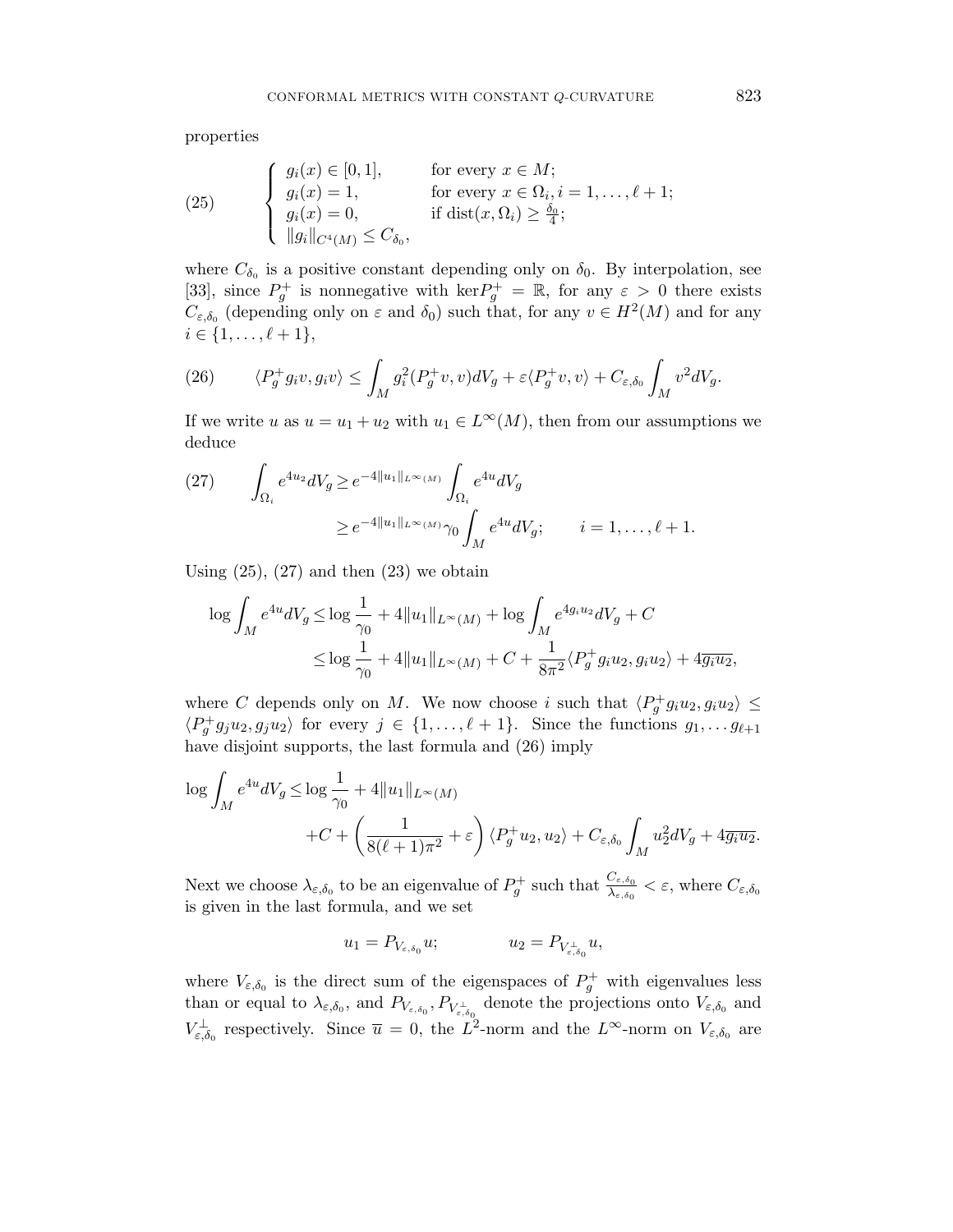equivalent (with a proportionality factor which depends on  $\varepsilon$  and  $\delta_0$ ), and hence by our choice of  $u_1$  and  $u_2$ ,

$$
||u_1||_{L^{\infty}(M)}^2 \leq \hat{C}_{\varepsilon,\delta_0} \langle P_g^+ u_1, u_1 \rangle;
$$
  

$$
C_{\varepsilon,\delta_0} \int_M u_2^2 dV_g \leq \frac{C_{\varepsilon,\delta_0}}{\lambda_{\varepsilon,\delta_0}} \langle P_g^+ u_2, u_2 \rangle < \varepsilon \langle P_g^+ u_2, u_2 \rangle,
$$

where  $\hat{C}_{\varepsilon,\delta_0}$  depends on  $\varepsilon$  and  $\delta_0$ . Furthermore, by the positivity of  $P_g^+$  and the Poincaré inequality (recall that  $\overline{u} = 0$ ),

$$
\overline{g_i u_2} \le C \|u_2\|_{L^2(M)} \le C \|u\|_{L^2(M)} \le C \langle P_g^+ u, u \rangle^{\frac{1}{2}}.
$$

Hence the last formulas imply

$$
\log \int_M e^{4u} dV_g \le \log \frac{1}{\gamma_0} + 4 \hat{C}_{\varepsilon, \delta_0} \langle P_g^+ u_1, u_1 \rangle^{\frac{1}{2}} + C + \left( \frac{1}{8(\ell+1)\pi^2} + \varepsilon \right) \langle P_g^+ u_2, u_2 \rangle + \varepsilon \langle P_g^+ u_2, u_2 \rangle + C \langle P_g^+ u_2, u_2 \rangle^{\frac{1}{2}} \le \left( \frac{1}{8(\ell+1)\pi^2} + 3\varepsilon \right) \langle P_g^+ u, u \rangle + \overline{C}_{\varepsilon, \delta_0} + C + \log \frac{1}{\gamma_0},
$$

where  $\overline{C}_{\varepsilon,\delta_0}$  depends only on  $\varepsilon$  and  $\delta_0$  (and  $\ell$ , which is fixed). Now, since by (24) we have uniform bounds on  $\hat{u}$ , we can replace  $\langle P_g^+u, u \rangle$  by  $\langle P_gu, u \rangle$  plus a constant on the right-hand side. This concludes the proof.

In the next lemma we show a criterion which implies the situation described by the first condition in (24).

LEMMA 2.3. Let  $\ell$  be a given positive integer, and suppose that  $\varepsilon$  and r are positive numbers. Suppose that for a nonnegative function  $f \in L^1(M)$  with  $||f||_{L^1(M)} = 1,$ 

$$
\int_{\bigcup_{i=1}^{\ell} B_r(p_i)} f dV_g < 1 - \varepsilon \qquad \text{for every } \ell \text{-tuple } p_1, \dots, p_\ell \in M.
$$

Then there exist  $\bar{\varepsilon} > 0$  and  $\bar{r} > 0$ , depending only on  $\varepsilon, r, \ell$  and M (but not on f), and  $\ell + 1$  points  $\overline{p}_1, \ldots, \overline{p}_{\ell+1} \in M$  (which depend on f) satisfying

$$
\int_{B_{\overline{r}}(\overline{p}_1)} f dV_g \geq \overline{\varepsilon}, \dots, \int_{B_{\overline{r}}(\overline{p}_{\ell+1})} f dV_g \geq \overline{\varepsilon};
$$
  

$$
B_{2\overline{r}}(\overline{p}_i) \cap B_{2\overline{r}}(\overline{p}_j) = \emptyset \text{ for } i \neq j.
$$

*Proof.* Suppose by contradiction that for every  $\bar{\varepsilon}, \bar{r} > 0$  there is f satisfying the assumptions and such that for every  $(\ell + 1)$ -tuple of points  $p_1, \ldots, p_{\ell+1}$  in M we have the implication

(28) 
$$
\int_{B_{\overline{r}}(p_1)} f dV_g \geq \overline{\varepsilon}, \dots, \int_{B_{\overline{r}}(p_{\ell+1})} f dV_g \geq \overline{\varepsilon} \implies B_{2\overline{r}}(p_i) \cap B_{2\overline{r}}(p_j) \neq \emptyset \text{ for some } i \neq j.
$$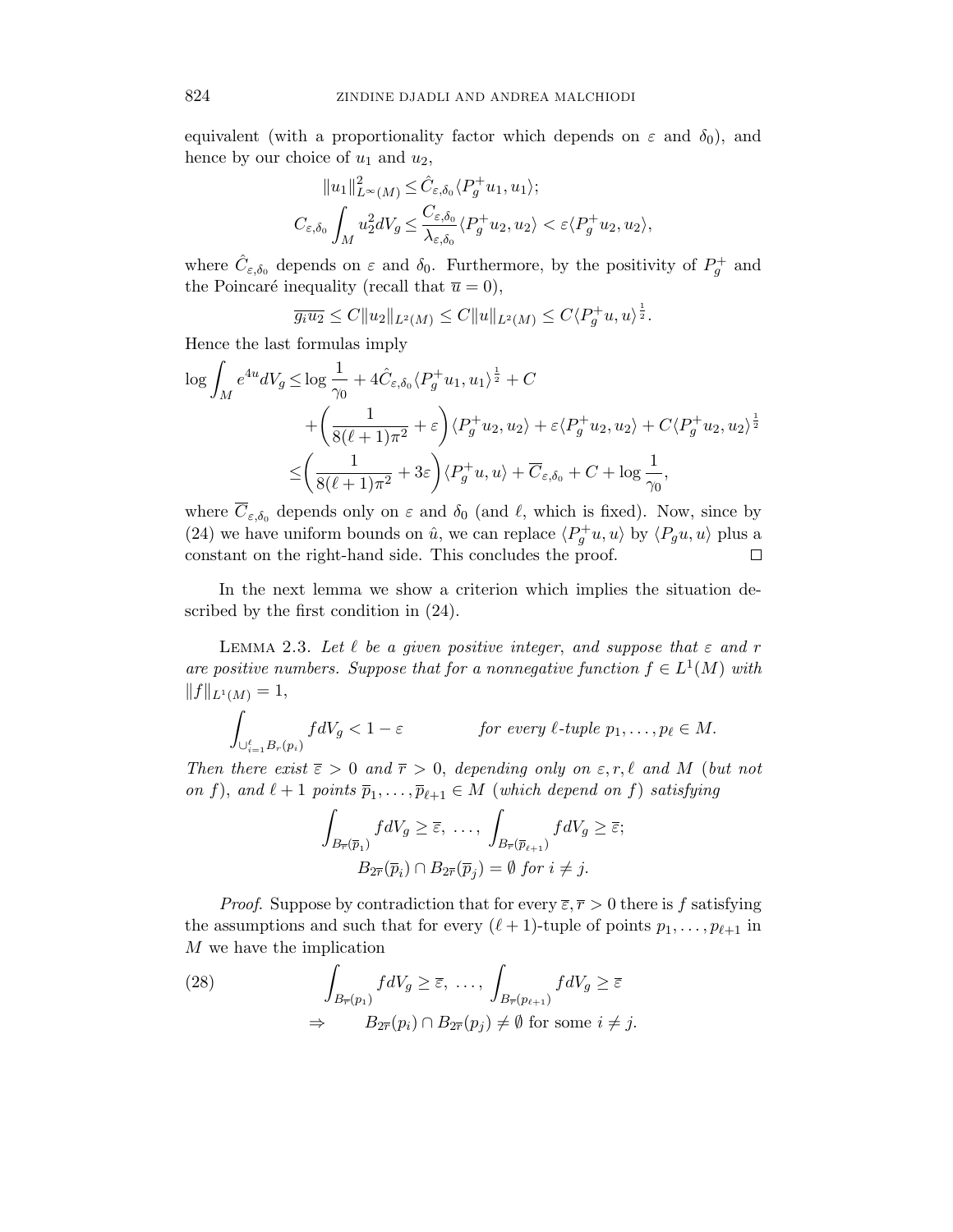We let  $\bar{r} = \frac{r}{8}$  $\frac{r}{8}$ , where r is as given in the statement. We can find  $h \in \mathbb{N}$  and h points  $x_1, \ldots, x_h \in M$  such that M is covered by  $\cup_{i=1}^h B_{\overline{r}}(x_i)$ . For  $\varepsilon$  as given in the statement of the lemma, we also set  $\overline{\varepsilon} = \frac{\varepsilon}{2l}$  $\frac{\varepsilon}{2h}$ . We point out that the choice of  $\bar{r}$  and  $\bar{\varepsilon}$  depends on  $r, \varepsilon, \ell$  and M only, as required.

Let  $\{\tilde{x}_1,\ldots,\tilde{x}_j\} \subseteq \{x_1,\ldots,x_h\}$  be the points for which  $\int_{B_{\overline{r}}(\tilde{x}_i)} f dV_g \geq \overline{\varepsilon}$ . We define  $\tilde{x}_{j_1} = \tilde{x}_1$ , and let  $A_1$  denote the set

$$
A_1 = \{ \cup_i B_{\overline{r}}(\tilde{x}_i) \; : \; B_{2\overline{r}}(\tilde{x}_i) \cap B_{2\overline{r}}(\tilde{x}_{j_1}) \neq \emptyset \} \subseteq B_{4\overline{r}}(\tilde{x}_{j_1}).
$$

If there exists  $\tilde{x}_{j_2}$  such that  $B_{2\overline{r}}(\tilde{x}_{j_2}) \cap B_{2\overline{r}}(\tilde{x}_{j_1}) = \emptyset$ , we define

$$
A_2 = \{ \cup_i B_{\overline{r}}(\tilde{x}_i) \; : \; B_{2\overline{r}}(\tilde{x}_i) \cap B_{2\overline{r}}(\tilde{x}_{j_2}) \neq \emptyset \} \subseteq B_{4\overline{r}}(\tilde{x}_{j_2}).
$$

Proceeding in this way, we define recursively some points  $\tilde{x}_{j_3}, \tilde{x}_{j_4}, \ldots, \tilde{x}_{j_s}$  satisfying

$$
B_{2\overline{r}}(\tilde{x}_{j_s}) \cap B_{2\overline{r}}(\tilde{x}_{j_a}) = \emptyset \qquad \forall 1 \le a < s,
$$

and some sets  $A_3, \ldots, A_s$  by

$$
A_s = \{ \cup_i B_{\overline{r}}(\tilde{x}_i) \; : \; B_{2\overline{r}}(\tilde{x}_i) \cap B_{2\overline{r}}(\tilde{x}_{j_s}) \neq \emptyset \} \subseteq B_{4\overline{r}}(\tilde{x}_{j_s}).
$$

By (28), the process cannot go further than  $\tilde{x}_{j_{\ell}}$ , and hence  $s \leq \ell$ . Using the definition of  $\bar{r}$  we obtain

(29) 
$$
\bigcup_{i=1}^j B_{\overline{r}}(\tilde{x}_i) \subseteq \bigcup_{i=1}^s A_i \subseteq \bigcup_{i=1}^s B_{4\overline{r}}(\tilde{x}_{j_i}) \subseteq \bigcup_{i=1}^s B_r(\tilde{x}_{j_i}).
$$

Then by our choice of  $h, \overline{\varepsilon}, \{\tilde{x}_1, \ldots, \tilde{x}_j\}$  and by (29),

$$
\begin{aligned} \int_{M\backslash\cup_{i=1}^sB_r(\tilde{x}_{j_i})}fdV_g\leq&\int_{M\backslash\cup_{i=1}^jB_{\overline{r}}(\tilde{x}_i)}fdV_g\\ &\leq\int_{(\cup_{i=1}^hB_{\overline{r}}(x_i))\backslash\big(\cup_{i=1}^jB_{\overline{r}}(\tilde{x}_i)\big)}fdV_g<(h-j)\overline{\varepsilon}\leq\frac{\varepsilon}{2}. \end{aligned}
$$

Finally, if we chose  $p_i = \tilde{x}_{j_i}$  for  $i = 1, \ldots, s$  and  $p_i = \tilde{x}_{j_s}$  for  $i = s+1, \ldots, \ell$ , we get a contradiction to the assumptions of the lemma.  $\Box$ 

Next we characterize some functions in  $H^2(M)$  for which the value of II is large negative. Recall that the number  $k$  is given in formula (11) and that  $\hat{u}$ is the projection of u on the direct sum of the eigenspaces of  $P<sub>g</sub>$  corresponding to negative eigenvalues.

LEMMA 2.4. Under the assumptions of Theorem 1.1, and for  $k_P \in$  $(8k\pi^2, 8(k+1)\pi^2)$  with  $k \geq 1$ , the following property holds. For any  $S > 0$ , any  $\varepsilon > 0$  and any  $r > 0$  there exists a large positive  $L = L(S, \varepsilon, r)$  such that for every  $u \in H^2(M)$  with  $II(u) \leq -L$  and  $\|\hat{u}\| \leq S$  there exist k points  $p_{1,u},\ldots,p_{k,u}\in M$  such that

(30) 
$$
\int_{M\setminus\cup_{i=1}^k B_r(p_{i,u})} e^{4u} dV_g < \varepsilon.
$$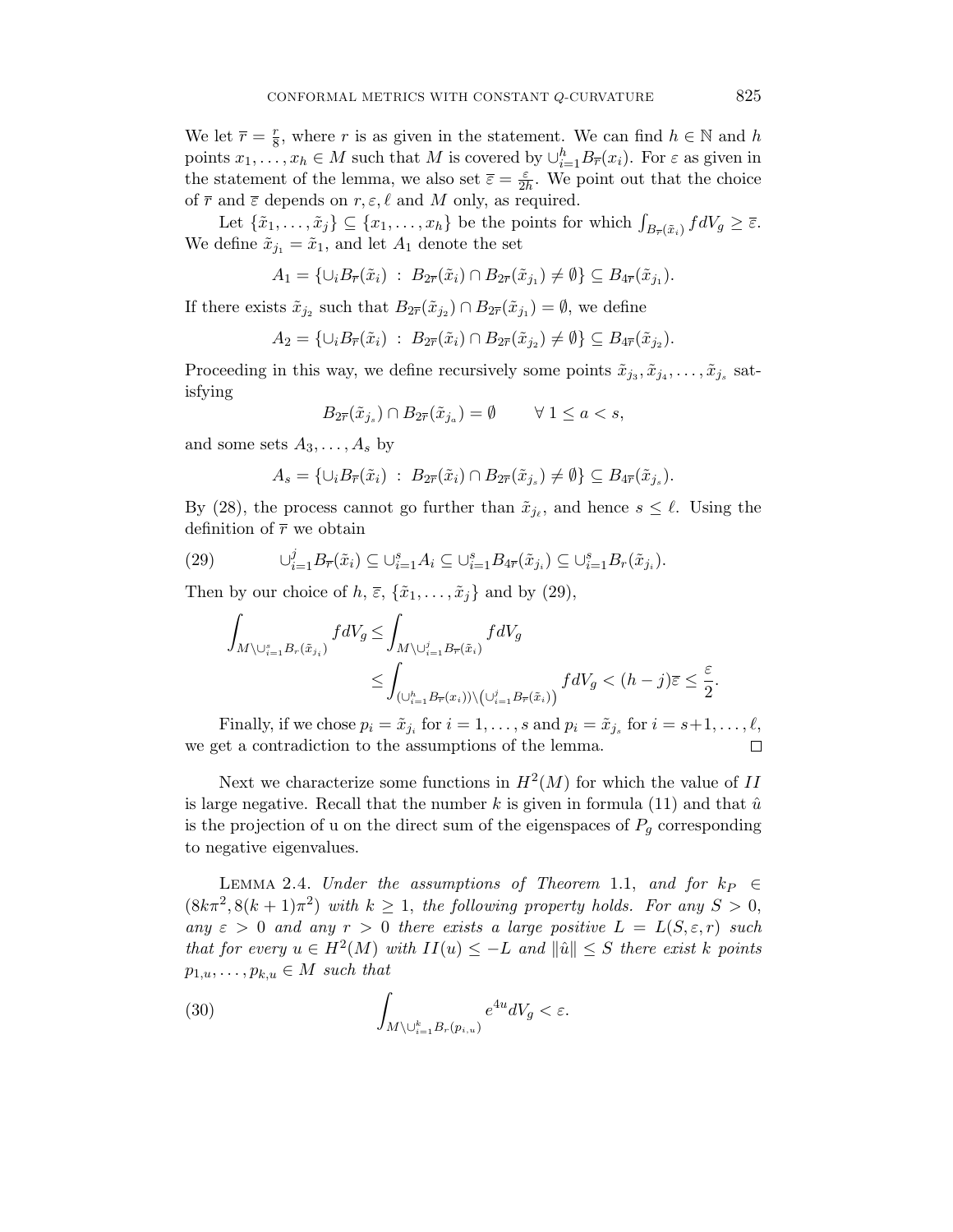Proof. Suppose by contradiction that the statement is not true, namely that there exist  $S, \varepsilon, r > 0$  and  $(u_n)_n \subseteq H^2(M)$  with  $\|\hat{u}_n\| \leq S$ ,  $II(u_n) \to -\infty$ and such that for every k-tuple  $p_1, \ldots, p_k$  in M there holds

$$
\int_{\cup_{i=1}^k B_r(p_i)} e^{4u_n} dV_g < 1-\varepsilon.
$$

Recall that without loss of generality, since  $II$  is invariant under translation by constants in the argument, we can assume that for every  $n \int_M e^{4u_n} dV_g = 1$ . Then we can apply Lemma 2.3 with  $\ell = k, f = e^{4u_n}$ , and in turn Lemma 2.2 with  $\delta_0 = 2\overline{r}$ ,  $\Omega_1 = B_{\overline{r}}(\overline{p}_1), \ldots, \Omega_{k+1} = B_{\overline{r}}(\overline{p}_{k+1})$  and  $\gamma_0 = \overline{\varepsilon}$ , where  $\overline{\varepsilon}$ ,  $\overline{r}$  and  $(\bar{p}_i)_i$  are as given by Lemma 2.3. This implies that for any given  $\tilde{\varepsilon} > 0$  there exists  $C > 0$  depending only on  $S, \varepsilon, \tilde{\varepsilon}$  and r such that

$$
II(u_n) \ge \langle P_g u_n, u_n \rangle
$$
  
+4  $\int_M Q_g u_n dV_g - Ck_P - \frac{k_P}{8(k+1)\pi^2 - \tilde{\varepsilon}} \langle P_g u_n, u_n \rangle - 4k_P \overline{u}_n,$ 

where C is independent of n. Since  $k_P < 8(k+1)\pi^2$ , we can choose  $\tilde{\varepsilon} > 0$  so small that  $1 - \frac{k_P}{8(k+1)\pi^2 - \tilde{\varepsilon}} := \delta > 0$ . Hence, using also the Poincaré inequality, we deduce

(31) 
$$
II(u_n) \ge \delta \langle P_g u_n, u_n \rangle + 4 \int_M Q_g (u_n - \overline{u}_n) dV_g - C k_P
$$

$$
\ge \delta \langle P_g u_n, u_n \rangle - 4C \langle P_g u_n, u_n \rangle^{\frac{1}{2}} - C k_P \ge -C.
$$

This violates our contradiction assumption, and concludes the proof.

### 3. Mapping sublevels of II into  $A_{k,\overline{k}}$

 $\Box$ 

In this section we show how to map nontrivially some sublevels of the functional  $II$  into the set  $A_{k,\overline{k}}$ . Since adding a constant to the argument of  $II$ does not affect its value, we can always assume that the functions  $u \in H^2(M)$ we are dealing with satisfy the normalization  $(14)$  (with u instead of  $u<sub>l</sub>$ ). Our goal is to prove the following result.

PROPOSITION 3.1. For  $k \ge 1$  (see (11)) there exists a large  $L > 0$  and a continuous map  $\Psi$  from the sublevel  $\{II < -L\}$  into  $A_{k,\overline{k}}$  which is topologically nontrivial. For  $k_P < 8\pi^2$  and  $\overline{k} \ge 1$  the same is true with  $A_{k,\overline{k}}$  replaced by  $S^{k-1}$ .

We divide the section into two parts. First we derive some properties of the set  $M_k$  for  $k \geq 1$ . Then we turn to the construction of the map  $\Psi$ . Its nontriviality will follow from Proposition 4.1 below, where we show that there is another map  $\Phi$  from  $A_{k,\overline{k}}$  into  $H^2(M)$  such that  $\Psi \circ \Phi$  is homotopic to the identity on  $A_{k,\overline{k}}$ , which is not contractible by Corollary 3.8.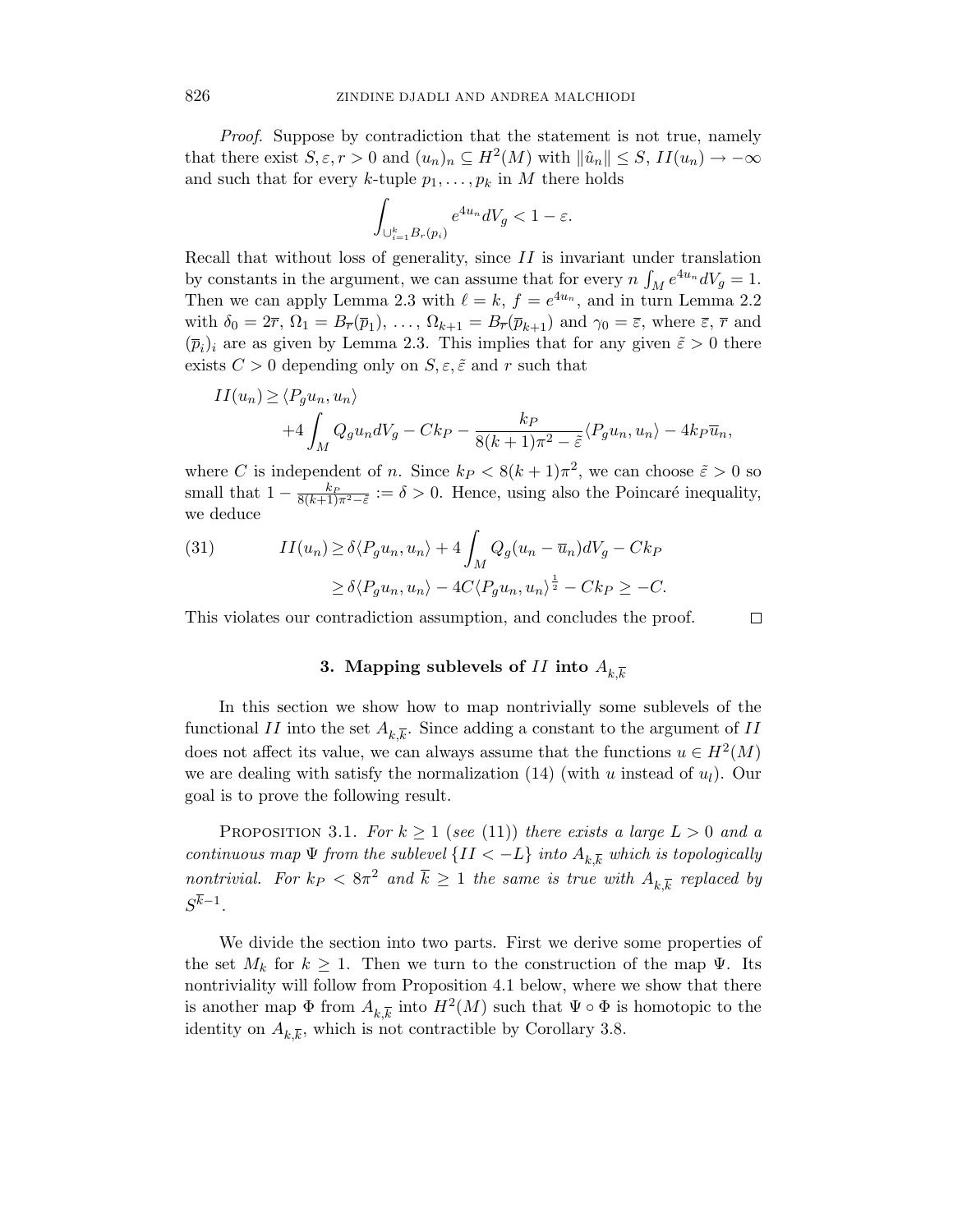3.1. Some properties of the set  $M_k$ . In this subsection we collect some useful properties of the set  $M_k$ , beginning with some local ones near the singularities, namely the subsets  $M_j \subseteq M_k$  with  $j < k$ . Although the topological structure of the barycenters is well-known, we need some estimates of quantitative type concerning the metric distance. The reason, as mentioned in the introduction, is that the amount of concentration of  $e^{4u}$  (where  $u \in \{II \leq -L\}$ , see Lemma 2.4) near a single point can be arbitrarily small. In this way we are forced to define a projection which depends on all the distances from the  $M_i$ 's; see subsection 3.2, which requires some preliminary considerations. We recall that on  $M_k$  we are adopting the metric induced by  $C^1(M)^*$ , see Section 2, and for  $j < k$  we set  $d_i(\sigma) = \text{dist}(\sigma, M_i)$ ,  $\sigma \in M_k$ . Then for  $\varepsilon > 0$  and  $2 \leq j \leq k$ , we define

$$
M_j(\varepsilon) = \{ \sigma \in M_j \; : \; d_{j-1}(\sigma) > \varepsilon \} \, .
$$

For convenience, we extend the definition also to the case  $j = 1$ , setting

$$
M_1(\varepsilon):=M_1.
$$

We give a first quantitative description of the set  $M_i(\varepsilon)$ , which leads immediately to (the well known) Corollary 3.3.

LEMMA 3.2. Let  $j \in \{2, ..., k\}$ . Then there exists  $\varepsilon$  sufficiently small with the following property. If  $\sigma \in M_j(\varepsilon)$ ,  $\sigma = \sum_{i=1}^j t_i \delta_{x_i}$ , then

(32) 
$$
t_i \geq \frac{\varepsilon}{2}
$$
;  $dist(x_i, x_l) \geq \frac{\varepsilon}{2}$ ;  $i, l = 1, ..., j, i \neq l$ .

*Proof.* Let  $\sigma = \sum_{i=1}^{j} t_i \delta_{x_i} \in M_j(\varepsilon)$ . Assuming by contradiction that the first inequality in (32) is not satisfied, we see that there would exists  $\bar{\iota} \in \{1, \ldots, j\}$  such that  $t_{\bar{\iota}} < \frac{\varepsilon}{2}$  $\frac{\varepsilon}{2}$ . Then, for  $\tilde{\iota} \in \{1, \ldots, j\}$ ,  $\tilde{\iota} \neq \bar{\iota}$ , we consider the following element

$$
\hat{\sigma} = (t_{\bar{\iota}} + t_{\tilde{\iota}}) \delta_{x_{\tilde{\iota}}} + \sum_{i=1,\dots,j,\ i \neq \tilde{\iota}, \tilde{\iota}} t_i \delta_{x_i} \in M_{j-1}.
$$

For any function  $f \in C^1(M)$  with  $||f||_{C^1(M)} \leq 1$  one has clearly

$$
|(\sigma, f) - (\hat{\sigma}, f)| \le t_{\bar{\iota}} (|f(x_{\bar{\iota}})| + |f(x_{\hat{\iota}})|) \le 2t_{\bar{\iota}}.
$$

Taking the supremum with respect to  $f$  we deduce

$$
\varepsilon < \text{dist}(\sigma, M_{j-1}) \leq \text{dist}(\sigma, \hat{\sigma}) = \sup_f |(\sigma, f) - (\hat{\sigma}, f)| \leq 2t_{\bar{\iota}}.
$$

This gives us a contradiction. Let us prove now the second inequality. Assuming that there are  $x_i, x_l \in M$  with  $x_i \neq x_l$  and  $dist(x_i, x_l) < \frac{\varepsilon}{2}$  $\frac{\varepsilon}{2}$  (for  $\varepsilon$  sufficiently small), we define the element

$$
\hat{\sigma} = (t_i + t_l)\delta_{\frac{1}{2}x_i + \frac{1}{2}x_l} + \sum_{s=1,\dots,j,\ s \neq i,l} t_s \delta_{x_s} \in M_{j-1}.
$$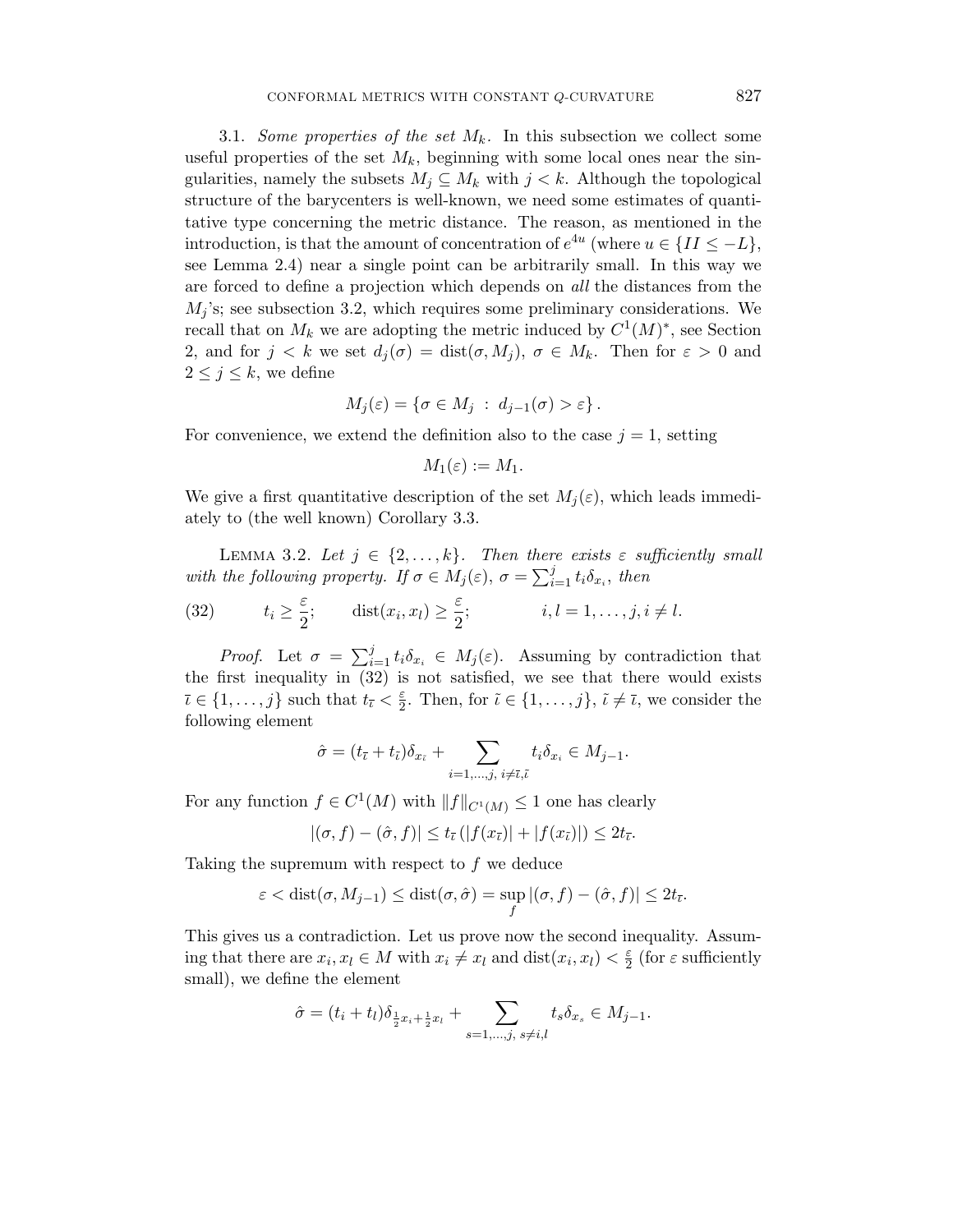See the notation introduced in Section 2 for the convex combination of the points  $x_i$  and  $x_l$ . Similarly, as before, for  $||f||_{C^1(M)} \leq 1$  we obtain

$$
|(\sigma, f) - (\hat{\sigma}, f)| \le t_i \left| f(x_i) - f\left(\frac{x_i + x_l}{2}\right) \right| + t_l \left| f(x_l) - f\left(\frac{x_i + x_l}{2}\right) \right|
$$
  

$$
\le \left| f(x_i) - f\left(\frac{x_i + x_l}{2}\right) \right| + \left| f(x_l) - f\left(\frac{x_i + x_l}{2}\right) \right|.
$$

Taking the supremum with respect to such functions  $f$ , since they all have Lipschitz constant less than or equal to 1, we deduce

$$
\varepsilon < \text{dist}(\sigma, M_{j-1}) \leq \text{dist}(\sigma, \hat{\sigma}) = \sup_f |(\sigma, f) - (\hat{\sigma}, f)| \leq 2\text{dist}(x_i, x_i).
$$

 $\Box$ 

This gives us a contradiction and concludes the proof.

COROLLARY 3.3 (well-known). The set  $M_1$  is a smooth manifold in  $C^1(M)^*$ . Furthermore, for any  $\varepsilon > 0$  and for  $j \geq 2$ , the set  $M_j(\varepsilon)$  is also a smooth (open) manifold of dimension  $5j-1$ .

Proof. The first assertion is obvious. As to the second one, the previous lemma guarantees that all the numbers  $t_i$  are uniformly bounded away from zero and that the mutual distance between the points  $x_i$  is also uniformly bounded from below. Therefore, recalling that the  $t_i$ 's satisfy the constraint  $\sum_i t_i = 1$ , each element of  $M_j(\varepsilon)$  can be smoothly parametrized by 4j coordinates locating the points  $x_i$  and by  $j-1$  coordinates identifying the numbers  $t_i$ .  $\Box$ 

We show next that it is possible to define a continuous homotopy which brings points in  $M_k$ , which are close to  $M_j(\varepsilon)$ , onto  $M_j(\frac{\varepsilon}{2})$  $\frac{\varepsilon}{2}$ ). We also provide some quantitative estimates on the deformation. Our goal is to patch together projections onto sets of different dimensions (of the form  $M_j(\varepsilon_j)$  for suitable  $\varepsilon_i$ 's), as shown in Figure 2 below. The proof of Lemma 3.4 is postponed to the appendix.

LEMMA 3.4. Let  $j \in \{1, \ldots, k-1\}$ , and let  $\varepsilon > 0$ . Then there exist  $\hat{\varepsilon}$  $(\ll \varepsilon^2)$ , depending only on  $\varepsilon$  and k, and a map  $T_j^t$ ,  $t \in [0,1]$ , from the set

$$
\hat{M}_{k,j}^{\hat{\varepsilon},\varepsilon} := \{ \sigma \in M_k \; : \; \text{dist}(\sigma, M_j(\varepsilon)) < \hat{\varepsilon} \}
$$

into  $M_k$  such that the following five properties hold true:

- (i)  $T_j^0 = \text{Id}$  and  $T_j^t|_{M_j} = Id|_{M_j}$  for every  $t \in [0, 1]$ ;
- (ii)  $T_j^1(\sigma) \in M_j\left(\frac{\varepsilon}{2}\right)$  $(\frac{\varepsilon}{2})$  for every  $\sigma \in \hat{M}^{\hat{\varepsilon},\varepsilon}_{k,j};$
- (iii) dist $(T_j^0(\sigma), T_j^t(\sigma)) \leq C_{k,\varepsilon}\sqrt{\hat{\varepsilon}}$  for every  $\sigma \in \hat{M}_{k,j}^{\hat{\varepsilon},\varepsilon}$  and for every  $t \in [0,1]$ ;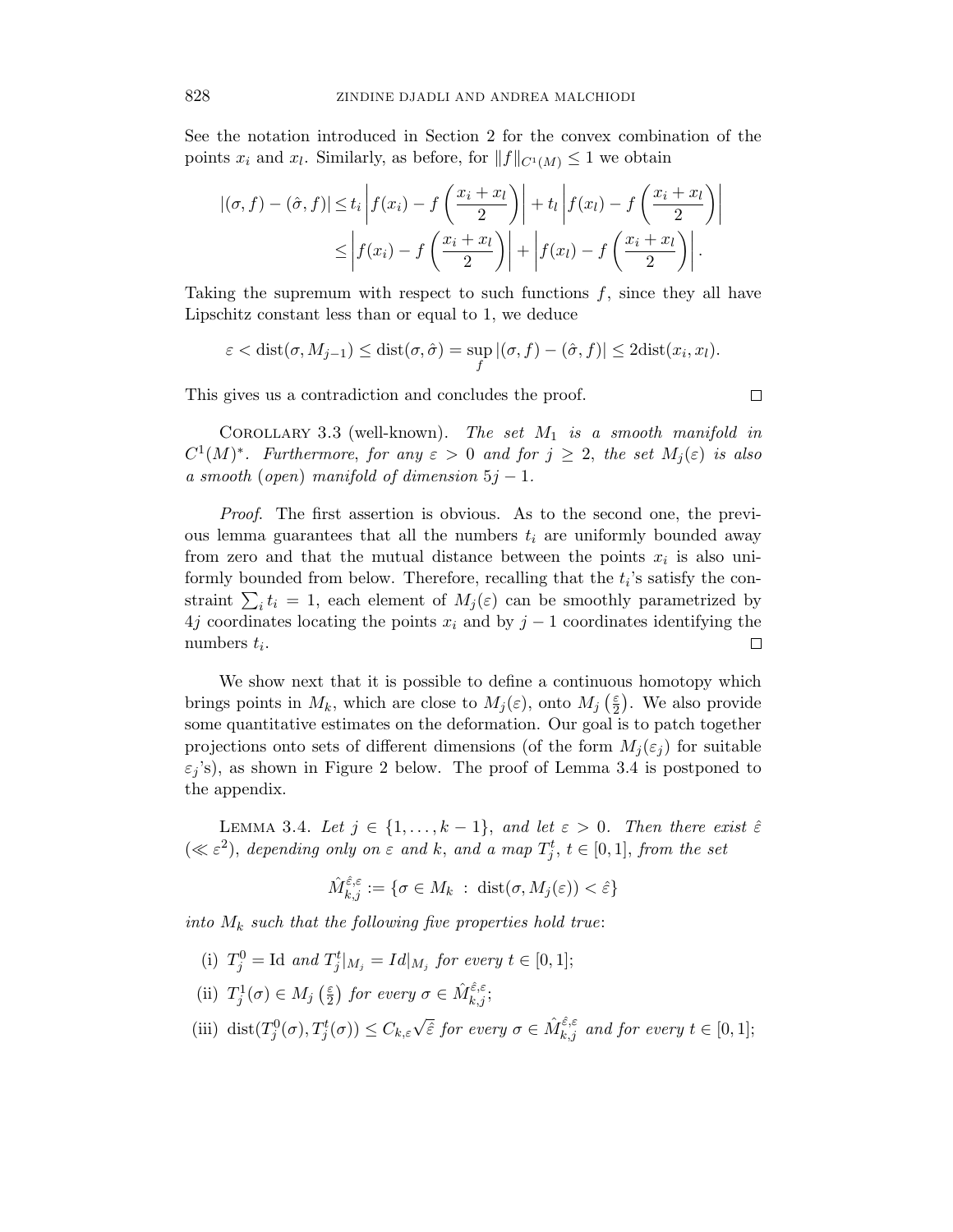(iv) If  $\sigma \in \hat{M}_{k,j}^{\hat{\varepsilon},\varepsilon} \cap M_l$  for some  $l \in \{j,\ldots,k-1\}$ , then  $T_j^t(\sigma) \in M_l$  for every  $t\in [0,1];$ 

(v) If 
$$
\sigma \in \hat{M}_{k,j}^{\hat{\varepsilon},\varepsilon} \cap M_j
$$
, then  $T_j^t(\sigma) = \sigma$  for every  $t \in [0,1]$ .

The constant  $C_{k,\varepsilon}$  in (iii) depends only on k and  $\varepsilon$ , and not on t and  $\hat{\varepsilon}$  (provided the latter is sufficiently small).

Remark 3.5. We notice that, by the property (iv) in the statement of Lemma 3.4, the above homotopy is well defined also from each  $M_l$  into itself, for  $l \in \{1, \ldots, k-1\}$ , and extends continuously to a neighborhood of  $M_l$  in  $M_k$ .

Since  $M_j\left(\frac{\varepsilon}{4}\right)$  $\frac{\varepsilon}{4}$ ) is a smooth finite-dimensional manifold in  $C^1(M)^*$  by Corollary 3.3, we can define a continuous projection  $P_j$  (see the comments at the beginning of the proof of Lemma 3.4 in the appendix) from  $\hat{M}_{k,j}^{\hat{\varepsilon},\varepsilon}$  into  $M_j$  ( $\frac{\varepsilon}{2}$  $\frac{\varepsilon}{2}$ ), which is compactly contained in  $M_j\left(\frac{\varepsilon}{4}\right)$  $\frac{\varepsilon}{4}$ ). We have then an immediate consequence of the previous lemma.

COROLLARY 3.6. Let  $T_j^t$  denote the map constructed in Lemma 3.4 above. Then for  $\hat{\varepsilon}$  sufficiently small there exists a homotopy  $H_j^t$ ,  $t \in [0,1]$ , between  $T_j^1(\sigma)$  and  $P_j(\sigma)$  within  $M_j\left(\frac{\varepsilon}{2}\right)$  $\frac{\varepsilon}{2}$ ), namely a map satisfying the following properties

(33) 
$$
\begin{cases}\nH_j^t(\sigma) \in M_j\left(\frac{\varepsilon}{2}\right) & \text{for every } t \in [0,1] \text{ and every } \sigma \in \hat{M}_{k,j}^{\hat{\varepsilon},\varepsilon}; \\
H_j^0(\sigma) = T_j^1(\sigma) & \text{for every } \sigma \in \hat{M}_{k,j}^{\hat{\varepsilon},\varepsilon}; \\
H_j^1(\sigma) = P_j(\sigma) & \text{for every } \sigma \in \hat{M}_{k,j}^{\hat{\varepsilon},\varepsilon}.\n\end{cases}
$$

In view of Corollary 3.6, we can also modify the map  $T_j^t$  by composing it with the above homotopy  $H_j^t$ ; namely, we set

(34) 
$$
\hat{T}_j^t(\sigma) = \begin{cases} T_j^{2t}(\sigma), & \text{for } t \in [0, \frac{1}{2}]; \\ H_j^{2t-1} \circ T_j^1(\sigma), & \text{for } t \in [\frac{1}{2}, 1]. \end{cases}
$$

In this way, if for some element of  $C^1(M)^*$  both the projections  $P_j$  and  $P_l$ are defined, for  $1 \leq j \leq l \leq k$ , composing  $\hat{T}_j^t$  with  $P_l$  we obtain a homotopy between  $P_l$  and  $P_j$  within  $M_l \cap M_j$  ( $\frac{\varepsilon}{2}$  $\frac{\varepsilon}{2}$ ; see Remark 3.5. This fact will be used crucially in the proof of Lemma 3.10 below.

Next we recall the following result, which is necessary in order to carry out the topological argument below. For completeness, we give a brief idea of the proof.

LEMMA 3.7 (well-known). For any  $k \geq 1$ , the set  $M_k$  is noncontractible.

*Proof.* For  $k = 1$  the statement is obvious, so we consider the case  $k \geq 2$ . The set  $M_k \setminus M_{k-1}$ , see Corollary 3.3, is an open manifold of dimension  $5k-1$ . It is possible to prove, even if  $M_{k-1}$  is not a smooth manifold (for  $k \geq 3$ ), that it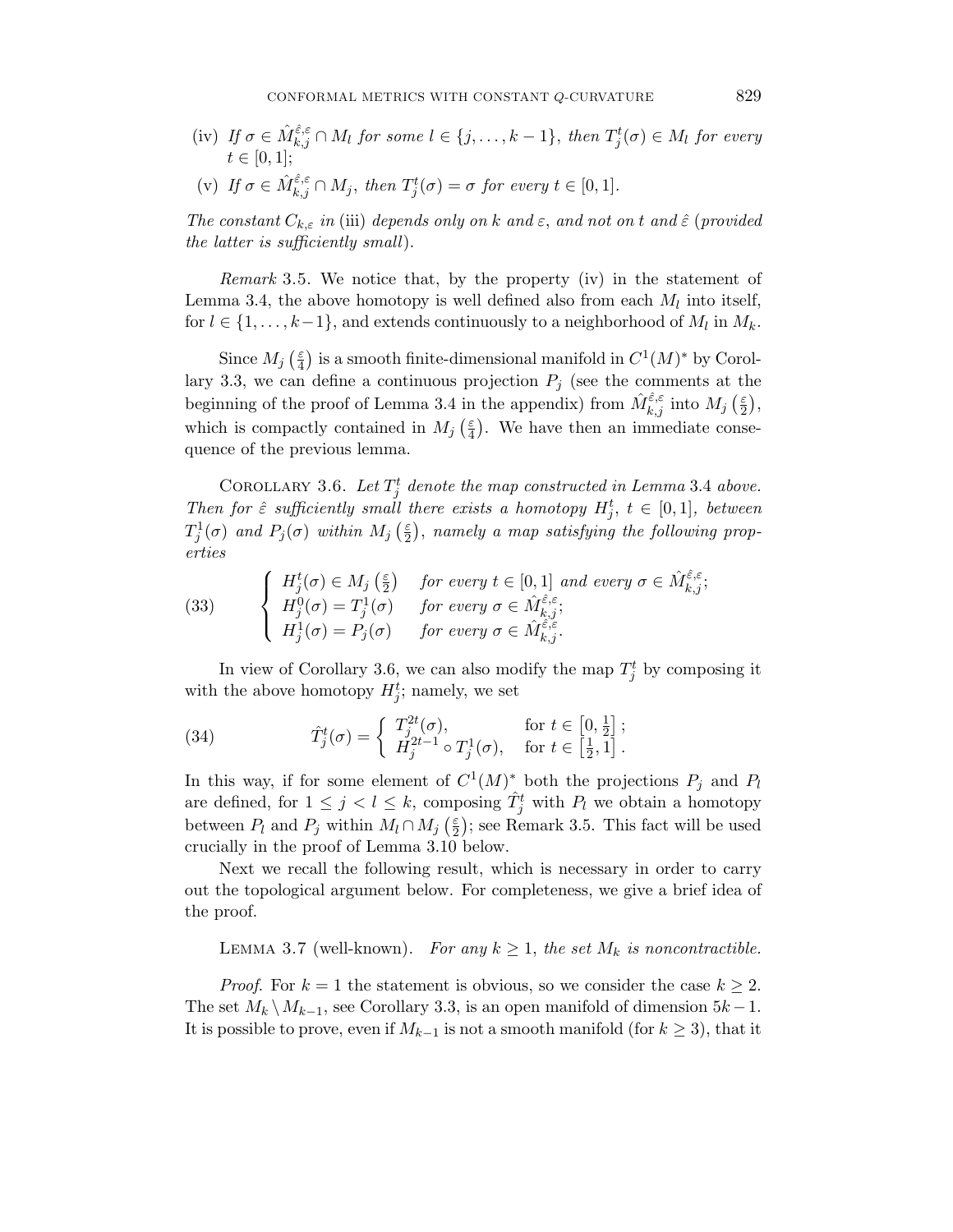is anyway a Euclidean neighborhood retract; namely it is a contraction of some of its neighborhoods which has a smooth boundary (of dimension  $5k - 2$ ); see [4], [9]. Therefore  $M_k$  has an orientation (mod 2) with respect to  $M_{k-1}$ ; namely the relative homology class  $H_{5k-1}(M_k, M_{k-1}; \mathbb{Z}_2)$  is nontrivial. Consider now this part of the exact homology sequence of the pair  $(M_k, M_{k-1})$ :

$$
\cdots \to H_{5k-1}(M_{k-1}; \mathbb{Z}_2) \to H_{5k-1}(M_k; \mathbb{Z}_2) \to H_{5k-1}(M_k, M_{k-1}; \mathbb{Z}_2) \to H_{5k-2}(M_{k-1}; \mathbb{Z}_2) \to \cdots
$$

Since the dimension of (the stratified set)  $M_{k-1}$  is less than or equal to  $5(k-1) 1 < 5k-2$ , both the homology groups  $H_{5k-1}(M_{k-1};\mathbb{Z}_2)$  and  $H_{5k-2}(M_{k-1};\mathbb{Z}_2)$ vanish, and therefore  $H_{5k-1}(M_k; \mathbb{Z}_2) \simeq H_{5k-1}(M_k, M_{k-1}; \mathbb{Z}_2) \neq 0$ . The proof is concluded.

From the preceding lemma and from a standard application of the Majer-Vietoris theorem is it easy to deduce the following result.

COROLLARY 3.8. For any (relative) integers  $k \geq 1$  and  $\overline{k} \geq 0$ , the set  $A_{k,\overline{k}}$  is noncontractible.

3.2. Construction of  $\Psi$ . In this subsection we finally construct the map  $\Psi$ , using the preceding results about the set  $M_k$ . First we show how to construct some partial projections on the sets  $M_i(\varepsilon)$  for  $\varepsilon > 0$ . When referring to the distance of a function in  $L^1(M)$  from a set  $M_j$ , we always adopt the metric induced by  $C^1(M)^*$ . The comments before Corollary 3.6 yield the following result.

LEMMA 3.9. Suppose that  $f \in L^1(M)$ ,  $f \geq 0$  and that  $\int_M f dV_g = 1$ . Then, given any  $\varepsilon > 0$  and any  $j \in \{1, \ldots, k\}$ , there exists  $\hat{\varepsilon} > 0$ , depending on j and  $\varepsilon$  with the following property. If  $dist(f, M_i(\varepsilon)) \leq \hat{\varepsilon}$ , then there is a continuous projection  $P_j$  mapping f onto  $M_j$  ( $\frac{\varepsilon}{2}$  $\frac{\varepsilon}{2}$ .

Next we define an auxiliary map  $\hat{\Psi}$  from a suitable sublevel of II into  $M_k$ .

LEMMA 3.10. For  $k \geq 1$  there exist a large  $\hat{L} > 0$  and a continuous map  $\hat{\Psi}$  from  $\{II \leq -\hat{L}\} \cap \{\|\hat{u}\| \leq 1\}$  into  $M_k$ . Here, as before,  $\hat{u}$  denotes the component of  $u$  belonging to  $V$ , the direct sum of the negative eigenspaces of  $P_q$  (if any, otherwise we impose no restriction on u except for  $II(u) \leq -L$ ).

Proof. First we define some numbers

$$
\varepsilon_k \ll \varepsilon_{k-1} \ll \cdots \ll \varepsilon_2 \ll \varepsilon_1 \ll 1
$$

in the following way. We choose  $\varepsilon_1$  so small that there is a projection  $P_1$  from the nonnegative  $L^1(M)$  functions in an  $\varepsilon_1$ -neighborhood of  $M_1$  onto  $M_1$  (by Lemma 3.9). We now can apply again Lemma 3.9 with  $j = 2$ ,  $\varepsilon = 4\varepsilon_1$  and,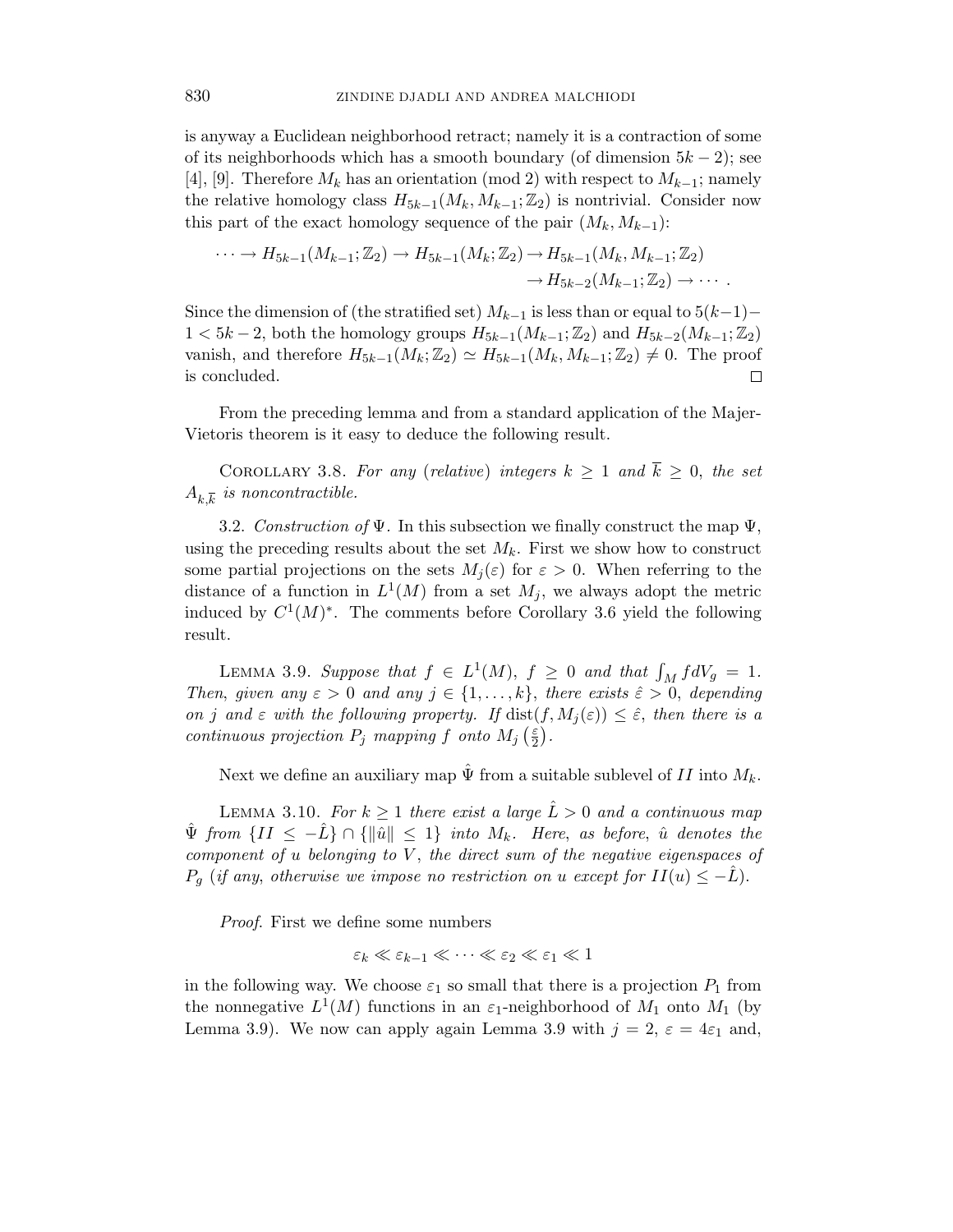

Figure 2. The map  $\hat{\Psi}$  for  $k=2$ 

obtaining the corresponding (sufficiently small)  $\hat{\varepsilon}$ , we define  $\varepsilon_2 = \frac{\hat{\varepsilon}}{4}$  $\frac{\varepsilon}{4}$ . Then we choose the numbers  $\varepsilon_3, \ldots, \varepsilon_k$  iteratively in the same way.

For any  $i = 1, \ldots, k$ , let  $f_i$  be a smooth nonincreasing cutoff function which satisfies the following properties

(35) 
$$
\begin{cases} f_i(t) = 1 & \text{for } t \leq \varepsilon_i; \\ f_i(t) = 0 & \text{for } t \geq 2\varepsilon_i. \end{cases}
$$

Next we choose suitably the large number  $\hat{L}$ . In order to do this, we apply Lemma 2.4 with  $S = 1$  and some small  $\varepsilon$ . It is easy to see that if  $\varepsilon$  is chosen first sufficiently small, and then  $\hat{L} = L$  sufficiently large, then for any  $u \in H^2(M)$ with  $II(u) \leq -\hat{L}$  (and  $\int_M e^{4u} dV_g = 1$ ),  $dist(e^{4u}, M_k) < \varepsilon_k$ .

Now, given  $u \in H^2(M)$  with  $II(u) \leq -\hat{L}$ , we let j (depending on u) denote the first integer such that  $f_j(\text{dist}(e^{4u}, M_j)) = 1$ . We notice that for  $j > 1$ , since  $f_{j-1}(\text{dist}(e^{4u}, M_{j-1})) < 1$ ,  $\text{dist}(e^{4u}, M_{j-1}) > \varepsilon_{j-1}$  and  $\text{dist}(e^{4u}, M_{j-1}) < \varepsilon_j$ . Therefore, by Lemma 3.9 and our choice of the  $\varepsilon_i$ 's, the projection  $P_j(e^{4u})$  is well-defined. Then we set

$$
\hat{\Psi}(u) = \hat{T}_1^{f_1(\text{dist}(e^{4u}, M_1))} \circ \hat{T}_2^{f_2(\text{dist}(e^{4u}, M_2))} \circ \cdots \circ \hat{T}_{j-1}^{f_{j-1}(\text{dist}(e^{4u}, M_{j-1}))} \circ P_j(e^{4u}).
$$

Some comments are in order. This definition depends in principle on the index  $j$ , which is a function of  $u$ . Nevertheless, since all the distance functions from the  $M_l$ 's are continuous, and since  $\hat{T}_l^1 = P_l$ , see (34), the above map  $\hat{\Psi}$  is indeed well defined and continuous in  $u$ , see Remark 3.5 and the comments after Corollary 3.6.  $\Box$ 

In Figure 2, we sketch the construction of the map  $\hat{\Psi}$  for the case  $k = 2$ , which is the simplest among the nontrivial ones.  $M_1$  is depicted as a single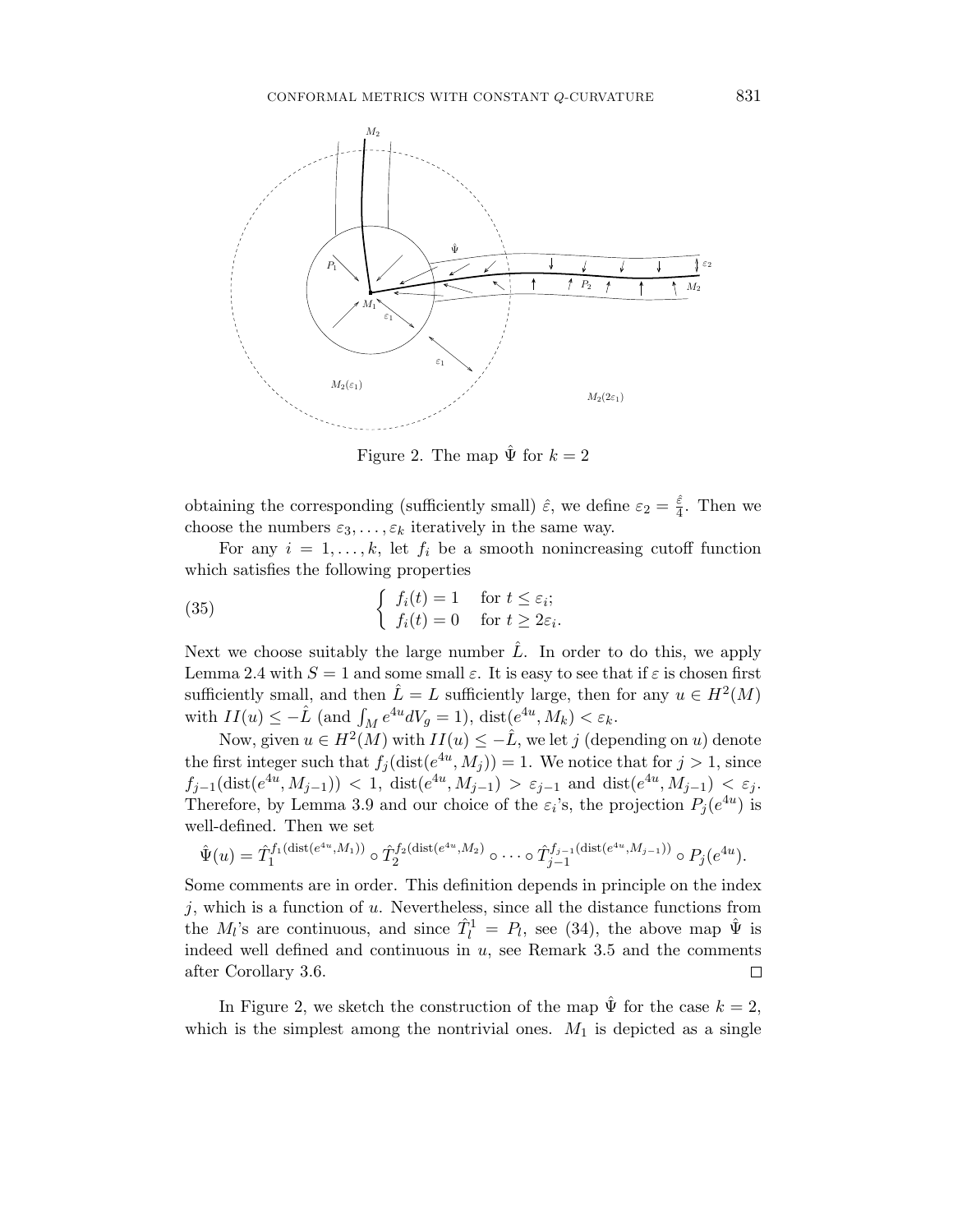point, while  $M_2$  is depicted as a couple of curves. The region between the two circles, which represents  $\{\varepsilon_1 \leq \text{dist}(e^{4u}, M_1) \leq 2\varepsilon_1\}$ , is where the homotopy  $\hat{T}_1^t$  (and hence the construction of Lemma 3.4) is used.

We are finally in position to introduce the global map  $\Psi$ . If  $\hat{v}_1, \ldots, \hat{v}_{\overline{k}}$ form an orthonormal basis (in  $L^2(M)$ ) of V, V being the direct sum of the eigenspaces of  $P_g$  corresponding to negative eigenvalues, see Section 2, we define the  $\overline{k}$ -vector

$$
s(u) = ((\hat{v}_1, u)_{L^2(M)}, \dots, (\hat{v}_{\overline{k}}, u)_{L^2(M)}) \in \mathbb{R}^k.
$$

Then, if  $\hat{L}$  is as in Lemma 3.10 and if  $\bar{\sigma}$  is any fixed element of  $M_k$ , in the case  $k\geq 1$  we let  $\Psi:\{II\leq -\hat{L}\}\to A_{k,\overline{k}}$  be defined by

(36) 
$$
\Psi(u) = \begin{cases} (\hat{\Psi}(u), s(u)) & \text{for } |s(u)| \leq 1; \\ (\overline{\sigma}, \frac{s(u)}{|s(u)|}) & \text{for } |s(u)| > 1. \end{cases}
$$

Since for |s| tending to 1 the set  $M_k$  is collapsing to a single point in  $A_{k,\overline{k}}$ , see (21), the map  $\Psi$  is continuous.

On the other hand, if  $k_P < 8\pi^2$  and if  $\overline{k} \ge 1$  we just set

(37) 
$$
\Psi(u) = \frac{s(u)}{|s(u)|}.
$$

Proof of Proposition 3.1. It remains only to prove the nontriviality of the map  $\Psi$ . This follows from Corollary 3.8 and from (b) in Proposition 4.1 below.  $\Box$ 

## 4. Mapping  $A_{k,\overline{k}}$  into low sublevels of  $II$

The next step consists in finding a map  $\Phi$  from  $A_{k,\overline{k}}$  (resp. from  $S^{k-1}$ ) into  $H<sup>2</sup>(M)$  on which image the functional II attains large negative values.

PROPOSITION 4.1. Let  $\Psi$  be the map defined in the previous section. Then, if  $k \geq 1$  (resp.  $k_P < 8\pi^2$  and  $\bar{k} \geq 1$ ), for any  $L > 0$  sufficiently large (such that Proposition 3.1 applies) there exists a map  $\Phi_{\overline{S},\overline{\lambda}}: A_{k,\overline{k}} \to H^2(M)$  (resp.  $\Phi_{\overline{S}}: S^{k-1} \to H^2(M)$  with the following properties

- (a)  $II(\Phi_{\overline{S},\overline{\lambda}}(z)) \leq -L$  for any  $z \in A_{k,\overline{k}}$  (resp.  $II(\Phi_{\overline{S}}(z)) \leq -L$  for any  $z \in S^{k-1}$ );
- (b)  $\Psi \circ \Phi_{\overline{S},\overline{\lambda}}$  is homotopic to the identity on  $A_{k,\overline{k}}$  (resp.  $\Psi \circ \Phi_{\overline{S}}$  is homotopic to the identity on  $S^{k-1}$ ).

In order to prove this proposition we need some preliminary notation and lemmas. For  $\delta > 0$  small, consider a smooth nondecreasing cut-off function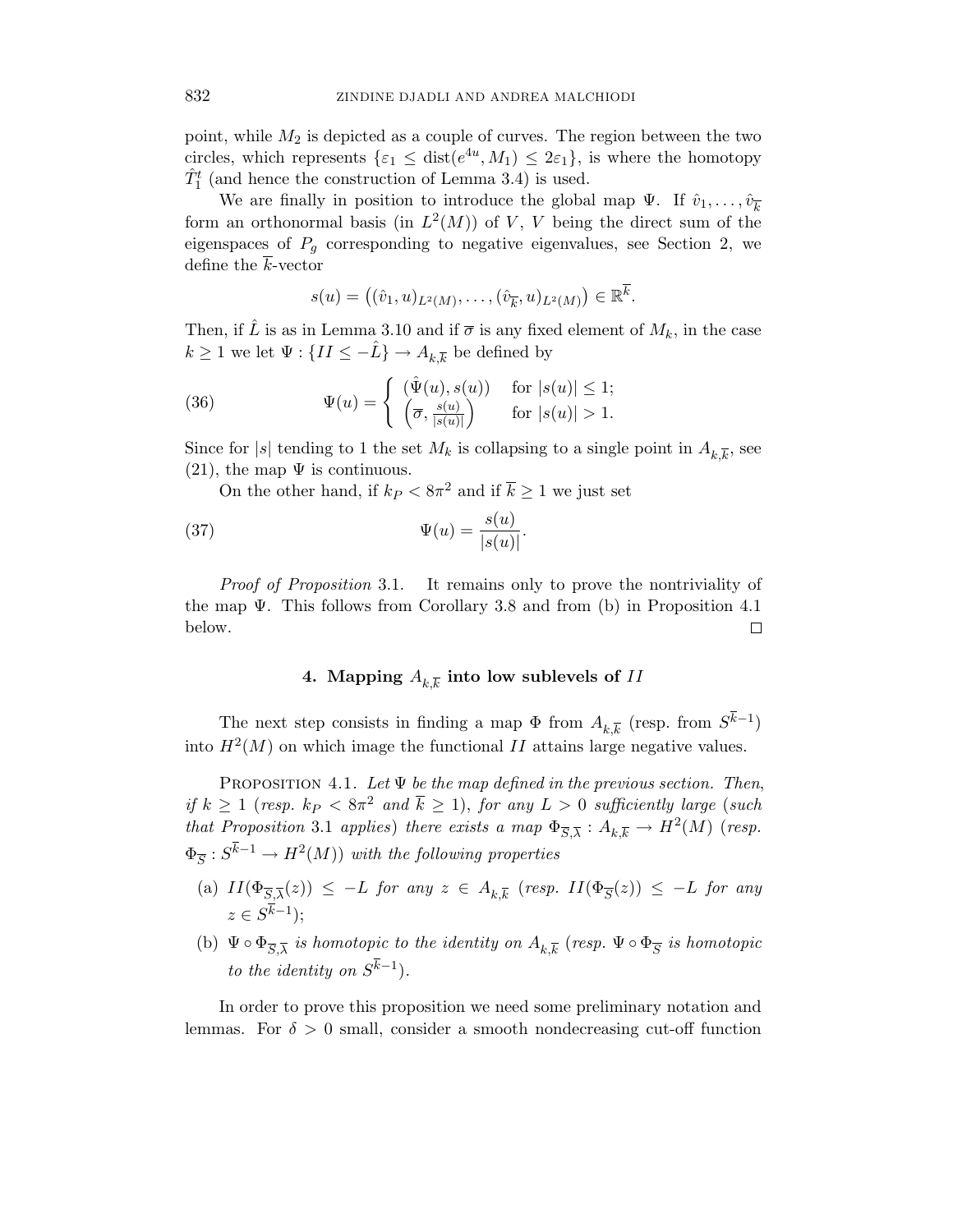$\chi_{\delta}: \mathbb{R}_{+} \to \mathbb{R}$  satisfying the following properties

(38) 
$$
\begin{cases} \chi_{\delta}(t) = t & \text{for } t \in [0, \delta];\\ \chi_{\delta}(t) = 2\delta & \text{for } t \geq 2\delta;\\ \chi_{\delta}(t) \in [\delta, 2\delta] & \text{for } t \in [\delta, 2\delta]. \end{cases}
$$

Then, given  $\sigma \in M_k$   $\left(\sigma = \sum_{i=1}^k t_i \delta_{x_i}\right)$  and  $\lambda > 0$ , we define the function  $\varphi_{\lambda,\sigma}:M\to\mathbb{R}$  as

(39) 
$$
\varphi_{\lambda,\sigma}(y) = \frac{1}{4} \log \sum_{i=1}^k t_i \left( \frac{2\lambda}{1 + \lambda^2 \chi_{\delta}^2(d_i(y))} \right)^4, \qquad y \in M,
$$

where we have set

$$
d_i(y) = \text{dist}(y, x_i), \qquad y \in M,
$$

with  $dist(\cdot, \cdot)$  denoting the distance function on M. We are now in position to define the function  $\Phi_{\overline{S},\overline{\lambda}}: A_{k,\overline{k}} \to H^2(M)$ . For large  $\overline{S}$  and  $\overline{\lambda}$  we let

$$
\Phi_{\overline{S},\overline{\lambda}}(\sigma,s) = \begin{cases}\n\varphi_s + \varphi_{\overline{\lambda},\sigma} & \text{for } |s| \leq \frac{1}{4}; \\
\varphi_s + \varphi_{2\overline{\lambda}-1+4(1-\overline{\lambda})|s|,\sigma} & \text{for } \frac{1}{4} \leq |s| \leq \frac{1}{2}; \\
\varphi_s + 2(1-\varphi_{1,\sigma})|s| + 2\varphi_{1,\sigma} - 1 & \text{for } |s| \geq \frac{1}{2},\n\end{cases}
$$

where

$$
s = (s_1, \dots, s_{\overline{k}}); \qquad \varphi_s(y) = \overline{S} \sum_{i=1}^{\overline{k}} s_i \hat{v}_i(y).
$$

For  $k_P < 8\pi^2$  and for  $\overline{k} \ge 1$  we just set

$$
\Phi_{\overline{S}}(s) = \varphi_s, \qquad |s| = 1.
$$

Notice that the map is well defined on  $A_{k,\overline{k}}$ .

We state now two preliminary lemmas, postponing the proof of the first to the appendix.

LEMMA 4.2. Suppose  $\varphi_{\lambda,\sigma}$  is as in (39). Then as  $\lambda \to +\infty$  one has

$$
\langle P_g \varphi_{\lambda,\sigma}, \varphi_{\lambda,\sigma} \rangle \le (32k\pi^2 + o_\delta(1)) \log \lambda + C_\delta \qquad (uniformly \ in \ \sigma \in M_k),
$$

where  $o_{\delta}(1) \rightarrow 0$  as  $\delta \rightarrow 0$ , and where  $C_{\delta}$  is a constant independent of  $\lambda$  and  $(x_i)_i$ .

LEMMA 4.3. For  $k \geq 1$  (resp. for  $k_P < 8\pi^2$  and for  $\overline{k} \geq 1$ ), given any  $L > 0$ , there exist a small  $\delta$ , some large  $\overline{S}$  and  $\overline{\lambda}$  such that  $II(\Phi_{\overline{S},\overline{\lambda}}(\sigma,s)) \leq -L$ for every  $(\sigma, s) \in A_{k,\overline{k}}$  (resp.  $II(\Phi_{\overline{S}}(s)) \leq -L$  for every  $s \in S^{k-1}$ ).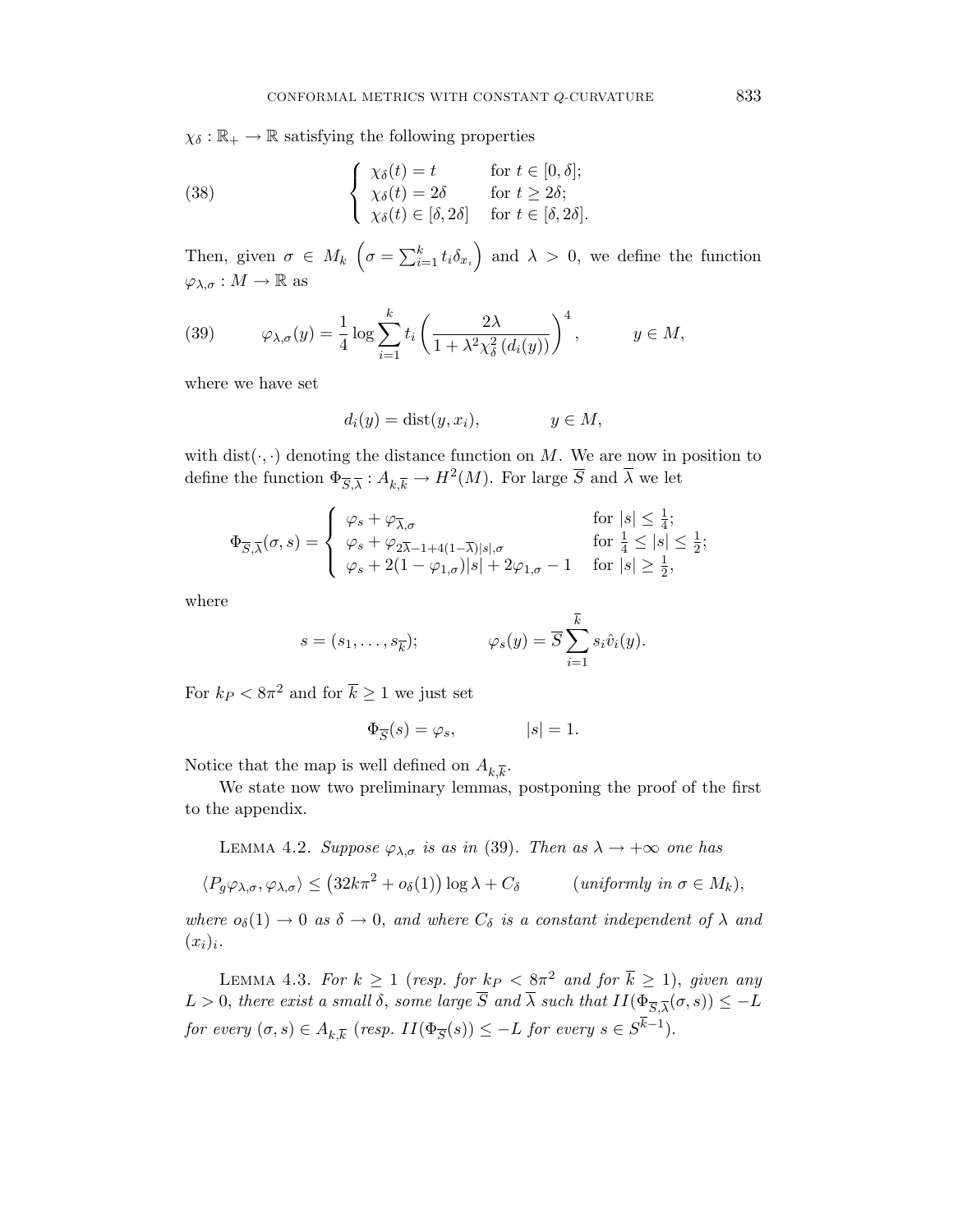*Proof.* We begin with the case  $k \geq 1$ , and prove first the following three estimates (recall that  $\lambda_{\overline{k}}$  is the biggest negative eigenvalue of  $P_g$ ): (40) Z

$$
\int_M Q_g(\varphi_s + \varphi_{\lambda,\sigma})dV_g = -k_P \log \lambda + O(\delta^4 \log \lambda) + O(|\log \delta|) + \overline{S}O(|s|) + O(1);
$$

(41) 
$$
\log \int_M \exp\left(4(\varphi_s + \varphi_{\lambda,\sigma})\right) dV_g = O(1) + O(\overline{S}|s|);
$$

(42) 
$$
\langle P_g(\varphi_s + \varphi_{\lambda,\sigma}), (\varphi_s + \varphi_{\lambda,\sigma}) \rangle \le -|\lambda_{\overline{k}}||s|^2 \overline{S}^2
$$
  
  $+32k\pi^2(1 + o_\delta(1)) \log \lambda + C_\delta + O(\delta^4|s|\overline{S}).$ 

Proof of (40). We have

$$
\varphi_{\lambda,\sigma}(y) = \log \frac{2\lambda}{1 + 4\lambda^2 \delta^2}
$$
, for  $y \in M \setminus \bigcup_{i=1}^k B_{2\delta}(x_i)$ ,

and

$$
\log \frac{2\lambda}{1 + 4\lambda^2 \delta^2} \le \varphi_{\lambda,\sigma}(y) \le \log 2\lambda, \quad \text{ for } y \in \cup_{i=1}^k B_{2\delta}(x_i).
$$

Writing

$$
\int_M Q_g(y)\varphi_{\lambda,\sigma}(y)dV_g(y) = \log \frac{2\lambda}{1 + 4\lambda^2 \delta^2} \int_M Q_g(y)dV_g(y) \n+ \int_M Q_g(y)\left(\varphi_{\lambda,\sigma}(y) - \log \frac{2\lambda}{1 + 4\lambda^2 \delta^2}\right)dV_g(y),
$$

we have from the last three formulas

(43) 
$$
\int_M Q_g(y) \varphi_{\lambda,\sigma}(y) dV_g(y) = k_P \log \frac{2\lambda}{1 + 4\lambda^2 \delta^2} + O\left(\delta^4 \log(1 + 4\lambda^2 \delta^2)\right).
$$

Furthermore recalling that the average of  $\varphi_s$  is zero (since all the  $\hat{v}_i$ 's have zero average, see Section 2), we deduce that

(44) 
$$
\int_M Q_g(y)\varphi_s(y)dV_g(y) = \overline{S}\sum_{i=1}^{\overline{k}} s_i \int_M Q_g(y)\hat{v}_i(y)dV_g(y) = \overline{S}O(|s|).
$$

Hence (43) and (44) yield

$$
\int_M Q_g(y)(\varphi_s + \varphi_{\lambda,\sigma}(y))dV_g(y)
$$
  
=  $k_P \log \frac{2\lambda}{1 + 4\lambda^2 \delta^2} + O(\delta^4 \log(1 + 4\lambda^2 \delta^2)) + \overline{S}O(|s|),$ 

which immediately implies  $(40)$ .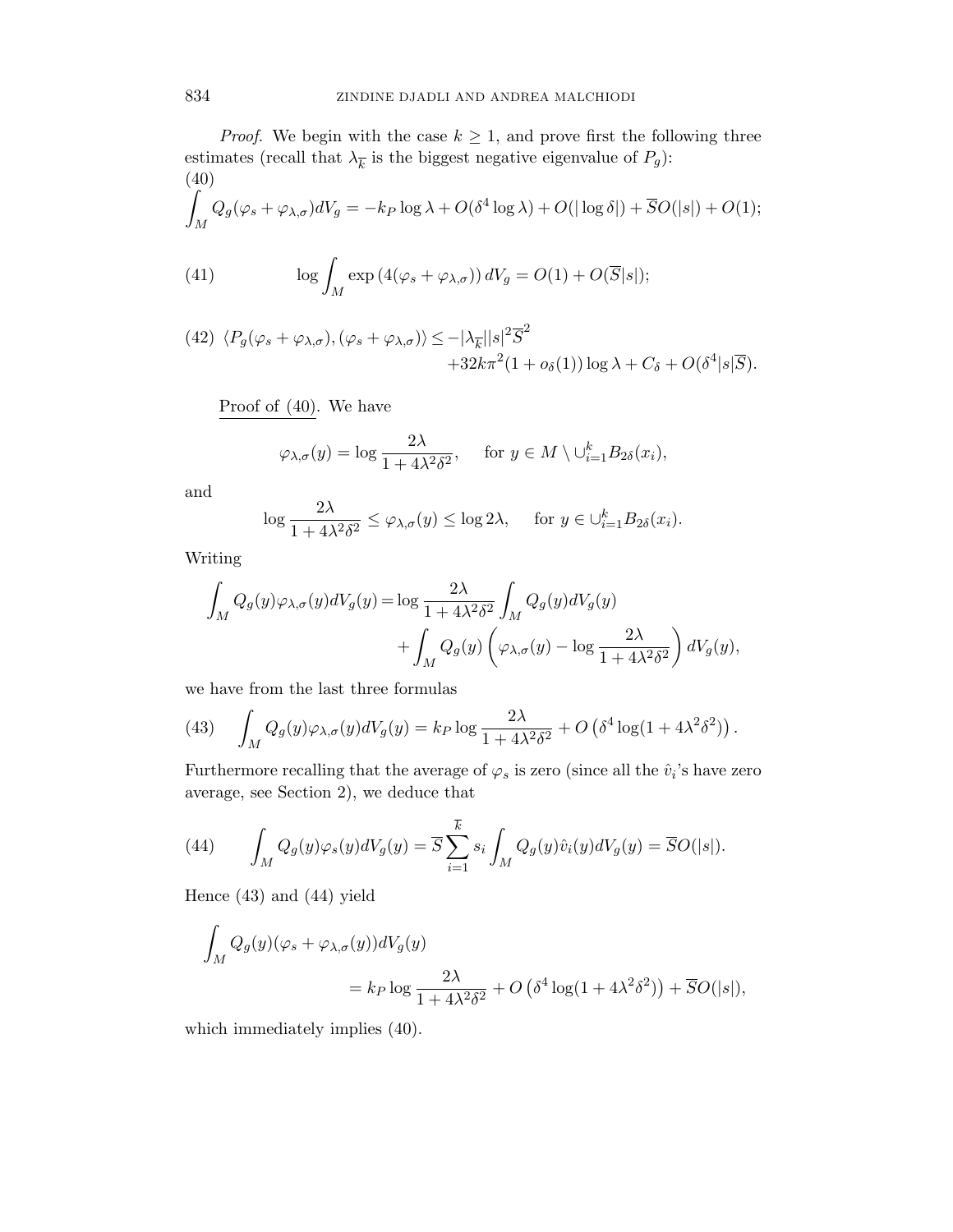Proof of (41). We recall that in V the  $L^2$ -norm and the  $L^{\infty}$  norm are equivalent. Therefore, noticing that (45)

$$
\exp(4(\varphi_s(y))) \in \left[\exp(4\inf_M \varphi_s), \exp(4\sup_M \varphi_s)\right] \subseteq \left[\exp(-4C\overline{S}|s|), \exp(4C\overline{S}|s|)\right],
$$

we obtain

$$
\log \int_{M} \exp\left(4(\varphi_{s} + \varphi_{\lambda,\sigma})\right) dV_{g} = \log \int_{M} \exp\left(4\varphi_{s}\right) dV_{g} + \log \int_{M} \exp\left(4\varphi_{\lambda,\sigma}\right) dV_{g}
$$
\n
$$
(46)
$$
\n
$$
= \log \int_{M} \exp\left(4\varphi_{\lambda,\sigma}\right) dV_{g} + O(\overline{S}|s|).
$$

By the definition of  $\varphi_{\lambda,\sigma}$ ,

$$
\int_M \exp\left(4\varphi_{\lambda,\sigma}(y)\right) dV_g(y) = \sum_{i=1}^k t_i \int_M \left(\frac{2\lambda}{1+\lambda^2 \chi_{\delta}^2 \left(\text{dist}(y,x_i)\right)}\right)^4 dV_g(y).
$$

We divide each of the above integrals into the metric ball  $B_{\delta}(x_i)$  and its complement. By construction of  $\chi_{\delta}$ , working in normal coordinates centered at  $x_i$ , we have (for  $\delta$  sufficiently small)

$$
\int_{B_{\delta}(x_i)} \left(\frac{2\lambda}{1+\lambda^2\chi_{\delta}^2(\text{dist}(y,x_i))}\right)^4 dV_g(y) = \int_{B_{\delta}^{\mathbb{R}^4}(0)} (1+O(\delta)) \left(\frac{2\lambda}{1+\lambda^2|y|^2}\right)^4 dy
$$

$$
= \int_{B_{\lambda\delta}^{\mathbb{R}^4}(0)} (1+O(\delta)) \left(\frac{2}{1+|y|^2}\right)^4 dy = (1+O(\delta)) \left(\frac{8}{3}\pi^2 + O\left(\frac{1}{\lambda^4\delta^4}\right)\right).
$$

On the other hand, for dist $(y, x_i) \ge \delta$ ,  $\left(\frac{2\lambda}{1 + \lambda^2 \chi_{\delta}^2 \text{(di)}}\right)$  $\frac{2\lambda}{1+\lambda^2\chi^2_\delta({\rm dist}(y,x_i))}\Big)^4\leq$  $\left(\frac{2\lambda}{1+\lambda^2\delta^2}\right)^4$ . Hence, from these two formulas we deduce

(47) 
$$
\int_M \exp(4\varphi_{\lambda,x}(y)) dV_g(y) = \frac{8}{3}\pi^2 + O(\delta) + O\left(\frac{1}{\lambda^4 \delta^4}\right) + O\left(\frac{2\lambda}{1 + \lambda^2 \delta^2}\right)^4.
$$

It follows from (46) and (47) that

(48) 
$$
\int_M \exp(4\varphi_s + 4\varphi_{\lambda,\sigma}) dV_g = O(\overline{S}|s|) + O(1).
$$

This concludes the proof of (41).

Proof of (42). We have trivially

$$
\langle P_g(\varphi_s + \varphi_{\lambda,\sigma}), (\varphi_s + \varphi_{\lambda,\sigma}) \rangle
$$
  
=  $\int_M (P_g \varphi_{\lambda,\sigma}, \varphi_{\lambda,\sigma}) dV_g + 2 \int_M (P_g \varphi_s, \varphi_{\lambda,\sigma}) dV_g + \int_M (P_g \varphi_s, \varphi_s) dV_g.$ 

By Lemma 4.2 it is sufficient to estimate the last two quantities. Since  $P_g$ is negative-definite on V (and since the largest negative eigenvalue is  $\lambda_{\overline{k}}$ ), we have clearly

(49) 
$$
\int_M (P_g \varphi_s, \varphi_s) dV_g \le -|\lambda_{\overline{k}}| |s|^2 \overline{S}^2.
$$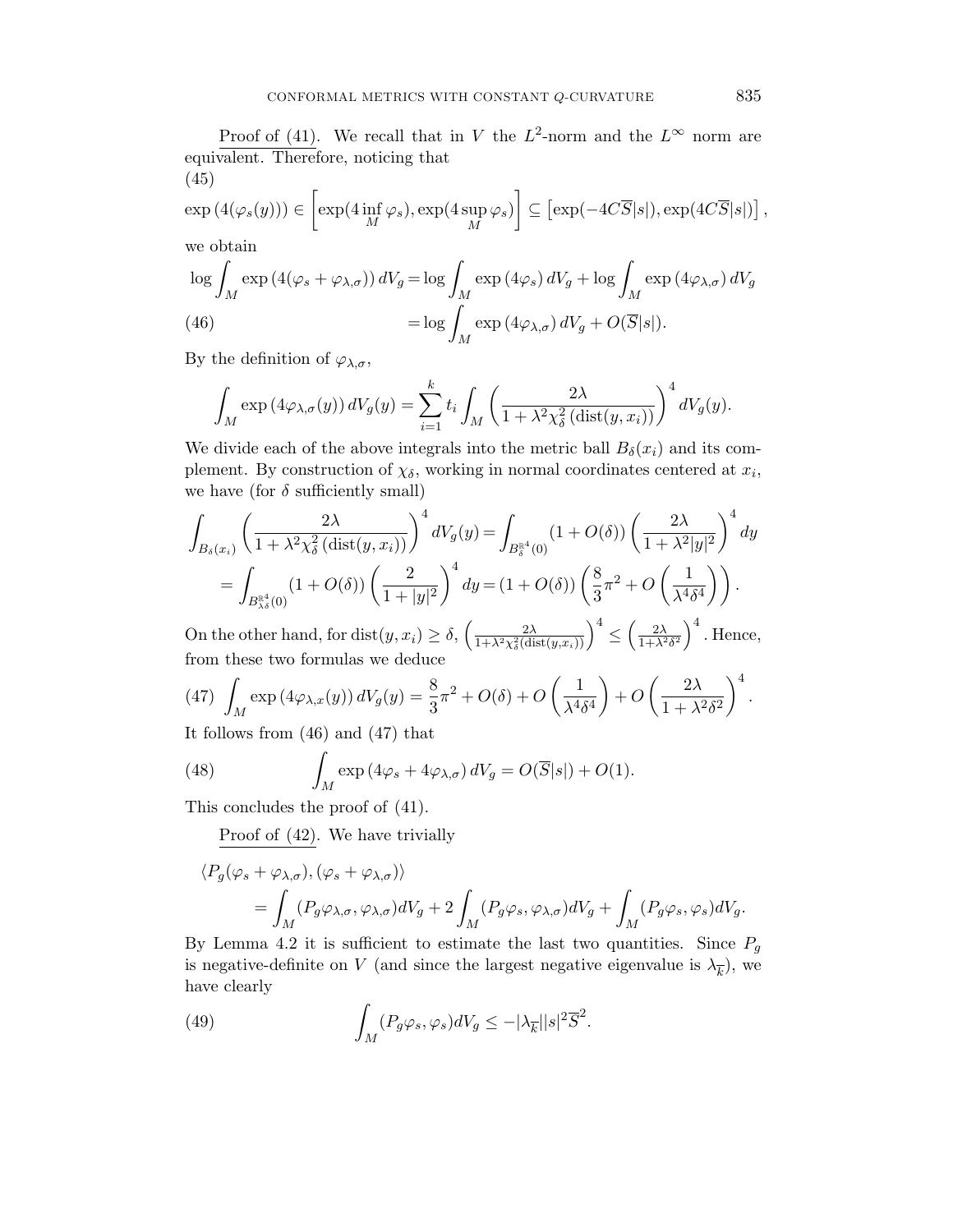To evaluate the second term we write

$$
2\int_M (P_g \varphi_s, \varphi_{\lambda, \sigma})dV_g = 2\overline{S} \sum_{i=1}^{\overline{k}} s_i \lambda_i \int_M \hat{v}_i \varphi_{\lambda, \sigma} dV_g.
$$

Hence it is sufficient to study each of the terms  $\int_M \hat{v}_i \varphi_{\lambda,\sigma} dV_g$ . We claim that for each  $i \in \{1, \ldots, k\}$ 

(50) 
$$
\int_M \hat{v}_i \varphi_{\lambda,\sigma} dV_g = O(\delta^4).
$$

In order to prove this claim, we notice first that the following inequality holds (recall that we have chosen  $\chi_{\delta}$  nondecreasing):

$$
\log\left(\frac{2\lambda}{1+4\lambda^2\delta^2}\right) \leq \varphi_{\lambda,\sigma} \leq \log\left(\frac{2\lambda}{1+\lambda^2\chi^2_{\delta}\left(d_{min}(y)\right)}\right),
$$

where  $d_{min}(y) = \text{dist}(y, \{x_1\} \cup \cdots \cup \{x_k\})$ . Recalling also that  $\int_M \hat{v}_i dV_g = 0$ , we write

$$
\int_M \hat{v}_i(y)\varphi_{\lambda,\sigma}(y)dV_g(y) = \int_M \hat{v}_i\left(\varphi_{\lambda,\sigma}(y) - \log\frac{2\lambda}{1+4\lambda^2\delta^2}\right)dV_g.
$$

Therefore we deduce that

$$
\left| \int_M \hat{v}_i \varphi_{\lambda, \sigma} dV_g \right| \leq \|\hat{v}_i\|_{L^{\infty}(M)} \int_M \left( \varphi_{\lambda, \sigma}(y) - \log \frac{2\lambda}{1 + 4\lambda^2 \delta^2} \right) dV_g(y)
$$
  

$$
\leq \|\hat{v}_i\|_{L^{\infty}(M)} \sum_{j=1}^k \int_{B_{2\delta}(x_j)} \left( \log \left( \frac{2\lambda}{1 + \lambda^2 \chi_{\delta}^2(d_j(y))} \right) - \log \frac{2\lambda}{1 + 4\lambda^2 \delta^2} \right) dV_g(y).
$$

Working in geodesic coordinates around the point  $x_j$  we get

$$
\int_{B_{2\delta}(x_j)} \left( \varphi_{\lambda,\sigma}(y) - \log \frac{2\lambda}{1 + 4\lambda^2 \delta^2} \right) dV_g(y) \n\leq C \int_0^{\delta} s^3 \left( \log \frac{2\lambda}{1 + \lambda^2 s^2} - \log \frac{2\lambda}{1 + 4\lambda^2 \delta^2} \right) ds + C \int_{\delta}^{2\delta} s^3 \log \frac{1 + 4\lambda^2 \delta^2}{1 + \lambda^2 \chi_{\delta}^2(s)} ds.
$$

Using elementary computations we then find

$$
\left| \int_M \hat{v}_i(y) \varphi_{\lambda,\sigma}(y) dV_g(y) \right| \le C \frac{1}{\lambda^4} \left[ \lambda^4 \delta^4 \log \frac{1 + 4\lambda^2 \delta^2}{1 + \lambda^2 \delta^2} + \frac{1}{8} \lambda^4 \delta^4 \right] + C \delta^4 \le C \delta^4,
$$

which proves our claim (50). Notice that this expression is independent of  $\lambda$ : this will also be used at the end of the section. From the above formulas we obtain

$$
\langle P_g(\varphi_s + \varphi_{\lambda,\sigma}), (\varphi_s + \varphi_{\lambda,\sigma}) \rangle
$$
  
 
$$
\leq -|\lambda_{\overline{k}}||s|^2 \overline{S}^2 + 32k\pi^2 (1 + o_{\delta}(1)) \log \lambda + C_{\delta} + O(\delta^4 |s| \overline{S}),
$$

which concludes the proof of (42).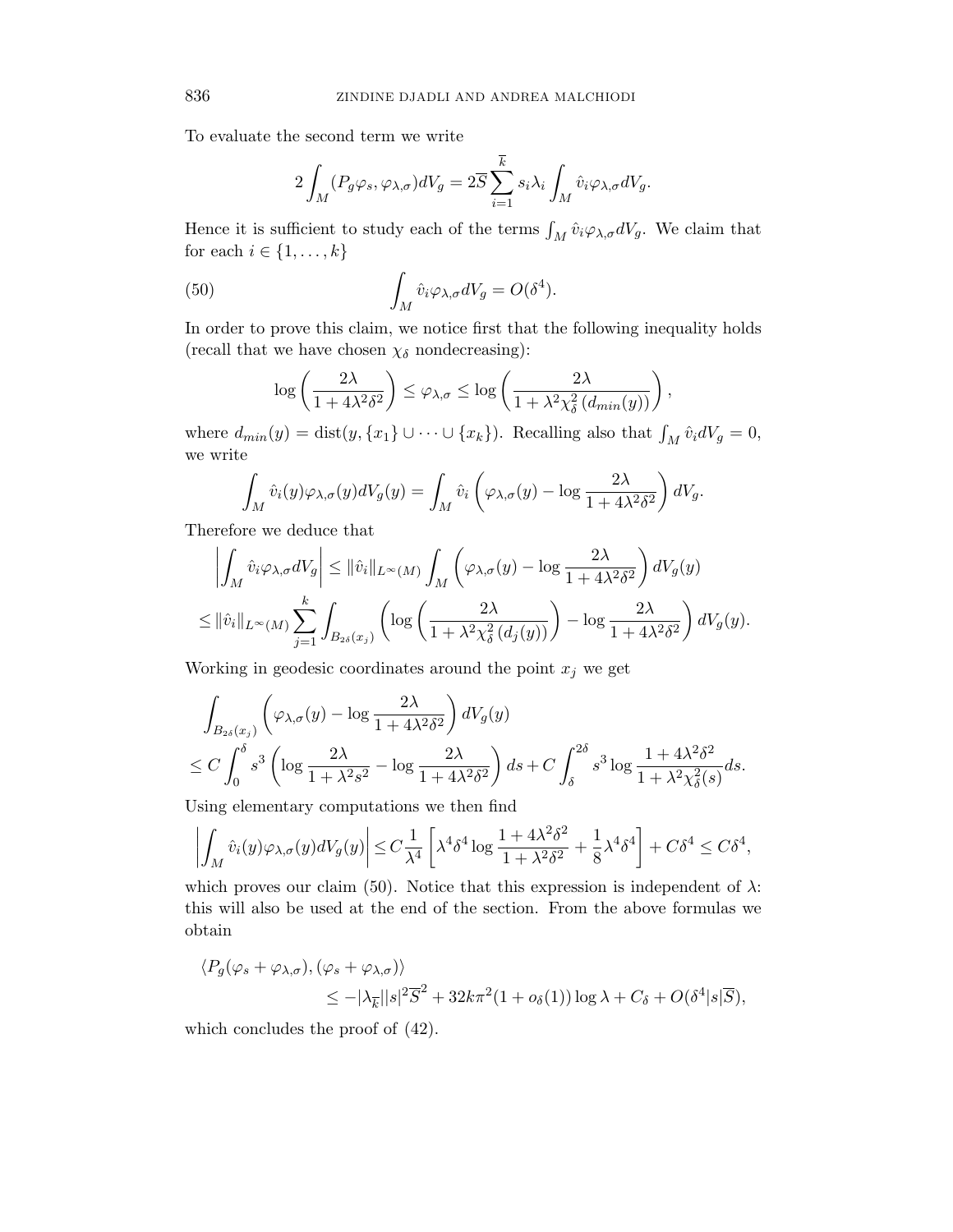From the three estimates (40), (41) and (42) we deduce that

(51)

$$
II(\varphi_{\lambda,\sigma}) \le (32k\pi^2 - 4k_P + o_{\delta}(1)) \log \lambda - |\lambda_{\overline{k}}||s|^2 \overline{S}^2 + O(|s|\overline{S}) + C_{\delta} + O(1).
$$

Since  $k_P > 8k\pi^2$ , with  $\delta$  sufficiently small, the coefficient of log  $\lambda$  is negative. In order to show the upper bound on  $II \circ \Phi_{\overline{S}, \overline{\lambda}}$ , we fix  $L > 0$ . It is easy to see that for  $\overline{S}$  sufficiently large one has

$$
\begin{cases}\nII(\varphi_s + 2(1 - \varphi_{1,\sigma})|s| + 2\varphi_{1,\sigma} - 1) \le -L \quad \forall \sigma \in M_k, \forall |s| \ge \frac{1}{2}; \\
II(\varphi_s + \varphi_{\overline{\lambda},\sigma}) \le -L \qquad \forall \sigma \in M_k, \forall |s| \in \left[\frac{1}{4}, \frac{1}{2}\right], \forall \lambda \ge 1.\n\end{cases}
$$

After this choice of  $\overline{S}$ , we can also take  $\overline{\lambda}$  so large that

$$
II(\varphi_s + \varphi_{\overline{\lambda}, \sigma}) \le -L, \qquad \qquad \forall |s| \le \frac{1}{4}.
$$

This concludes the proof of the lemma for  $k \geq 1$ . In the case  $k_P < 8\pi^2$  and  $k \geq 1$ , it is sufficient to use the estimates (44), (45) and (49) to obtain

$$
II(\varphi_s) \le -|\lambda_{\overline{k}}|\overline{S}^2 + O(\overline{S}|s|).
$$

The proof is thereby complete.

Proof of Proposition 4.1. The statement (a) follows from Lemma 4.3. Let us prove property (b), starting from the case  $k \geq 1$ . From the expression  $e^{4\varphi_{\lambda,\sigma}}$ it is easy to see that  $\Psi \circ \Phi_{0,\overline{\lambda}}$  is homotopic to the identity on  $M_k$  (to prove this, it is sufficient to consider  $\Psi \circ \Phi_{0,\lambda}$  for  $\lambda$  varying from  $\overline{\lambda}$  to  $+\infty$ ). Furthermore, by continuity and by the estimate (50) one can check that for  $|s| \leq \frac{1}{8S}$  (if  $\overline{S} > 1$ and if  $\delta$  is chosen sufficiently small),

(52) 
$$
\Psi(\varphi_s + \varphi_{\overline{\lambda}, \sigma}) = \left( \hat{\Psi}(\varphi_s + \varphi_{\overline{\lambda}, \sigma}), s\overline{S} + O(|s|\overline{S}\delta^4) \right),
$$

where  $\hat{\Psi}$  is as defined in Lemma 3.10, and therefore  $\Psi \circ \Phi_{\overline{S}, \overline{\lambda}}$  is homotopic (in  $(A_{k,\overline{k}})$  to the identity on  $M_k \times B_{\frac{1}{2\overline{k}}}^k \subseteq A_{k,\overline{k}}$ .

On the other hand, by  $(52)$ , for  $|s| \ge \frac{1}{8S}$ , the  $\overline{k}$ -vector  $s\overline{S} + O(|s|\overline{S}\delta^4)$  is almost parallel to s (and nonzero), and therefore on this set  $\Psi \circ \Phi_{\overline{S}, \overline{\lambda}}$  can be easily contracted to the boundary of  $B_1^k$  (recall the definition of  $A_{k,\overline{k}}$ ), as for the identity map. This concludes the proof in the case  $k \geq 1$ . The proof for  $k_P < 8\pi^2$  and under the assumption (12) is analogous.  $\Box$ 

### 5. Proof of Theorem 1.1

In this section we prove Theorem 1.1 employing a min-max scheme based on the construction of the above set  $A_{k,\overline{k}}$ ; see Lemma 5.1. As anticipated in

 $\Box$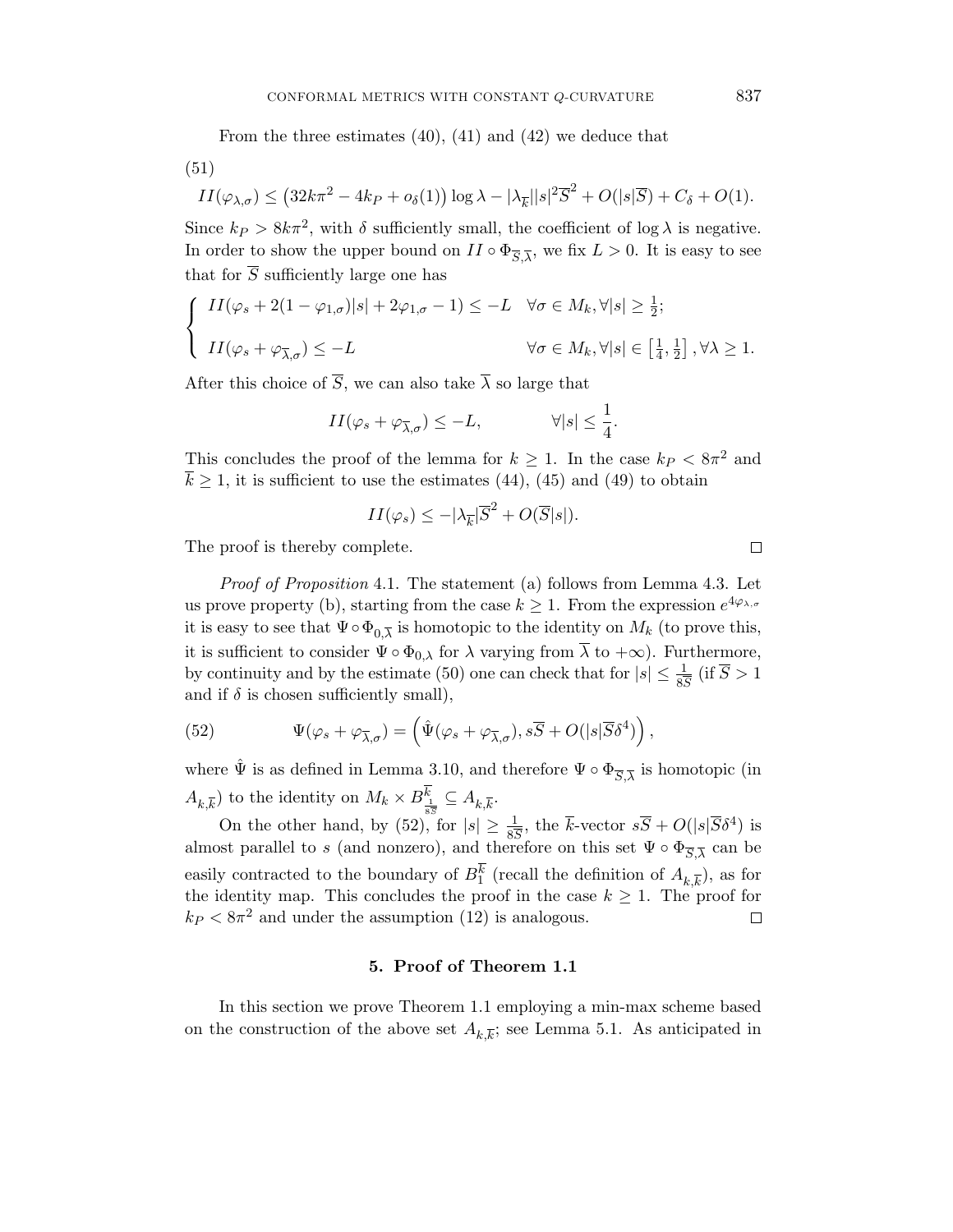the introduction, we then define a modified functional  $II_{\rho}$  for which we can prove existence of solutions in a dense set of the values of  $\rho$ . Following an idea of Struwe, this is done proving the a.e. differentiability of the map  $\rho \mapsto \overline{\Pi}_{\rho}$ , where  $\Pi_{\rho}$  is the min-max value for the functional  $II_{\rho}$ .

We now introduce the scheme which provides existence of solutions for (8), beginning with the case  $k \geq 1$ . Let  $A_{k,\overline{k}}$  denote the (contractible) cone over  $A_{k,\overline{k}}$ , which can be represented as  $A_{k,\overline{k}} = A_{k,\overline{k}} \times [0,1]$  with  $A_{k,\overline{k}} \times \{0\}$ collapsed to a single point. Let  $L$  be so large that Proposition 3.1 applies with L  $\frac{L}{4}$ , and then let  $\overline{S}$ ,  $\lambda$  be so large (and  $\delta$  so small) that Proposition 4.1 applies for this value of L. Fixing these numbers  $\overline{S}$  and  $\overline{\lambda}$ , we define the following class:

(53) 
$$
\Pi_{\overline{S},\overline{\lambda}} = \left\{ \pi : \widehat{A_{k,\overline{k}}} \to H^2(M) : \pi \text{ is continuous and} \right\}
$$
  

$$
\pi(\cdot \times \{1\}) = \Phi_{\overline{S},\overline{\lambda}}(\cdot) \text{ on } A_{k,\overline{k}} \right\}.
$$

In the case  $k_P < 8\pi^2$  and  $\bar{k} \ge 1$  we simply use the closed unit  $\bar{k}$ -dimensional ball  $\overline{B}_1^k$  and we set (still for large values of L)

$$
\Pi_{\overline{S}} = \left\{ \pi : \overline{B}_1^{\overline{k}} \to H^2(M) : \pi \text{ is continuous and } \pi(\cdot) = \Phi_{\overline{S}}(\cdot) \text{ on } S^{\overline{k}-1} \right\}.
$$

Then we have the following properties.

LEMMA 5.1. The set  $\Pi_{\overline{S},\overline{\lambda}}$  (resp.  $\Pi_{\overline{S}}$ ) is nonempty and moreover, when

$$
\overline{\Pi}_{\overline{S},\overline{\lambda}} = \inf_{\pi \in \Pi_{\overline{S},\overline{\lambda}}} \sup_{m \in \widehat{A_{k,\overline{k}}}} II(\pi(m)), \qquad \overline{\Pi}_{\overline{S},\overline{\lambda}} > -\frac{L}{2},
$$
  

$$
\left( \text{resp. } \overline{\Pi}_{\overline{S}} = \inf_{\pi \in \Pi_{\overline{S}}} \sup_{m \in \overline{B}_{1}^{\overline{k}}} II(\pi(m)), \qquad \overline{\Pi}_{\overline{S}} > -\frac{L}{2} \right).
$$

*Proof.* To prove that  $\Pi_{\overline{S},\overline{\lambda}} \neq \emptyset$ , we just notice that the following map

(54) 
$$
\overline{\pi}(z,t) = t\Phi_{\overline{S},\overline{\lambda}}(z), \qquad (z,t) \in \widehat{A_{k,\overline{k}}},
$$

belongs to  $\Pi_{\overline{S},\overline{\lambda}}$ . Assuming by contradiction that  $\overline{\Pi}_{\overline{S},\overline{\lambda}} \leq -\frac{L}{2}$ , we see that there would exist a map  $\pi \in \Pi_{\overline{S},\overline{\lambda}}$  with  $\sup_{m \in \widehat{A_{k,\overline{k}}}} II(\pi(m)) \leq -\frac{3}{8}L$ . Then, since Proposition 3.1 applies with  $\frac{L}{4}$ , with  $m = (z, t)$ , and  $z \in A_{k, \overline{k}}$ , the map

$$
t\mapsto \Psi\circ\pi(\cdot,t)
$$

would be a homotopy in  $A_{k,\overline{k}}$  between  $\Psi \circ \Phi_{\overline{S},\overline{\lambda}}$  and a constant map. But this is impossible since  $A_{k,\overline{k}}$  is noncontractible (see Corollary 3.8) and since  $\Psi \circ \Phi_{\overline{S},\overline{\lambda}}$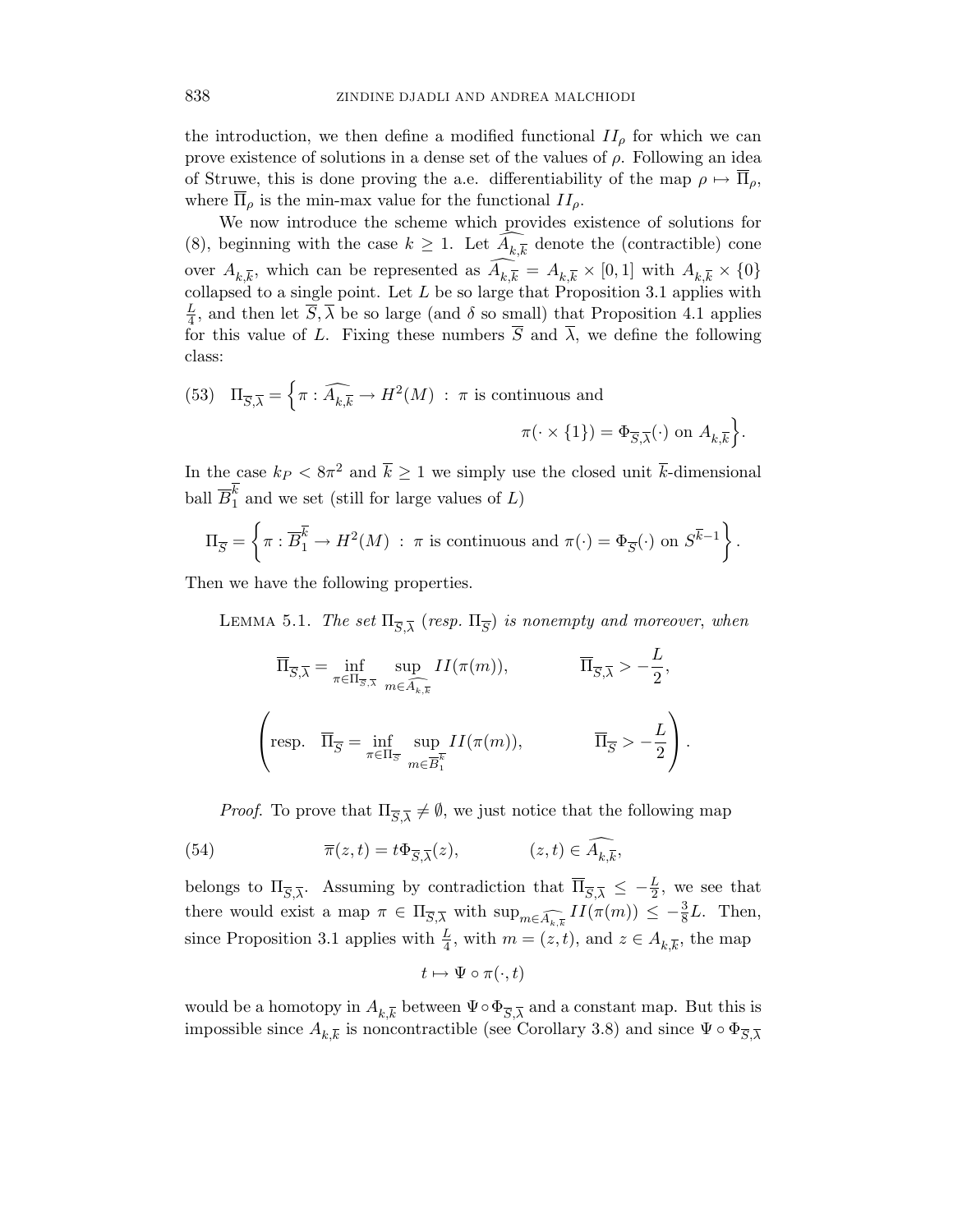is homotopic to the identity on  $A_{k,\overline{k}}$ , by Proposition 4.1. Therefore we deduce  $\overline{\Pi}_{\overline{S},\overline{\lambda}} > -\frac{L}{2}$  $\frac{L}{2}$ .

In the case  $k_P < 8\pi^2$  and  $\bar{k} \ge 1$  it is sufficient to take  $\bar{\pi}(z, t) = t\Phi_{\overline{S}}(z)$ and to proceed in the same way.  $\Box$ 

Next we introduce a variant of the above min-max scheme, following [40] and [22]. When  $k_P < 8\pi^2$ , we define for convenience  $A_{k,\overline{k}} = S^{\overline{k}}, \ \widehat{A_{k,\overline{k}}} = \overline{B}_1^k$  $\frac{1}{1}$  $\Phi_{\overline{S},\overline{\lambda}} = \Phi_{\overline{S}}$ , etc. For  $\rho$  in a small neighborhood of 1,  $[1 - \rho_0, 1 + \rho_0]$ , we define the modified functional  $II_\rho: H^2(M) \to \mathbb{R}$  as

(55) 
$$
II_{\rho}(u) = \langle P_g u, u \rangle + 4\rho \int_M Q_g u - 4\rho k_P \log \int_M e^{4u} dV_g.
$$

Following the estimates of the previous sections, one easily checks that the above min-max scheme applies uniformly for  $\rho \in [1 - \rho_0, 1 + \rho_0]$  and for  $\overline{S}, \overline{\lambda}$ sufficiently large. More precisely, given any large number  $L > 0$ , there exist  $\rho_0$ sufficiently small and  $\overline{S}$ ,  $\overline{\lambda}$  sufficiently large so that

(56) 
$$
\sup_{\pi \in \Pi_{\overline{S},\overline{\lambda}} \atop m \in \Pi_{\overline{S},\overline{\lambda}} \atop m \in \Pi_{\overline{S},\overline{\lambda}} \atop m \in \overline{A_{k,\overline{k}}}} \frac{II_{\rho}(\pi(m)) < -2L;}{II_{\rho} := \inf_{\pi \in \Pi_{\overline{S},\overline{\lambda}} \atop m \in \overline{A_{k,\overline{k}}}} II(\pi(m)) > -\frac{L}{2}; \qquad \rho \in [1 - \rho_0, 1 + \rho_0],}
$$

where  $\Pi_{\overline{S},\overline{\lambda}}$  is as defined in (53). Moreover, using for example the test map (54), one shows that for  $\rho_0$  sufficiently small there exists a large constant  $\overline{L}$ such that

(57) 
$$
\overline{\Pi}_{\rho} \leq \overline{L} \quad \text{for every } \rho \in [1 - \rho_0, 1 + \rho_0].
$$

We have the following result, regarding the dependence in  $\rho$  of the minmax value  $\overline{\Pi}_{\rho}$ . A similar statement has been proved in [22], but here we allow the presence of negative eigenvalues for the elliptic operator, so that the proof is more involved. Since this is rather technical, we give it in the appendix.

LEMMA 5.2. Let  $\overline{S}$ ,  $\overline{\lambda}$  be so large and  $\rho_0$  be so small that (56) holds. Then, taking  $\rho_0$  possibly smaller, there exists a fixed constant C (depending only on M and  $\rho_0$ ) such that the function

$$
\rho \mapsto \frac{\overline{\Pi}_{\rho}}{\rho} - C\rho \qquad \text{is nonincreasing in } [1 - \rho_0, 1 + \rho_0].
$$

From Lemma 5.2 we deduce that the function  $\rho \mapsto \frac{\Pi_{\rho}}{\rho}$  is differentiable a.e., and we obtain the following corollary.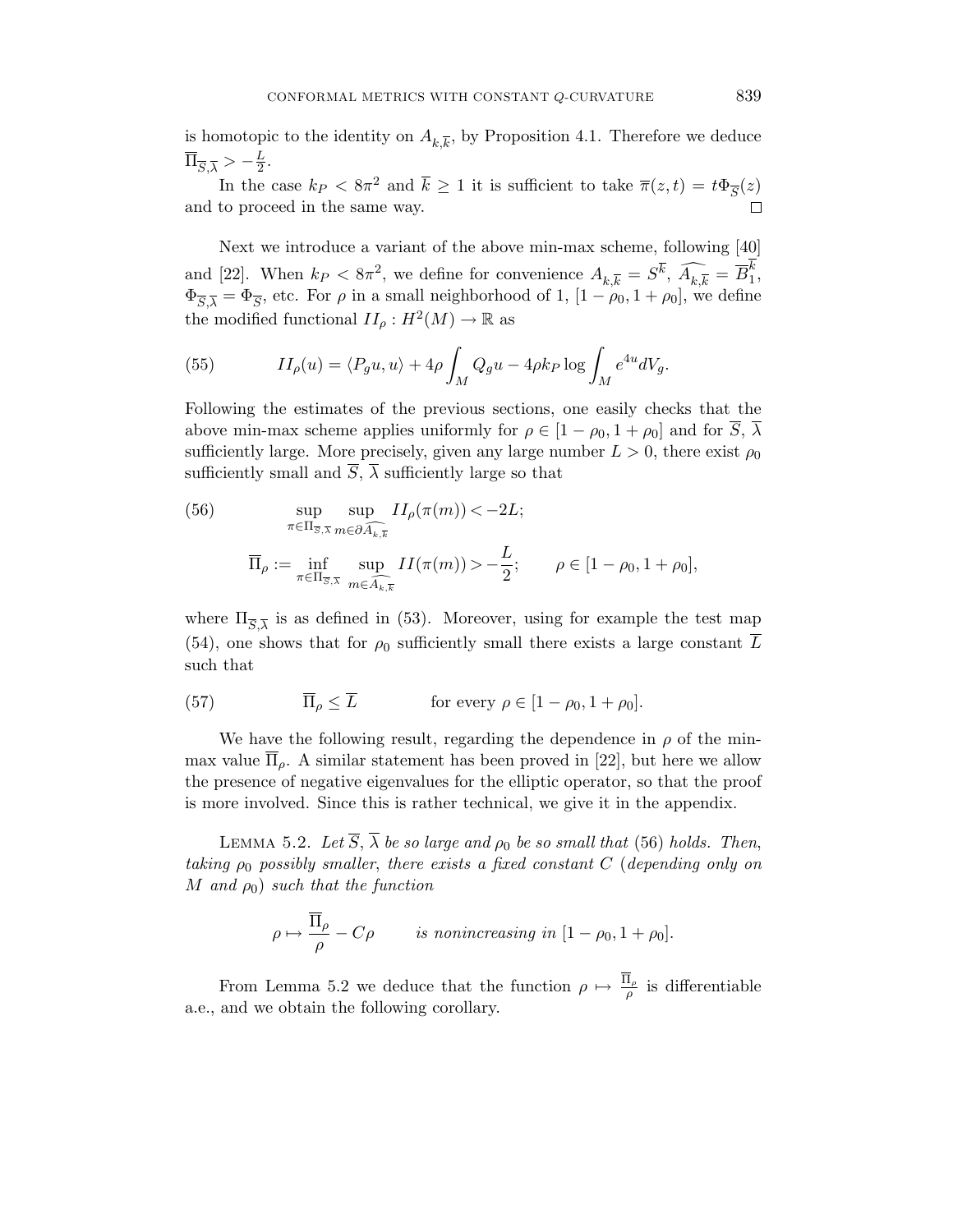COROLLARY 5.3. Let  $\overline{S}$ ,  $\overline{\lambda}$  and  $\rho_0$  be as in Lemma 5.2, and let  $\Lambda \subset$  $[1 - \rho_0, 1 + \rho_0]$  be the (dense) set of  $\rho$  for which the function  $\frac{\Pi_\rho}{\rho}$  is differentiable. Then for  $\rho \in \Lambda$  the functional  $II_{\rho}$  possesses a bounded Palais-Smale sequence  $(u_l)_l$  at level  $\overline{\Pi}_o$ .

*Proof.* The existence of a Palais-Smale sequence  $(u_l)_l$  follows from Lemma 5.1, and the boundedness is proved exactly as in [22], Lemma 3.2.  $\Box$ 

Remark 5.4. When  $k_P < 8\pi^2$  one can use a direct approach to prove boundedness of Palais-Smale sequences (satisfying (14)). We test the relation  $II'(u_l) \to 0$  (in  $H^{-2}(M)$ ) on  $\hat{u}_l$  and  $\tilde{u}_l$ , where  $\hat{u}_l$  is the component of  $u_l$  in V and  $\tilde{u}_l$  is the component perpendicular to V.

Testing on  $\hat{u}_l$  we obtain

(58) 
$$
\langle P_g \hat{u}_l, \hat{u}_l \rangle + 4 \int_M Q_g \hat{u}_l dV_g - 4k_P \int_M e^{4u_l} \hat{u}_l dV_g = o_l(1) ||\hat{u}_l||_{L^{\infty}(M)}.
$$

Since  $||e^{4u_l}||_{L^1(M)} = 1$  by (14) and since on V the  $L^{\infty}$ -norm is equivalent to the  $H^2$ -norm, the last formula implies  $-\langle P_g \hat{u}_l, \hat{u}_l \rangle = O(1) ||\hat{u}_l||_{H^2(M)}$ . Therefore, being  $P_q$  negative-definite on V, we get uniform bounds on  $\|\hat{u}_l\|$ .

On the other hand, testing the equation on  $\tilde{u}_l$  we find

$$
2\langle P_g\tilde{u}_l,\tilde{u}_l\rangle-4k_P\int_M e^{4u_l}(\tilde{u}_l-\overline{u}_l)dV_g=O(\|\tilde{u}_l-\overline{u}_l\|_{H^2(M)}).
$$

This implies, for any  $\alpha > 1$  (by (23) and (58)),

$$
2\langle P_g\tilde{u}_l, \tilde{u}_l\rangle \leq Ce^{4\overline{u}_l} \int_M e^{4(u_l - \overline{u}_l)} (\tilde{u}_l - \overline{u}_l) dV_g + O(\|\tilde{u}_l - \overline{u}_l\|_{H^2(M)})
$$
  

$$
\leq C_{\alpha} e^{4\overline{u}_l} \int_M e^{4\alpha(u_l - \overline{u}_l)} dV_g + O(\|\tilde{u}_l - \overline{u}_l\|_{H^2(M)})
$$
  

$$
\leq C_{\alpha} e^{4\overline{u}_l} e^{\alpha^2 \frac{(P_g\tilde{u}_l, \tilde{u}_l)}{8\pi^2}} + O(\|\tilde{u}_l - \overline{u}_l\|_{H^2(M)}).
$$

Moreover, since we are assuming  $II(u_l) \to c \in \mathbb{R}$ , for any small  $\varepsilon$  we get

$$
C \ge II(\tilde{u}_l) = \langle P_g \tilde{u}_l, \tilde{u}_l \rangle + 4 \int_M Q_g \tilde{u}_l = (1 + O(\varepsilon)) \langle P_g \tilde{u}_l, \tilde{u}_l \rangle + 4k_P \overline{u}_l + C_{\varepsilon},
$$

provided l is sufficiently large. Hence from the last two formulas we deduce

$$
\langle P_g\tilde{u}_l,\tilde{u}_l\rangle\leq C_{\alpha,\varepsilon}e^{\langle P_g\tilde{u}_l,\tilde{u}_l\rangle\left(\frac{\alpha^2}{8\pi^2}-\frac{1+O(\varepsilon)}{k_P}\right)}+O(\|\tilde{u}_l-\overline{u}_l\|_{H^2(M)}).
$$

Now, choosing  $\alpha$  close to 1 and  $\varepsilon$  so small that the exponential factor has a negative coefficient (this is always possible since  $k_P < 8\pi^2$ ), we obtain a uniform bound for  $\|\tilde{u}_l - \overline{u}_l\|$ . The bound on  $\overline{u}_l$  now follows easily from (14).

Now the proof of Theorem 1.1 is an easy consequence of the following proposition and of Theorem 1.3.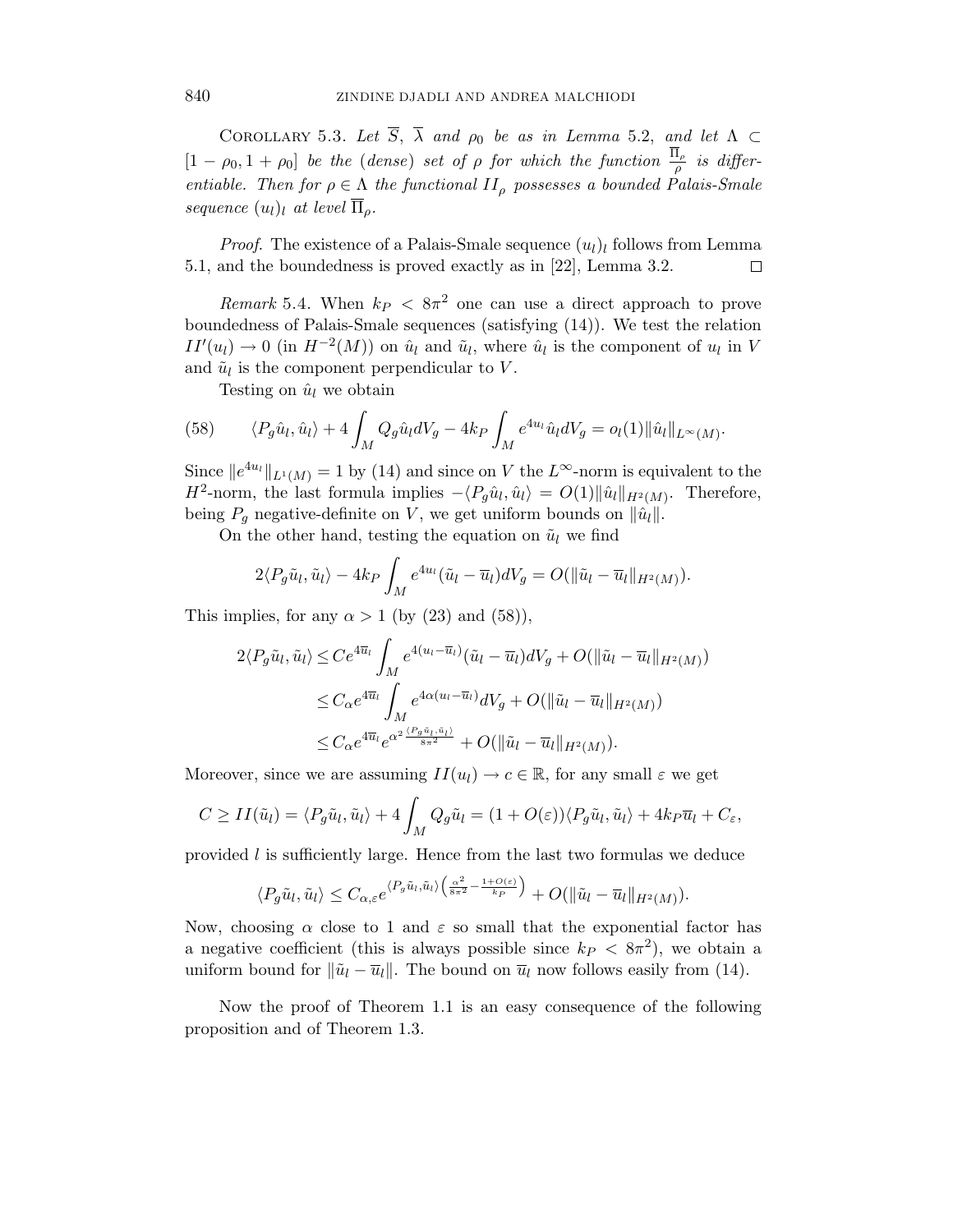PROPOSITION 5.5. Suppose  $(u_l)_l \subseteq H^2(M)$  is a sequence for which (as  $l \rightarrow +\infty$ )

$$
II_{\rho}(u_l) \to c \in \mathbb{R}; \qquad II'_{\rho}(u_l) \to 0; \qquad \qquad ||u_l||_{H^2(M)} \leq C,
$$

where C is independent of l. Then  $(u_l)_l$  has a weak limit  $u_0$  which satisfies  $(15).$ 

*Proof.* The existence of a weak limit  $u_0 \in H^2(M)$  follows from Corollary 5.3. Now, we show that  $u_0$  satisfies  $II'_\rho(u_0) = 0$ . For any function  $v \in H^2(M)$ ,

$$
II'_{\rho}(u_0)[v] = II'_{\rho}(u_l)[v] + 2\langle P_g v, (u_0 - u_l) \rangle + 4\rho k_P \left( \frac{\int_M e^{4u_l} v dV_g}{\int_M e^{4u_l} dV_g} - \frac{\int_M e^{4u_0} v dV_g}{\int_M e^{4u_0} dV_g} \right).
$$

Since the first two terms on the right-hand side tend to zero by our assumptions, it is sufficient to check that  $\int_M e^{4u_l} v dV_g = \int_M e^{4u_0} v dV_g + o(1) \|v\|_{H^2(M)}$  (to deal with the denominators just take  $v \equiv 1$ ). In order to do this, consider  $p, p', p'' > 1$  satisfying  $\frac{1}{p} + \frac{1}{p'}$  $\frac{1}{p'} + \frac{1}{p'}$  $\frac{1}{p^{\prime\prime}}=1.$  Using Lagrange's formula we obtain, for some function  $\theta_l$  with range in [0, 1],  $e^{4u_l} - e^{4u_0} = e^{4\theta_l u_l + 4(1-\theta_l)u_0}(u_l - u_0)$ a.e. in  $x$ . Then from some elementary inequalities we find

$$
\int_{M} (e^{4u_{l}} - e^{4u_{0}}) v dV_{g}
$$
\n
$$
\leq C \int_{M} (e^{4u_{l}} + e^{4u_{0}}) |u_{l} - u_{0}| |v| dV_{g}
$$
\n
$$
\leq C \left[ \|e^{4u_{l}}\|_{L^{p}(M)} + \|e^{4u_{0}}\|_{L^{p}(M)} \right] \|u_{l} - u_{0}\|_{L^{p'}(M)} \|v\|_{L^{p''}(M)}
$$
\n
$$
\leq o(1) \|v\|_{L^{p''}(M)} = o(1) \|v\|_{H^{2}(M)},
$$

by (23), the boundedness of  $(u_l)_l$  and the fact that  $u_l \rightharpoonup u_0$  weakly in  $H^2(M)$ .  $\Box$ 

### 6. Appendix

In this section we collect the most technical proofs of the paper, namely those of Lemmas 3.4, 4.2 and 5.2.

*Proof of Lemma* 3.4. By Corollary 3.3, we know that  $M_j \left( \frac{\varepsilon}{4} \right)$  $\frac{\varepsilon}{4}$ ) is a smooth finite-dimensional manifold. Therefore, if  $\hat{\varepsilon}$  is sufficiently small, there exists a continuous projection  $P_j$  from  $\hat{M}_{k,j}^{\hat{\varepsilon},\varepsilon}$  onto  $M_j$  ( $\frac{\varepsilon}{2}$  $\left(\frac{\varepsilon}{2}\right)$  (whose closure lies in  $M_j$  ( $\frac{\varepsilon}{4}$ )  $\frac{\varepsilon}{4})$ ). Since we regard  $M_k$  as a subset of  $C^1(M)^*$ , a Banach space, we cannot in general project elements in a neighborhood of  $M_j$  ( $\frac{\varepsilon}{2}$  $\frac{\varepsilon}{2}$  ) onto their closest point in  $M_j\left(\frac{\varepsilon}{2}\right)$  $\frac{\varepsilon}{2}$  (this might not be unique). Nevertheless, using the Implicit Function Theorem and a partition of unity it is possible to define the projection in such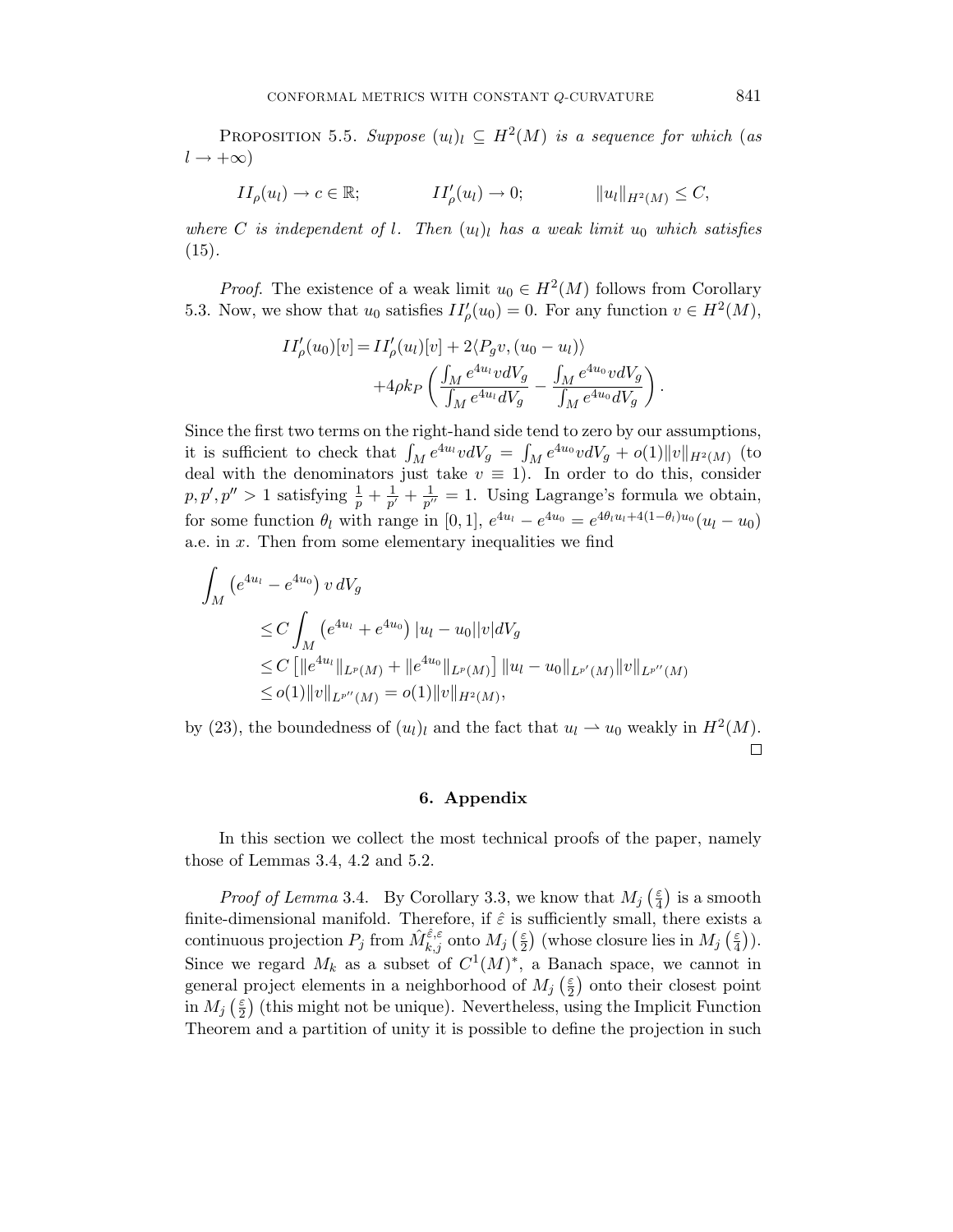a way that

(59) 
$$
\text{dist}(\sigma, P_j(\sigma)) \leq C_{k,\varepsilon} \text{dist}(\sigma, M_j(\varepsilon)), \qquad \sigma \in \hat{M}_{k,j}^{\hat{\varepsilon},\varepsilon},
$$

where  $C_{k,\varepsilon}$  is a constant depending only on k and  $\varepsilon$  (we are taking  $1 \leq j \leq$  $k-1$ ).

To fix some notation, we use the following convention:

$$
\sigma = \sum_{i=1}^k t_i \delta_{x_i}; \qquad \qquad P_j(\sigma) = \sum_{i=1}^j s_i \delta_{y_i}.
$$

By Lemma 3.2, since we are assuming that  $P_j(\sigma)$  belongs to  $M_j(\frac{\varepsilon}{2})$  $(\frac{\varepsilon}{2})$ , we have the following estimates

$$
s_i \ge \frac{\varepsilon}{4}
$$
,  $dist(y_i, y_l) \ge \frac{\varepsilon}{4}$ ;  $\forall i, l = 1, ..., s, i \ne l$ .

Moreover the points  $y_i$  and the numbers  $s_i$  depend continuously on  $\sigma$ .

We define first an auxiliary map  $\tilde{T}^t_j$ ,  $\tilde{T}^t_j(\sigma) = \sum \tilde{t}_i \delta_{\tilde{x}_i}$ , which misses the normalization condition  $\sum_{i=1}^{k} \tilde{t}_i = 1$ , but only up to a small error. This map will then be corrected to the real  $T_j^t$ . The idea to construct  $\tilde{T}_j^t$  is the following. If a point  $x_i$  is far from each  $y_i$ , we keep this point fixed and let its coefficient vanish to zero as t varies from 0 to 1. On the other hand, if  $x_i$  is close to some of the  $y_i$ 's, then we translate it to a *weighted convex combination* of the points  $x_i$  which are close to the same  $y_i$ .

To make this construction rigorous (and the map  $\tilde{T}^t_j$  continuous), we consider a small number  $\eta \ll \varepsilon$  (this will be chosen later of order  $C_{k,\varepsilon} \sqrt{\tilde{\varepsilon}}$ ) (where  $C_{k,\varepsilon}$  depends only on k and  $\varepsilon$ ), and define a smooth cutoff function  $\rho_{\eta}$  satisfying the following properties

(60) 
$$
\begin{cases} \rho_{\eta}(t) = 1, & \text{for } t \leq \frac{\eta}{16}; \\ \rho_{\eta}(t) = 0, & \text{for } t \geq \frac{\eta}{8}; \\ \rho_{\eta}(t) \in [0, 1], & \text{for every } t \geq 0. \end{cases}
$$

Then we set

(61) 
$$
\rho_{l,\eta}(x) = \rho_{\eta}(\text{dist}(x,y_l)); \qquad \text{for } l = 1,\ldots,j.
$$

We define also the following quantities

$$
T_l(\sigma) = \sum_{x_i \in B_{\frac{\eta}{8}}(y_l)} \rho_{l,\eta}(x_i) t_i;
$$
  

$$
\mathcal{X}_l(\sigma) = \frac{1}{\mathcal{T}_l(\sigma)} \sum_{x_i \in B_{\frac{\eta}{8}}(y_l)} \rho_{l,\eta}(x_i) t_i x_i, \qquad l = 1, \dots, j,
$$

and notice that, if  $\eta$  is chosen sufficiently small, the weighted convex combination  $\mathcal{X}_l(\sigma)$  is well-defined; see the notation in Section 2. We also set

$$
z_i(\sigma) = \frac{8}{\eta} \text{dist}(x_i, y_l) - 1, \qquad \text{for } x_i \in B_{\frac{\eta}{4}}(y_l).
$$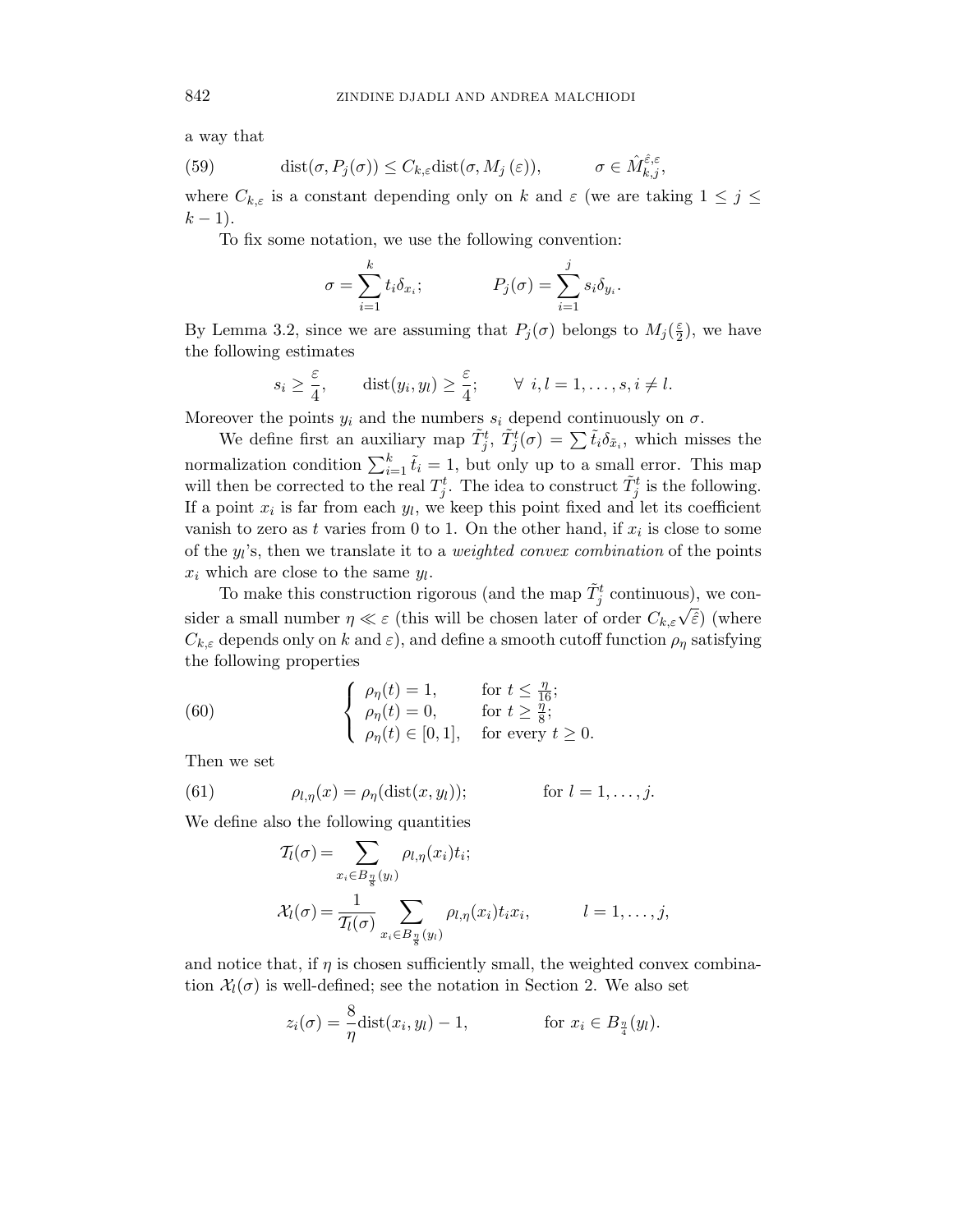Since for all  $i \neq l$ ,  $dist(y_i, y_l) \geq \frac{\varepsilon}{4}$  $\frac{\varepsilon}{4}$  and since  $\eta \ll \varepsilon$ , then for every *i* there exists at most one point  $y_l$  such that  $x_i \in B_{\frac{\eta}{4}}(y_l)$ . Hence the number  $z_i(\sigma)$  is well defined. Now we construct the map  $\tilde{T}^t_j(\sigma)$  as follows:

$$
\tilde{T}_j^t(\sigma) = \sum_{i=1}^k \tilde{t}_i(\sigma, t) \delta_{\tilde{x}_i(\sigma, t)},
$$

where the numbers  $\tilde{t}_i(\sigma, t)$  and the points  $\tilde{x}_i(\sigma, t)$  are given by

$$
\tilde{t}_i(\sigma, t) = (1 - t)t_i \text{ and } \tilde{x}_i(\sigma, t) = x_i \qquad \text{if } x_i \in M \setminus \bigcup_l B_{\frac{n}{4}}(y_l);
$$
\n
$$
\tilde{t}_i(\sigma, t) = (1 - t)t_i \text{ and }
$$
\n
$$
\tilde{x}_i(\sigma, t) = (1 - t)x_i + t[z_i(\sigma)x_i + (1 - z_i(\sigma))\mathcal{X}_l(\sigma)] \quad \text{if } x_i \in B_{\frac{n}{4}}(y_l) \setminus B_{\frac{n}{8}}(y_l);
$$
\n
$$
\tilde{t}_i(\sigma, t) = ((1 - t) + t\rho_{l,\eta}(x_i))t_i \text{ and }
$$
\n
$$
\tilde{x}_i(\sigma, t) = (1 - t)x_i + t\mathcal{X}_l(\sigma)
$$
\n
$$
\text{if } x_i \in B_{\frac{n}{8}}(y_l).
$$

As already mentioned, the numbers  $\tilde{t}_i(\sigma, t)$  will in general miss the condition  $\sum_i \tilde{t}_i(\sigma, t) = 1$ . The next step consists in estimating this sum and correct- $\overline{\text{C}}$  in  $\text{C}$  in order to match this condition. For this purpose it is convenient to define

$$
\tilde{T}_l(\sigma,t) = \sum_{x_i \in B_{\frac{n}{8}}(y_l)} \tilde{t}_i(\sigma,t); \qquad \tilde{T}(\sigma,t) = 1 - \sum_{l=1}^j \tilde{T}_l(\sigma,t).
$$

Now, finally,

(62) 
$$
T_j^t(\sigma) = \frac{1}{(1-t)\tilde{T}(\sigma,0) + \sum_{l=1}^j \tilde{T}_l(\sigma,t)} \sum_{i=1}^k \tilde{t}_i(\sigma,t) \delta_{\tilde{x}_i(\sigma,t)}.
$$

We notice that the sum of all the coefficients is 1, and that the map is well defined and continuous in both t and  $\sigma$ . We also notice that the properties (i), (iv) and (v) are satisfied, while (ii) follows from (iii). Therefore it only remains to prove (iii). First of all we give an estimate on the quantities  $\tilde{\mathcal{T}}_l(\sigma, t)$  and  $\overline{T}(\sigma, t)$ .

We recall that we have taken  $\sigma \in \hat{M}_{k,j}^{\hat{\varepsilon},\varepsilon}$ , and hence by (59) for any function  $f \in C^1(M)$  with  $||f||_{C^1(M)} \leq 1$  one has  $|(\sigma - P_j(\sigma), f)| \leq C_{k,\varepsilon} \hat{\varepsilon}$ . We now choose a function  $f$  satisfying the following properties

$$
f(x) = \begin{cases} \frac{1}{2} & \text{for } x \in \cup_{l=1}^{j} B_{\frac{n}{48}}(y_l); \\ \frac{1}{2} + \frac{\eta}{32} & \text{for } x \in M \setminus \cup_{l=1}^{j} B_{\frac{n}{16}}(y_l); \\ \|f\|_{C^1(M)} \le 1. \end{cases}
$$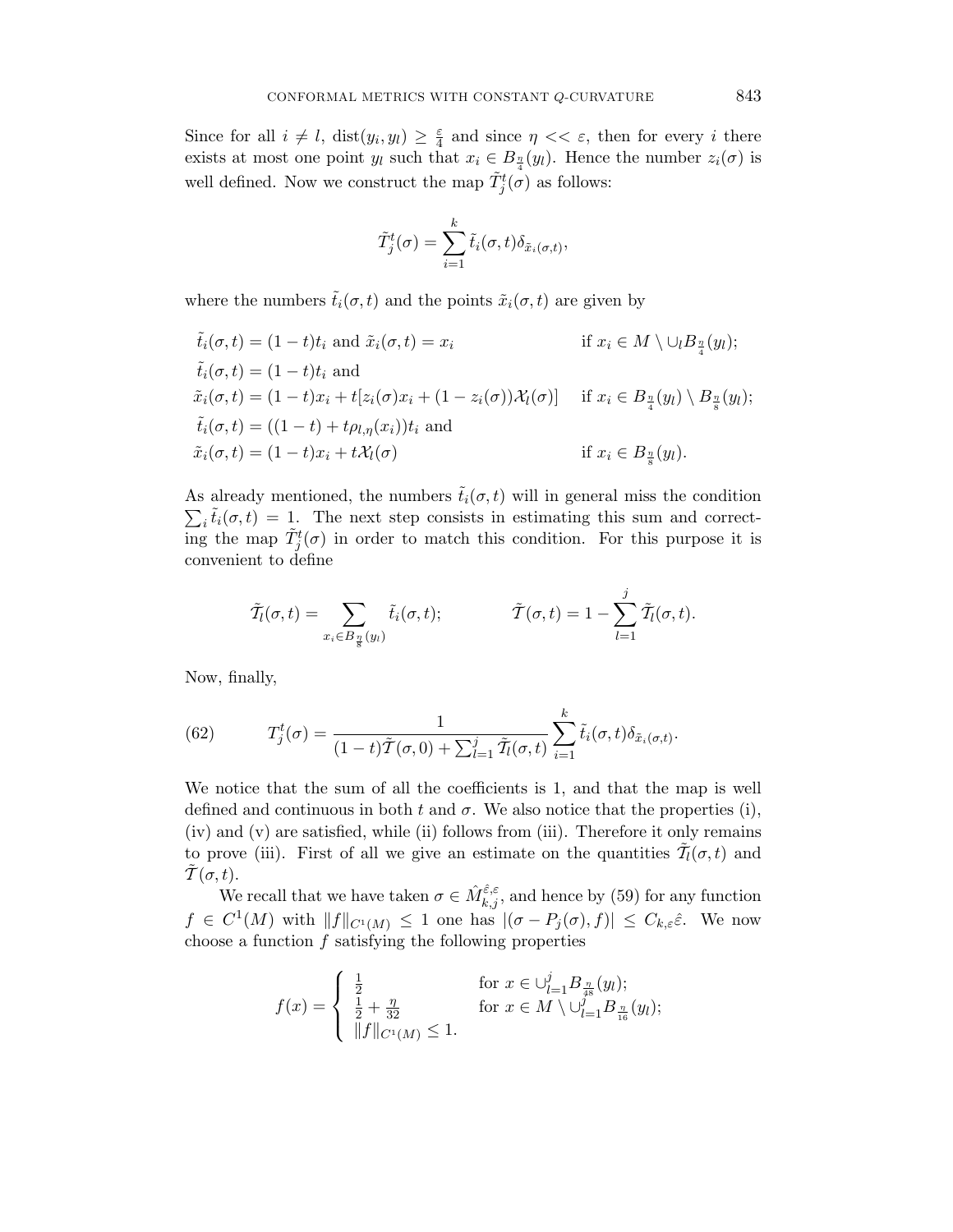For this function,  $(P_j(\sigma), f) = \sum_{i=1}^j s_i f(y_i) = \frac{1}{2}$  and moreover

$$
(\sigma, f) = \sum_{x_i \in \bigcup_{l=1}^j B_{\frac{\eta}{16}}(y_l)} t_i f(x_i) + \sum_{x_i \in M \setminus \bigcup_{l=1}^j B_{\frac{\eta}{16}}(y_l)} t_i f(x_i)
$$
  

$$
\geq \frac{1}{2} \sum_{x_i \in \bigcup_{l=1}^j B_{\frac{\eta}{16}}(y_l)} t_i + \left(\frac{1}{2} + \frac{\eta}{32}\right) \sum_{x_i \in M \setminus \bigcup_{l=1}^j B_{\frac{\eta}{16}}(y_l)} t_i.
$$

Therefore we deduce the following inequality:

$$
\frac{\eta}{32} \sum_{x_i \in M \setminus \cup_{l=1}^j B_{\frac{\eta}{16}}(y_l)} t_i \leq (\sigma, f) - (P_j(\sigma), f) \leq C_{k,\varepsilon} \hat{\varepsilon}.
$$

This estimate implies

$$
\tilde{T}(\sigma,0) = \sum_{x_i \in M \setminus \cup_{l=1}^j B_{\frac{\eta}{16}}(y_l)} t_i \leq 32 \frac{C_{k,\varepsilon} \hat{\varepsilon}}{\eta},
$$

and also (since  $\rho_{l,\eta} \equiv 1$  in  $B_{\frac{\eta}{16}}(y_l)$ ),

$$
\tilde{T}_l(\sigma, t) = \sum_{\substack{x_i \in B_{\frac{\eta}{8}}(y_l) \backslash B_{\frac{\eta}{16}}(y_l)}} ((1 - t) + t \rho_{l, \eta}(x_i)) t_i
$$
\n
$$
+ \sum_{\substack{x_i \in B_{\frac{\eta}{16}}(y_l)}} ((1 - t) + t \rho_{l, \eta}(x_i)) t_i
$$
\n
$$
= \tilde{\mathcal{A}}_l(\sigma, t) + \sum_{\substack{x_i \in B_{\frac{\eta}{16}}(y_l)}} t_i, \qquad \text{where} \qquad \sum_{l=1}^j |\tilde{\mathcal{A}}_l(\sigma, t)| \leq 32 \frac{C_{k, \varepsilon} \hat{\varepsilon}}{\eta}.
$$

Hence, since  $\sum_{l=1}^{j} \tilde{T}_l(\sigma, 0) + \tilde{T}(\sigma, 0) = 1$ ,

$$
1 = \sum_{x_i \in \bigcup_{l=1}^j B_{\frac{\eta}{16}}(y_l)} t_i + \sum_{l=1}^j \tilde{\mathcal{A}}_l(\sigma, 0) + \sum_{x_i \in M \setminus \bigcup_{l=1}^j B_{\frac{\eta}{8}}(y_l)} t_i,
$$

from which we deduce

$$
\left| \sum_{l=1}^{j} \tilde{T}_{l}(\sigma, t) + (1 - t)\tilde{T}(0) - 1 \right|
$$
  
= 
$$
\left| \left( \sum_{l=1}^{j} \left( \tilde{A}_{l}(\sigma, t) - \tilde{A}_{l}(\sigma, 0) \right) \right) + (1 - t) \sum_{x_{i} \in M \setminus \cup_{l=1}^{j} B_{\frac{\eta}{8}}(y_{l})} t_{i} \right|
$$
  

$$
\leq 64 \frac{C_{k, \varepsilon} \hat{\varepsilon}}{\eta} + 32 \frac{C_{k, \varepsilon} \hat{\varepsilon}}{\eta} = 96 \frac{C_{k, \varepsilon} \hat{\varepsilon}}{\eta}.
$$

 $\overline{\phantom{a}}$ I I I I I  $\mathsf{I}$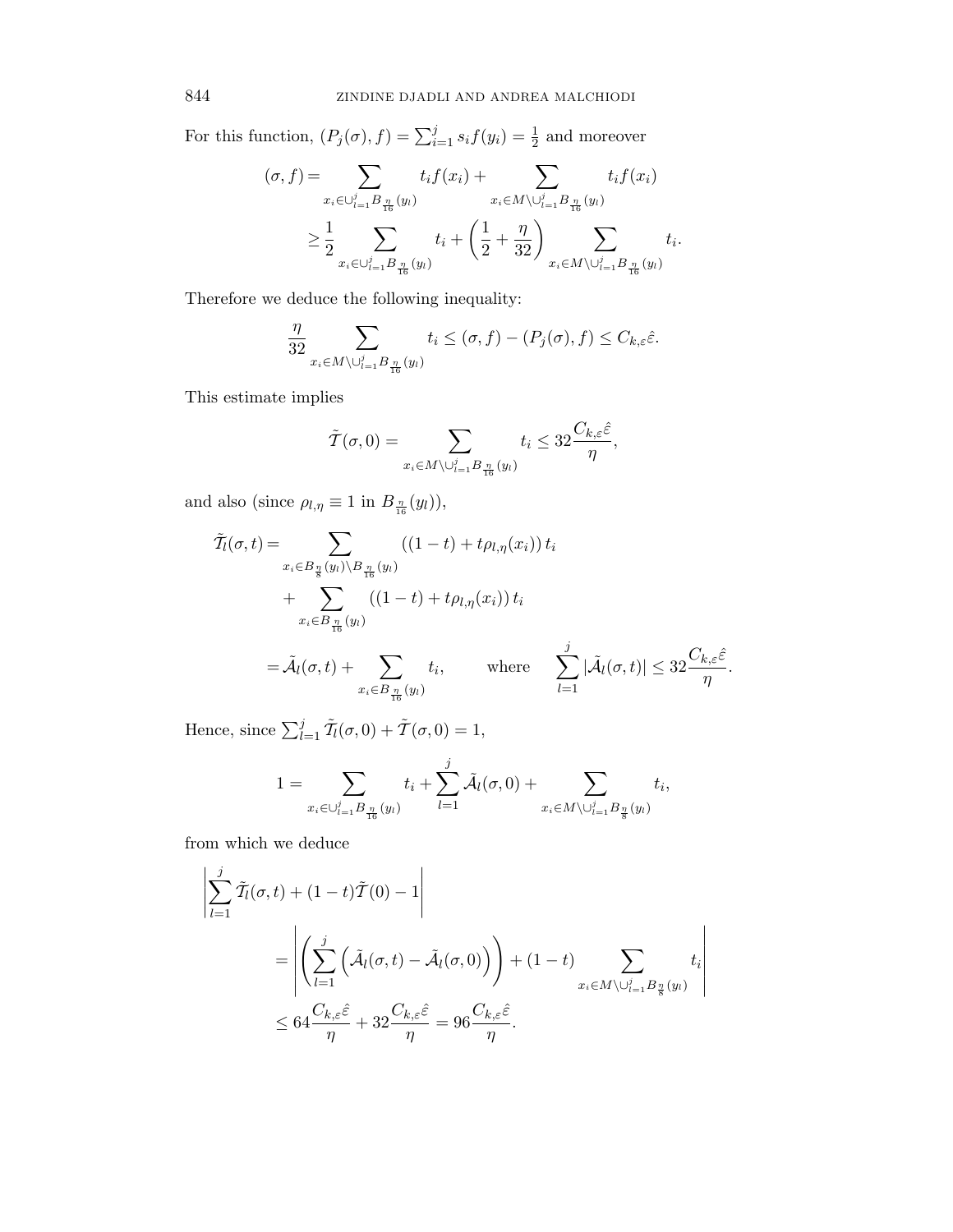As a consequence, using a Taylor expansion (recall that  $\frac{C_{k,\varepsilon}\hat{\varepsilon}}{\eta} \ll 1$ ), we find that the coefficient added in the definition of  $T_j^t$ , see (62), can be estimated by

$$
\left|\frac{1}{\sum_{l=1}^j \tilde{T}_l(\sigma,t) + (1-t)\tilde{T}(0)} - 1\right| \le 100 \frac{C_{k,\varepsilon} \hat{\varepsilon}}{\eta}.
$$

To control the metric distance in (iii), we use the last formula to get, for an arbitrary function  $f \in C^1(M)$  with  $||f||_{C^1(M)} \leq 1$ ,

(63) 
$$
|(\sigma, f) - (T_j^t(\sigma), f)| \le |(\sigma, f) - (\tilde{T}_j^t(\sigma), f)| + |(\tilde{T}_j^t(\sigma), f) - (T_j^t(\sigma), f)|
$$

$$
\le |(\sigma, f) - (\tilde{T}_j^t(\sigma), f)| + 100 \frac{C_{k,\varepsilon} \hat{\varepsilon}}{\eta}.
$$

Hence it is sufficient to estimate the distance between  $\sigma$  and  $\tilde{T}^t_j(\sigma)$ . We can write

$$
\left| (\sigma, f) - (\tilde{T}_j^t(\sigma), f) \right| \leq \sum_{x_i \in M \setminus \bigcup_{l=1}^j B_{\frac{\eta}{4}}(y_l)} t_i
$$
  
+ 
$$
\sum_{x_i \in \bigcup_{l=1}^j (B_{\frac{\eta}{4}}(y_l) \setminus B_{\frac{\eta}{16}}(y_l))} |t_i f(x_i) - \tilde{t}_i(\sigma, t) f(\tilde{x}_i(\sigma, t))|
$$
  
+ 
$$
\sum_{x_i \in \bigcup_{l=1}^j B_{\frac{\eta}{16}}(y_l)} t_i \text{dist}(x_i, \tilde{x}_i(\sigma, t)).
$$

Since  $|t_i f(x_i) - \tilde{t}_i(\sigma, t) f(\tilde{x}_i(\sigma, t))| \leq |t_i - \tilde{t}_i(\sigma, t)| + \tilde{t}_i(\sigma, t) \text{dist}(x_i, \tilde{x}_i(\sigma, t)) \leq 2t_i$ (for  $\eta$  small), we obtain

$$
\left| (\sigma, f) - (\tilde{T}_j^t(\sigma), f) \right| \le 2 \sum_{x_i \in M \setminus \cup_{l=1}^j B_{\frac{\eta}{16}}(y_l)} t_i + \sum_{l=1}^j \sum_{x_i \in B_{\frac{\eta}{16}}(y_l)} t_i \text{dist}(x_i, \mathcal{X}_l(\sigma))
$$
  

$$
\le 64 \frac{C_{k,\varepsilon} \hat{\varepsilon}}{\eta} + \sum_{l=1}^j \sum_{x_i \in B_{\frac{\eta}{16}}(y_l)} t_i \text{dist}(x_i, \mathcal{X}_l(\sigma)).
$$

In order to estimate the last term, we notice that each point  $x_i$  in the homotopy is shifted at most by  $\frac{\eta}{2}$ ; see the comments at the beginning of Section 2. Therefore from (63) and the last expression we get

$$
\left|(\sigma, f) - (T_j^t(\sigma), f)\right| \le 170 \frac{C_{k,\varepsilon} \hat{\varepsilon}}{\eta} + \frac{\eta}{2}.
$$

Therefore, choosing  $\eta = C_{k,\varepsilon} \sqrt{\hat{\varepsilon}}$ , we obtain the desired conclusion.

Proof of Lemma 4.2. For simplicity, see Section 4, we adopt again the notation  $d_i = d_i(y) = \text{dist}(y, x_i), i = 1, \ldots, k$ , and we consider these as

 $\Box$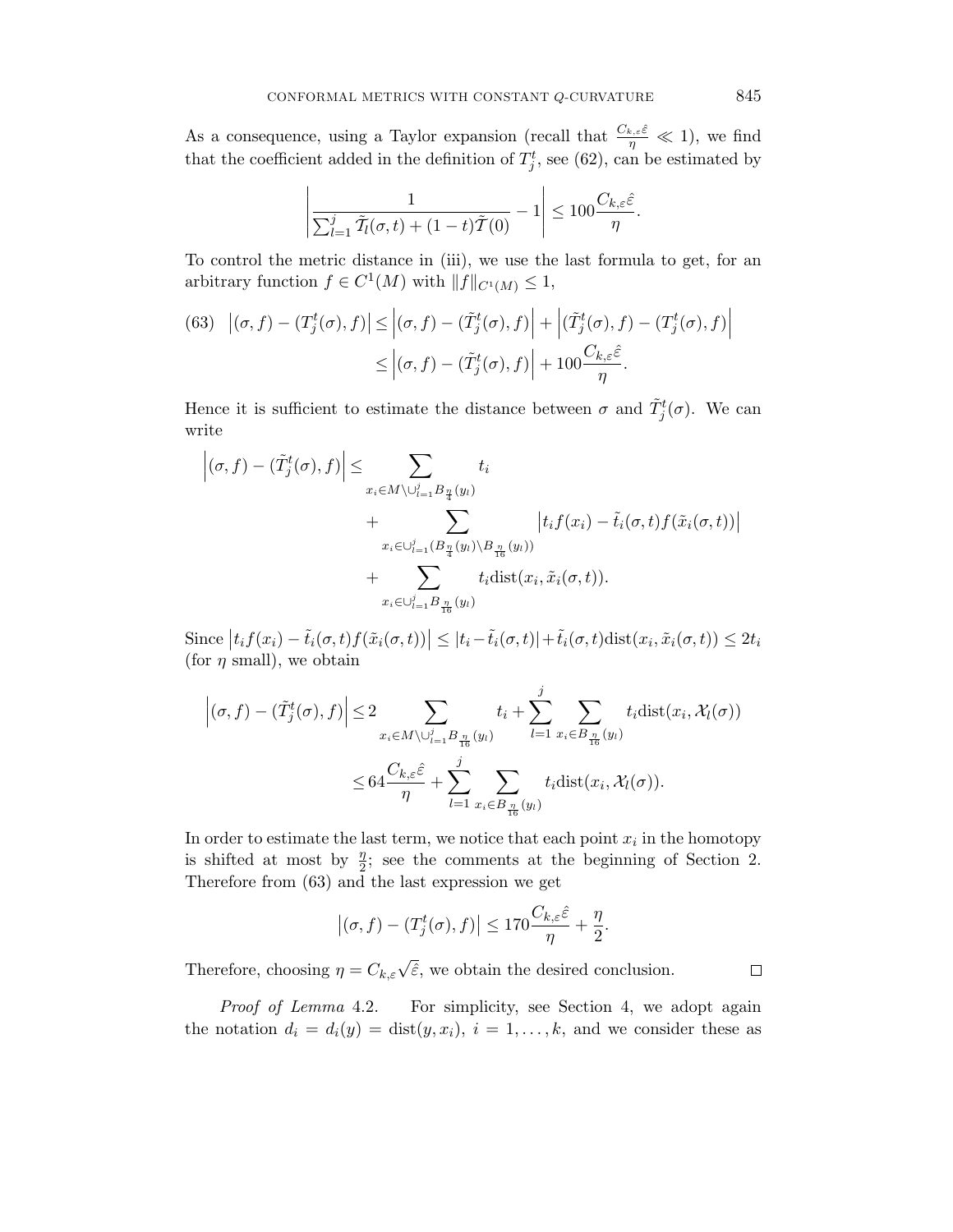functions of y, for  $(x_i)_i$  fixed. By (39) with some straightforward computations we find

(64) 
$$
\nabla \varphi_{\lambda,\sigma} = -\lambda^2 (2\lambda)^4 \frac{\sum_{i=1}^k t_i \nabla (\chi^2_{\delta}(d_i))(1 + \lambda^2 \chi^2_{\delta}(d_i))^{-5}}{\sum_{s=1}^k t_s \left(\frac{2\lambda}{1 + \lambda^2 \chi^2_{\delta}(d_s)}\right)^4},
$$

and

(65)  
\n
$$
\Delta \varphi_{\lambda,\sigma} = \lambda^2 (2\lambda)^4
$$
\n
$$
\times \frac{\sum_{i=1}^k t_i (1 + \lambda^2 \chi_\delta^2(d_i))^{-6} \left[ 5\lambda^2 |\nabla(\chi_\delta^2(d_i))|^2 - \Delta(\chi_\delta^2(d_i)) (1 + \lambda^2 \chi_\delta^2(d_i)) \right]}{\sum_{s=1}^k t_s \left( \frac{2\lambda}{1 + \lambda^2 \chi_\delta^2(d_s)} \right)^4}
$$
\n
$$
-4\lambda^4 (2\lambda)^8 \frac{\sum_{i,s=1}^k t_i t_s (1 + \lambda^2 \chi_\delta^2(d_i))^{-5} (1 + \lambda^2 \chi_\delta^2(d_s))^{-5} \nabla(\chi_\delta^2(d_i)) \cdot \nabla(\chi_\delta^2(d_s))}{\left[ \sum_{r=1}^k t_r \left( \frac{2\lambda}{1 + \lambda^2 \chi_\delta^2(d_r)} \right)^4 \right]^2}.
$$

We begin by estimating  $\int_M (\Delta \varphi_{\lambda,\sigma})^2 dV_g$ . This is the most involved part of the proof, and the result is given in formula (88) below. We notice first that the following pointwise estimate holds true, as one can easily check using (65):

$$
|\Delta\varphi_{\lambda,\sigma}|\leq \frac{C}{\lambda^2}.
$$

For a large but fixed constant  $\Theta > 0$  (and for  $\lambda \to +\infty$ ), the volume of a ball in M of radius  $\frac{\Theta}{\lambda}$  is bounded by  $C\frac{\Theta^4}{\lambda^4}$ . From this we deduce that

(66) 
$$
\int_{\cup_{i=1}^k B_{\frac{\Theta}{\lambda}}(x_i)} (\Delta \varphi_{\lambda,\sigma})^2 dV_g \leq C\Theta^4.
$$

Therefore we just need to estimate the integral on the complement of the union of these balls, which we denote by

(67) 
$$
M_{\sigma,\Theta} = M \setminus \bigcup_{i=1}^k B_{\frac{\Theta}{\lambda}}(x_i).
$$

In this set, since we are taking  $\Theta$  large, the ratio between  $1 + \lambda^2 d_i^2$  and  $\lambda^2 d_i^2$  is very close to 1, and hence we obtain the following estimates

(68) 
$$
(1 + \lambda^2 \chi_{\delta}^2(d_i)) = (1 + o_{\delta,\Theta}(1))\lambda^2 \chi_{\delta}^2(d_i) \qquad \text{in } M_{\sigma,\Theta};
$$

(69) 
$$
5\lambda^2 |\nabla(\chi^2_{\delta}(d_i))|^2 - \Delta(\chi^2_{\delta}(d_i))(1 + \lambda^2 \chi^2_{\delta}(d_i))
$$

$$
= 12(1 + o_{\delta,\Theta}(1))\lambda^2 \tilde{\chi}^2_{\delta}(d_i) \qquad \text{in } M_{\sigma,\Theta},
$$

where  $\sigma_{\delta,\Theta}(1)$  tends to zero as  $\delta$  tends to zero and  $\Theta$  tends to infinity, and where  $\tilde{\chi}_{\delta}$  is a new cutoff function (which depends on  $\chi_{\delta}$ ) satisfying

(70) 
$$
\begin{cases} \tilde{\chi}_{\delta}(t) = t, & \text{for } t \in [0, \delta];\\ \tilde{\chi}_{\delta}(t) = 0, & \text{for } t \geq 2\delta;\\ \tilde{\chi}_{\delta}(t) \in [0, 2\delta], & \text{for } t \in [\delta, 2\delta]. \end{cases}
$$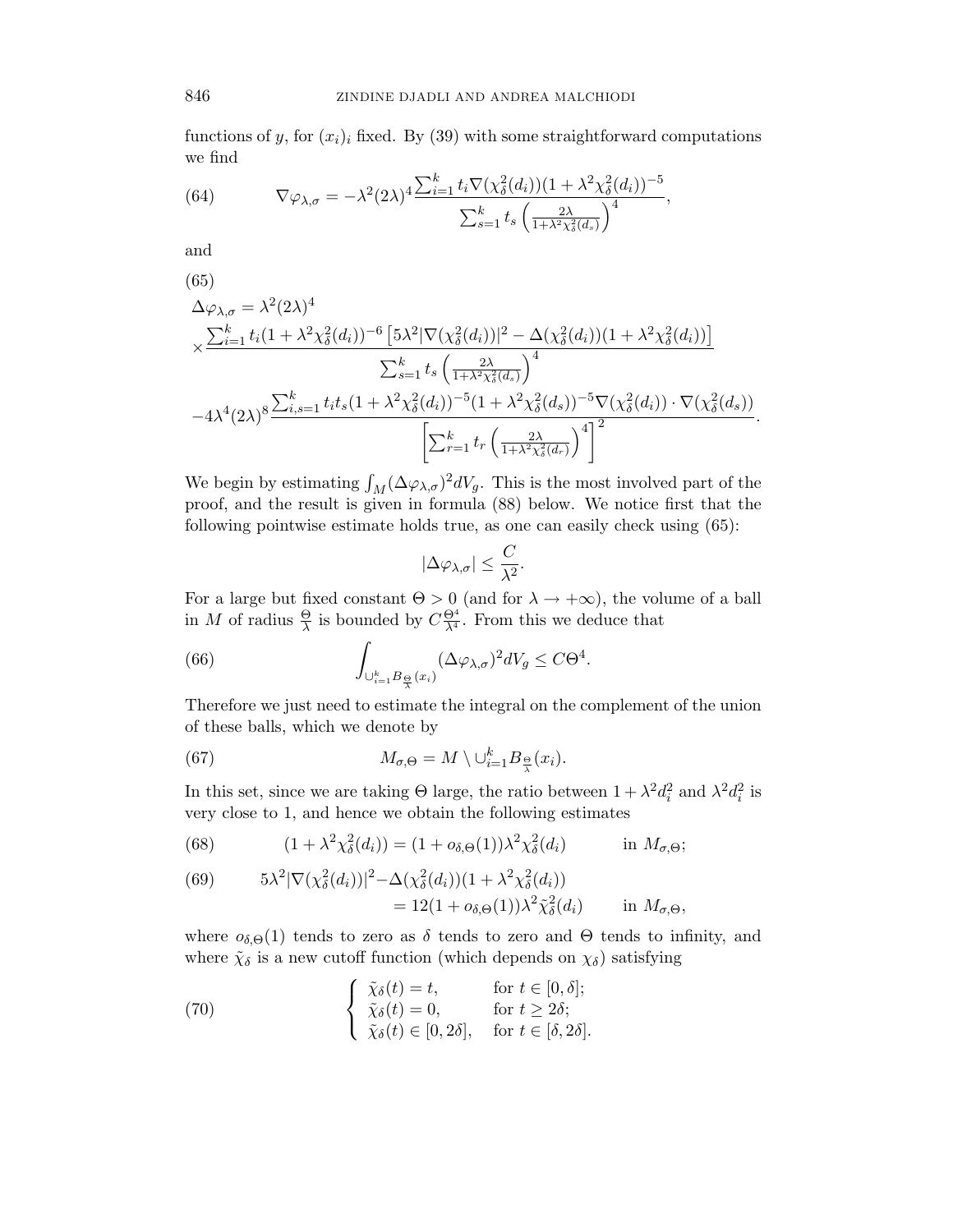Using (65), (68) and (69) one finds that the following estimate holds

$$
(71) \quad \Delta\varphi_{\lambda,\delta} = 12(1 + o_{\delta,\Theta}(1)) \frac{\sum_{i=1}^{k} t_{i} \frac{\tilde{\chi}_{\delta}^{2}(d_{i})}{\chi_{\delta}^{12}(d_{i})}}{\sum_{s=1}^{k} \frac{t_{s}}{\chi_{\delta}^{8}(d_{s})}} -4(1 + o_{\delta,\Theta}(1)) \frac{\sum_{i,s=1}^{k} t_{i}t_{s} \frac{\nabla(\chi_{\delta}^{2}(d_{i})) \cdot \nabla(\chi_{\delta}^{2}(d_{s}))}{\chi_{\delta}^{10}(d_{i}) \chi_{\delta}^{10}(d_{s})}}{\left[\sum_{r=1}^{k} t_{r} \frac{1}{\chi_{\delta}^{8}(d_{r})}\right]^{2}} + o_{\delta,\Theta}(1) \frac{\sum_{i,s=1}^{k} t_{i}t_{s} \frac{|\nabla(\chi_{\delta}^{2}(d_{i}))| |\nabla(\chi_{\delta}^{2}(d_{s}))|}{\chi_{\delta}^{10}(d_{i}) \chi_{\delta}^{10}(d_{s})}}{\left[\sum_{r=1}^{k} t_{r} \frac{1}{\chi_{\delta}^{8}(d_{r})}\right]^{2}} \quad \text{in } M_{\sigma,\Theta}.
$$

To further simplify the last expression, it is convenient to get rid of the cutoff functions  $\chi_{\delta}$  and  $\tilde{\chi}_{\delta}$ . In order to do this, we divide the set of points  $\{x_1, \ldots, x_k\}$ in a suitable way. Since the number k is fixed, there exists  $\hat{\delta}$  and sets  $\mathcal{C}_1, \ldots, \mathcal{C}_j$ ,  $j \leq k$ , with the following properties

(72) 
$$
\begin{cases}\nC_k^{-1}\delta \leq \hat{\delta} \leq \frac{\delta}{16};\\ \nC_1 \cup \cdots \cup C_j = \{x_1, \ldots, x_k\};\\ \n\text{dist}(x_i, x_s) \leq \hat{\delta} & \text{if } x_i, x_s \in \mathcal{C}_a;\\ \n\text{dist}(x_i, x_s) > 4\hat{\delta} & \text{if } x_i \in \mathcal{C}_a, x_s \in \mathcal{C}_b, a \neq b,\n\end{cases}
$$

where  $C_k$  is a positive constant depending only on k. Now we define

$$
\hat{\mathcal{C}}_a = \left\{ y \in M \; : \; \text{dist}(y, \mathcal{C}_a) \le 2\hat{\delta} \right\}; \qquad T_a = \sum_{x_i \in \mathcal{C}_a} t_i, \qquad \text{for } a = 1, \dots, j.
$$

By the definition of  $\hat{\delta}$  it follows that

(73) 
$$
\chi_{\delta}(d_i(y)) = \tilde{\chi}_{\delta}(d_i(y)) = d_i(y), \quad \text{for } x_i \in \mathcal{C}_a \text{ and } y \in \hat{\mathcal{C}}_a,
$$

and

(74) 
$$
\chi_{\delta}(d_i(y)) \ge 2\hat{\delta}, \quad \text{for } x_i \in \mathcal{C}_a \text{ and } y \notin \hat{\mathcal{C}}_a.
$$

Furthermore,

(75) 
$$
\hat{\mathcal{C}}_a \cap \hat{\mathcal{C}}_b = \emptyset \text{ for } a \neq b.
$$

From (71) and (74) it follows that

(76) 
$$
|\Delta \varphi_{\lambda,\sigma}(y)| \leq C_{\hat{\delta}} \quad \text{for } y \in M \setminus \cup_{a=1}^j \hat{\mathcal{C}}_a.
$$

Therefore, by (75), it is sufficient to estimate  $\Delta\varphi_{\lambda,\sigma}$  inside each set  $\hat{\mathcal{C}}_a$ , where (73) holds. We obtain immediately the following two estimates, regarding the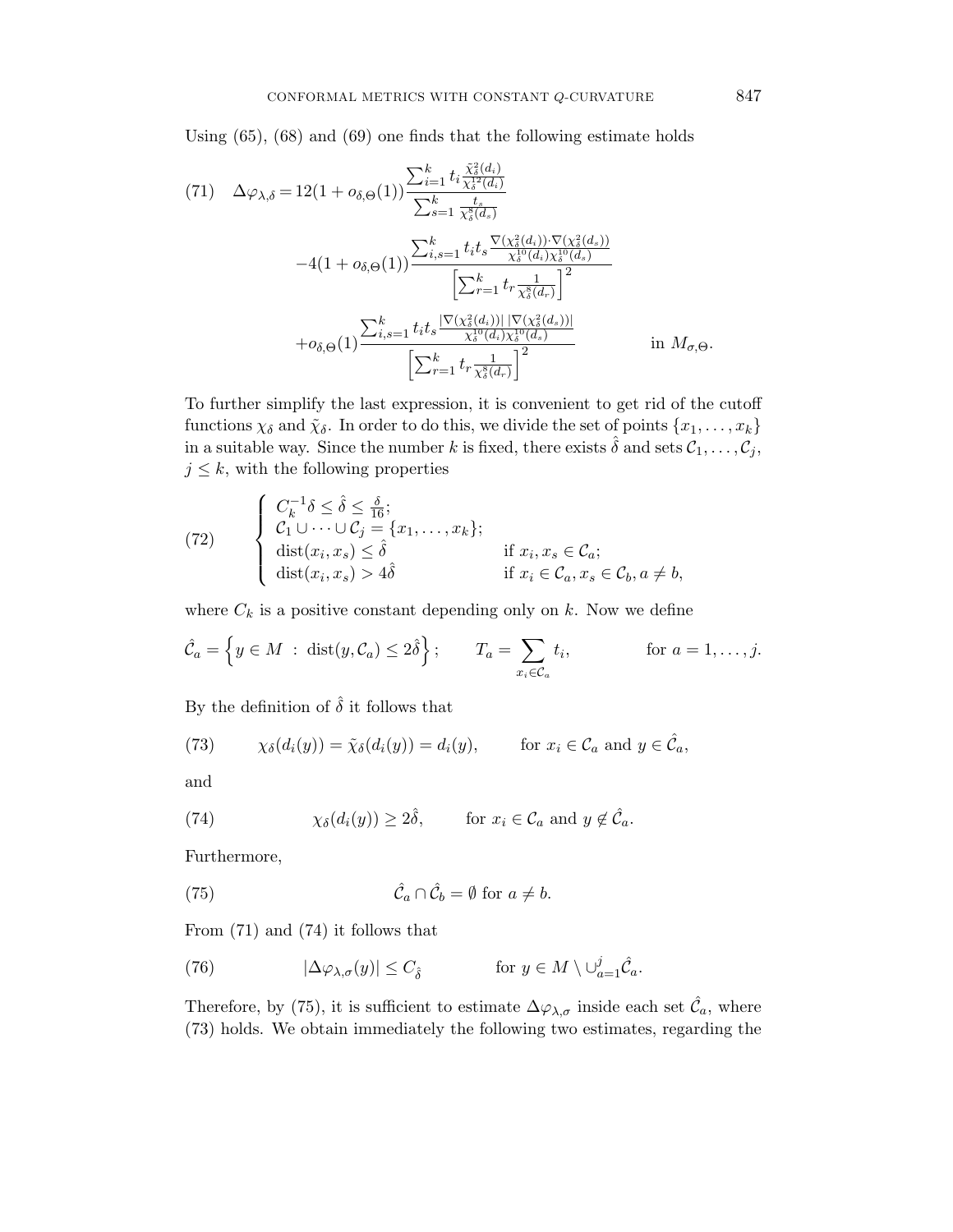first terms in (71),

(77) 
$$
\sum_{i=1}^{k} t_i \frac{\tilde{\chi}_{\delta}^2(d_i)}{\chi_{\delta}^{12}(d_i)} = \sum_{x_i \in \hat{\mathcal{C}}_a} \frac{t_i}{d_i^{10}} + O((1 - T_a)\hat{\delta}^{-10});
$$

$$
\sum_{s=1}^{k} \frac{t_s}{\chi_{\delta}^8(d_s)} = \sum_{x_s \in \hat{\mathcal{C}}_a} \frac{t_s}{d_s^8} + \overline{O}((1 - T_a)\hat{\delta}^{-8}) \quad \text{in } \hat{\mathcal{C}}_a.
$$

Here we have used the symbol  $\overline{O}$  to denote a quantity such that

$$
\overline{O}(t) \ge C^{-1}t,
$$

where  $C$  is a large but fixed positive constant (which depends on  $k, M$ , but not on  $\delta$ ,  $\hat{\delta}$ ,  $\lambda$  and  $(x_i)_i$ . The same dependence on the constants is understood when we use the symbol O when it has as argument  $(1 - T_a)$ , or its powers.

To estimate the second and the third term on the right-hand side of (71), we use geodesic coordinates centered at some point  $y_a \in \hat{C}_a$ . With an abuse of notation, we identify the points in  $\mathcal{C}_a$  with their pre-image under the exponential map. Using these coordinates, we find

$$
\nabla (d_i(y))^2 = 2(y - x_i) + o_\delta(1)|y - x_i|, \quad \text{for } y \in \hat{\mathcal{C}}_a, \text{ and for } x_i \in \mathcal{C}_a,
$$

which implies

$$
\frac{\nabla(\chi^2_{\delta}(d_i)) \cdot \nabla(\chi^2_{\delta}(d_s))}{\chi^{10}_{\delta}(d_i)\chi^{10}_{\delta}(d_s)} = 4 \frac{(y - x_i) \cdot (y - x_s)}{d_i^{10} d_s^{10}} + o_{\delta}(1) \frac{1}{d_i^{9} d_s^{9}};
$$
  
for  $y \in \hat{\mathcal{C}}_a$  and for  $x_i, x_s \in \mathcal{C}_a$ .

In particular, for  $y \in \hat{\mathcal{C}}_a$ , we get

(78)  
\n
$$
\sum_{i,s=1}^{k} t_i t_s \frac{\nabla(\chi_{\delta}^2(d_i)) \cdot \nabla(\chi_{\delta}^2(d_s))}{\chi_{\delta}^{10}(d_i) \chi_{\delta}^{10}(d_s)} = 4 \sum_{x_i, x_s \in \mathcal{C}_a} t_i t_s \frac{(y - x_i) \cdot (y - x_s)}{d_i^{10} d_s^{10}}
$$
\n
$$
+ o_{\delta}(1) \sum_{x_i, x_s \in \mathcal{C}_a} \frac{t_i t_s}{d_i^{9} d_s^{9}} + O((1 - T_a) \hat{\delta}^{-9}) \sum_{x_i \in \mathcal{C}_a} \frac{t_i}{d_i^{9}}
$$
\n
$$
+ O((1 - T_a)^2 \hat{\delta}^{-18}).
$$

We have also (still for  $y \in \hat{C}_a$ )

(79) 
$$
\sum_{i,s=1}^{k} t_i t_s \frac{|\nabla(\chi^2_{\delta}(d_i))| |\nabla(\chi^2_{\delta}(d_s))|}{\chi^{\{10\}}_{\delta}(d_i) \chi^{\{0\}}_{\delta}(d_s)} \leq 4 \sum_{x_i,x_s \in \mathcal{C}_a} t_i t_s \frac{(y-x_i) \cdot (y-x_s)}{d_i^{10} d_s^{10}} + o_{\delta}(1) \sum_{x_i,x_s \in \mathcal{C}_a} \frac{t_i t_s}{d_i^{9} d_s^{9}}.
$$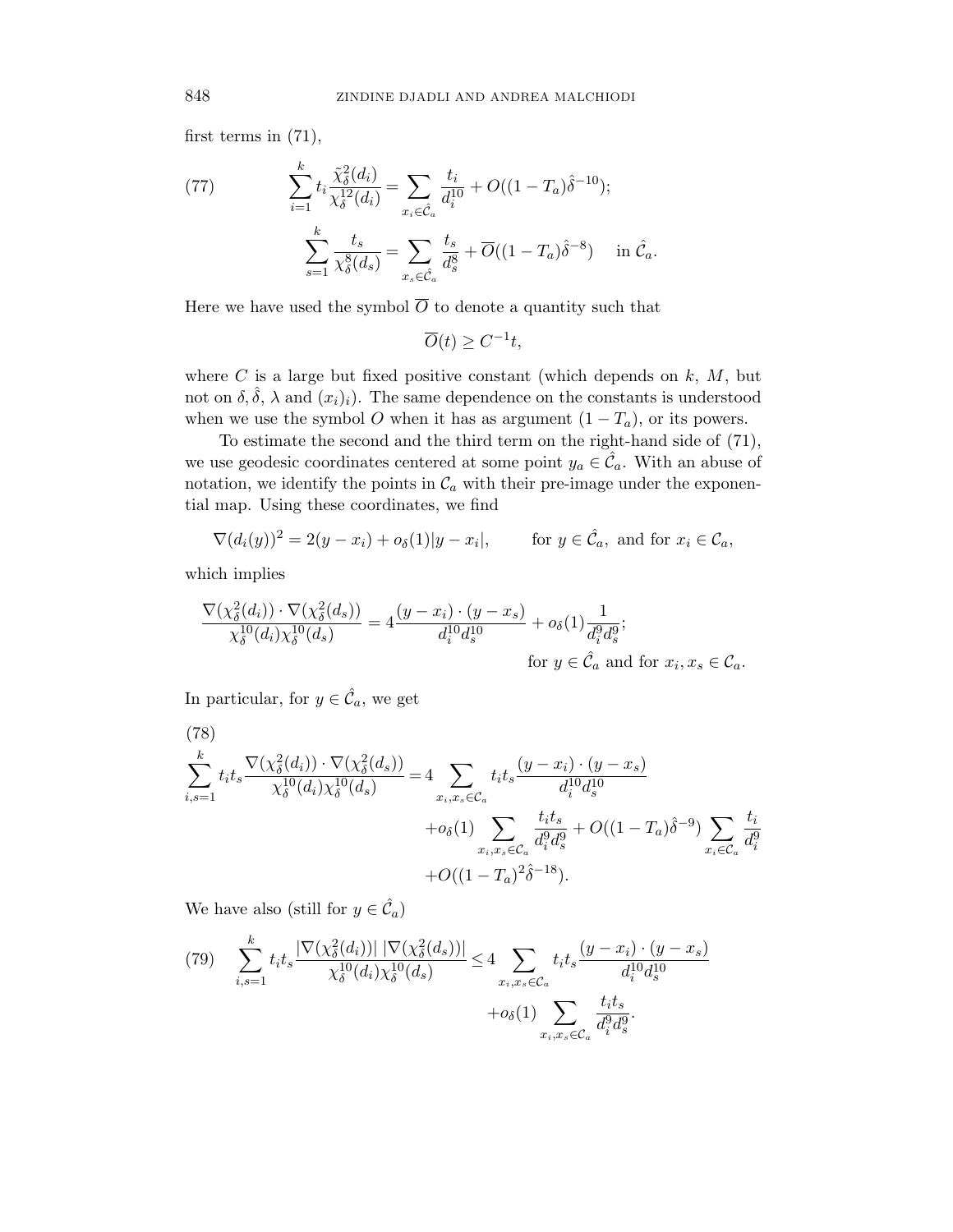Hence from (71), (77), (78) and (79) we deduce (still working in the above coordinates)

$$
\Delta\varphi_{\lambda,\sigma}(y) = 12(1 + o_{\delta,\Theta}(1)) \frac{\sum_{x_i \in \mathcal{C}_a} \frac{t_i}{d_i^{10}} + O((1 - T_a)\hat{\delta}^{-10})}{\sum_{x_i \in \mathcal{C}_a} \frac{t_i}{d_i^{8}} + \overline{O}((1 - T_a)\hat{\delta}^{-8})}
$$

$$
-16(1 + o_{\delta,\Theta}(1)) \frac{\left|\sum_{x_i \in \mathcal{C}_a} \frac{t_i(y - x_i)}{d_i^{10}}\right|^2 + o_{\delta}(1) \left|\sum_{x_i \in \mathcal{C}_a} \frac{t_i}{d_i^{8}}\right|^2}{\left[\sum_{x_i \in \mathcal{C}_a} \frac{t_i}{d_i^{8}} + \overline{O}((1 - T_a)\hat{\delta}^{-8})\right]^2}
$$

$$
+ \frac{O((1 - T_a)\hat{\delta}^{-9}) \sum_{x_i \in \mathcal{C}_a} \frac{t_i}{d_i^{8}} + O((1 - T_a)^2 \hat{\delta}^{-18})}{\left[\sum_{x_i \in \mathcal{C}_a} \frac{t_i}{d_i^{8}} + \overline{O}((1 - T_a)\hat{\delta}^{-8})\right]^2}; \qquad y \in \hat{\mathcal{C}}_a.
$$

Using the inequality  $ab \leq \varepsilon a^2 + C_{\varepsilon} b^2$  with  $a = (1 - T_a)\hat{\delta}^{-9}$  and  $b = \sum_{x_i \in C_a} \frac{t_i}{d_i^5}$  $\overline{d_i^9}$ we then find

$$
(80) \quad \Delta \varphi_{\lambda,\sigma}(y) = (1 + o_{\delta,\Theta}(1)) \left[ 12 \frac{\sum_{x_i \in \mathcal{C}_a} \frac{t_i}{d_i^{10}}}{\sum_{x_i \in \mathcal{C}_a} \frac{t_i}{d_i^{8}} + \overline{O}((1 - T_a)\hat{\delta}^{-8})} - 16 \frac{\left| \sum_{x_i \in \mathcal{C}_a} \frac{t_i(y - x_i)}{d_i^{10}} \right|^2}{\left[ \sum_{x_i \in \mathcal{C}_a} \frac{t_i}{d_i^{8}} + \overline{O}((1 - T_a)\hat{\delta}^{-8}) \right]^2} \right] + \frac{(o_{\delta}(1) + O(\varepsilon)) \left| \sum_{x_i \in \mathcal{C}_a} \frac{t_i}{d_i^{8}} \right|^2}{\left[ \sum_{x_i \in \mathcal{C}_a} \frac{t_i}{d_i^{8}} + \overline{O}((1 - T_a)\hat{\delta}^{-8}) \right]^2} + O(C_{\varepsilon} + 1)(1 - T_a)^2 \hat{\delta}^{-2}; \quad y \in \hat{\mathcal{C}}_a.
$$

Now, given a large and fixed constant  $\overline{C}$ , we define the set  $\mathcal{B}_a^C$  by

$$
\mathcal{B}_a^{\overline{C}} = \left\{ y \in \hat{\mathcal{C}}_a \cap M_{\sigma,\Theta} \text{ s.t. if } x_i \in \mathcal{C}_a \text{ then } d_i(y) \right\}
$$

$$
\leq \left( 1 + \frac{1}{\overline{C}} \right) \text{dist}(y, \mathcal{C}_a) \text{ or } d_i(y) \geq \overline{C} \text{dist}(y, \mathcal{C}_a) \right\}.
$$

We start by characterizing the points belonging to the complement of  $\mathcal{B}_a^C$  in  $M_{\sigma,\Theta} \cap \hat{\mathcal{C}}_a$ . By definition, we have

(81) 
$$
y \in \left( M_{\sigma,\Theta} \cap \hat{\mathcal{C}}_a \right) \setminus \mathcal{B}_a^{\overline{C}}
$$
  
\n $\Rightarrow$  there exists  $x_i \in \mathcal{C}_a$  such that  $d_i(y) \in \left( 1 + \frac{1}{\overline{C}}, \overline{C} \right)$  dist $(y, \mathcal{C}_a)$ .

Given  $y \in \left(M_{\sigma,\Theta} \cap \hat{\mathcal{C}}_a\right) \setminus \mathcal{B}_a^{\overline{C}}$ , we let  $x_{\overline{i}}$  denote one of its closest points in  $\mathcal{C}_a$ , and let  $x_{\overline{j}}$  denote one of the closest points in  $\mathcal{C}_a$  to  $y$ , among those which do not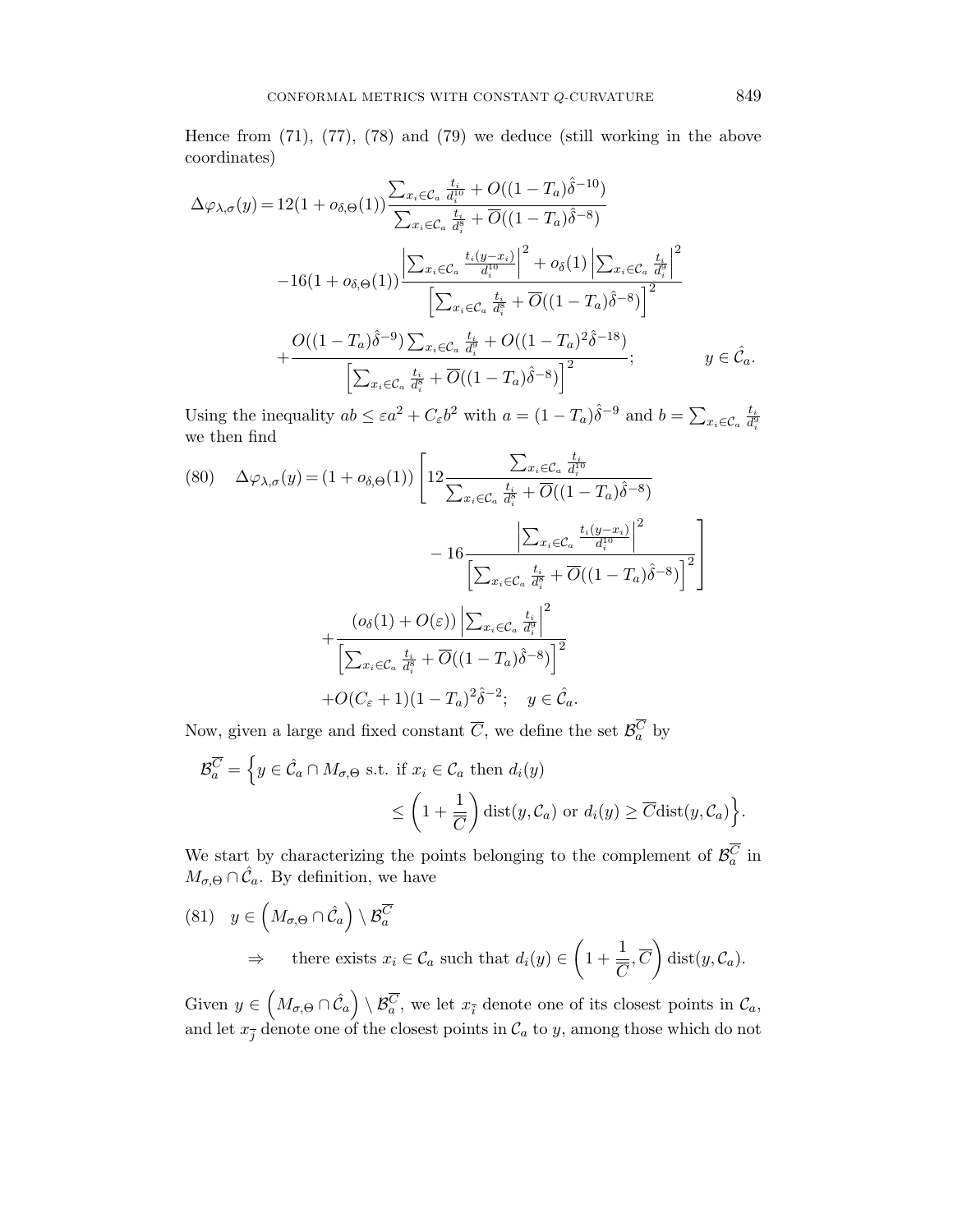realize the infimum of the distance from y. Then, since  $dist(y, x_{\overline{i}}) < dist(y, x_{\overline{j}})$ and since  $dist(y, x_{\overline{j}}) < \overline{C}dist(y, x_{\overline{i}})$  (by (81)), we clearly have

$$
\frac{1}{\overline{C}}\textnormal{dist}(y,x_{\overline{j}})<\textnormal{dist}(y,x_{\overline{i}})<\textnormal{dist}(y,x_{\overline{j}}),
$$

that is, y lies in an annulus centered at  $x_{\overline{i}}$  whose radii have a ratio equal to  $\overline{C}$ .

Now, fixing  $x_{\overline{i}} \in \mathcal{C}_a$ , we consider the following set

$$
\mathcal{D}_{\overline{i}} = \left\{ y \in \left( M_{\sigma,\Theta} \cap \hat{\mathcal{C}}_a \right) \setminus \mathcal{B}_a^{\overline{C}} \ : \ d_i(y) = \text{dist}(y,\mathcal{C}_a) \right\},\
$$

namely the points y in  $(M_{\sigma,\Theta} \cap \hat{C}_a) \setminus \mathcal{B}_a^{\overline{C}}$  for which  $x_{\overline{i}}$  is the closest point to y in  $\mathcal{C}_a$ . Now, when y varies, there might be different points  $x_{\overline{j}}$ , chosen as before, which do not realize the distance from y, but anyway their number never exceeds k. This implies that  $\mathcal{D}_{\bar{i}}$  is contained in the union of at most k annuli centered at  $x_{\bar{i}}$  whose radii  $c_{l,\bar{i}}$ ,  $d_{l,\bar{i}}$  have uniformly bounded ratios, namely

(82) 
$$
\mathcal{D}_{\overline{i}} \subseteq \bigcup_{l=1}^k \left( B_{d_{l,\overline{i}}}(x_{\overline{i}}) \setminus B_{c_{l,\overline{i}}}(x_{\overline{i}}) \right), \quad \text{with } d_{l,\overline{i}} \leq 2\overline{C}c_{l,\overline{i}}.
$$

Clearly we also have

(83) 
$$
\left(M_{\sigma,\Theta}\cap\hat{\mathcal{C}}_a\right)\setminus\mathcal{B}_a^{\overline{C}}=\bigcup_{x_{\overline{i}}\in\mathcal{C}_a}\mathcal{D}_{\overline{i}}.
$$

In  $\mathcal{D}_{\overline{i}},$ 

$$
\frac{t_i}{d_i^{10}} \le \frac{1}{d_i^2} \frac{t_i}{d_i^8};\n\qquad \qquad \bigg|\sum_{x_i \in \mathcal{C}_a} \frac{t_i(y-x_i)}{d_i^{10}}\bigg| \le \frac{1}{d_i} \sum_{x_i \in \mathcal{C}_a} \frac{t_i}{d_i^8}.
$$

Then from (80) it follows that

(84) 
$$
|\Delta \varphi_{\lambda,\sigma}| \leq C_{\delta,\Theta,\varepsilon} \left(1 + \frac{1}{d_{\overline{i}}^2}\right), \qquad \text{in } \mathcal{D}_{\overline{i}}.
$$

Hence, from (82) and (83), using polar coordinates, we deduce that

(85) 
$$
\int_{\left(M_{\sigma,\Theta}\cap\hat{\mathcal{C}}_{a}\right)\backslash\mathcal{B}_{a}^{\overline{C}}} (\Delta\varphi_{\lambda,\sigma})^{2} dV_{g}
$$
  
\n
$$
\leq \cup_{x_{\overline{i}} \in \mathcal{C}_{a}} \cup_{l=1}^{k} \int_{\left(B_{d_{l,\overline{i}}}(x_{\overline{i}})\backslash B_{c_{l,\overline{i}}}(x_{\overline{i}})\right)} C_{\delta,\Theta,\varepsilon} \left(1 + \frac{1}{d_{\overline{i}}^{2}}\right)^{2} dV_{g}
$$
  
\n
$$
\leq C_{\delta,\Theta,\varepsilon} k \operatorname{card}(\mathcal{C}_{a}) \left(\log \frac{d_{l,\overline{i}}}{c_{l,\overline{i}}} + 1\right) \leq C_{\delta,\Theta,\varepsilon,\overline{C}}.
$$

At this point, to estimate  $\int_M (\Delta \varphi_{\lambda,\sigma})^2 dV_g$ , it only remains to consider the contribution inside  $\mathcal{B}_a^C$ .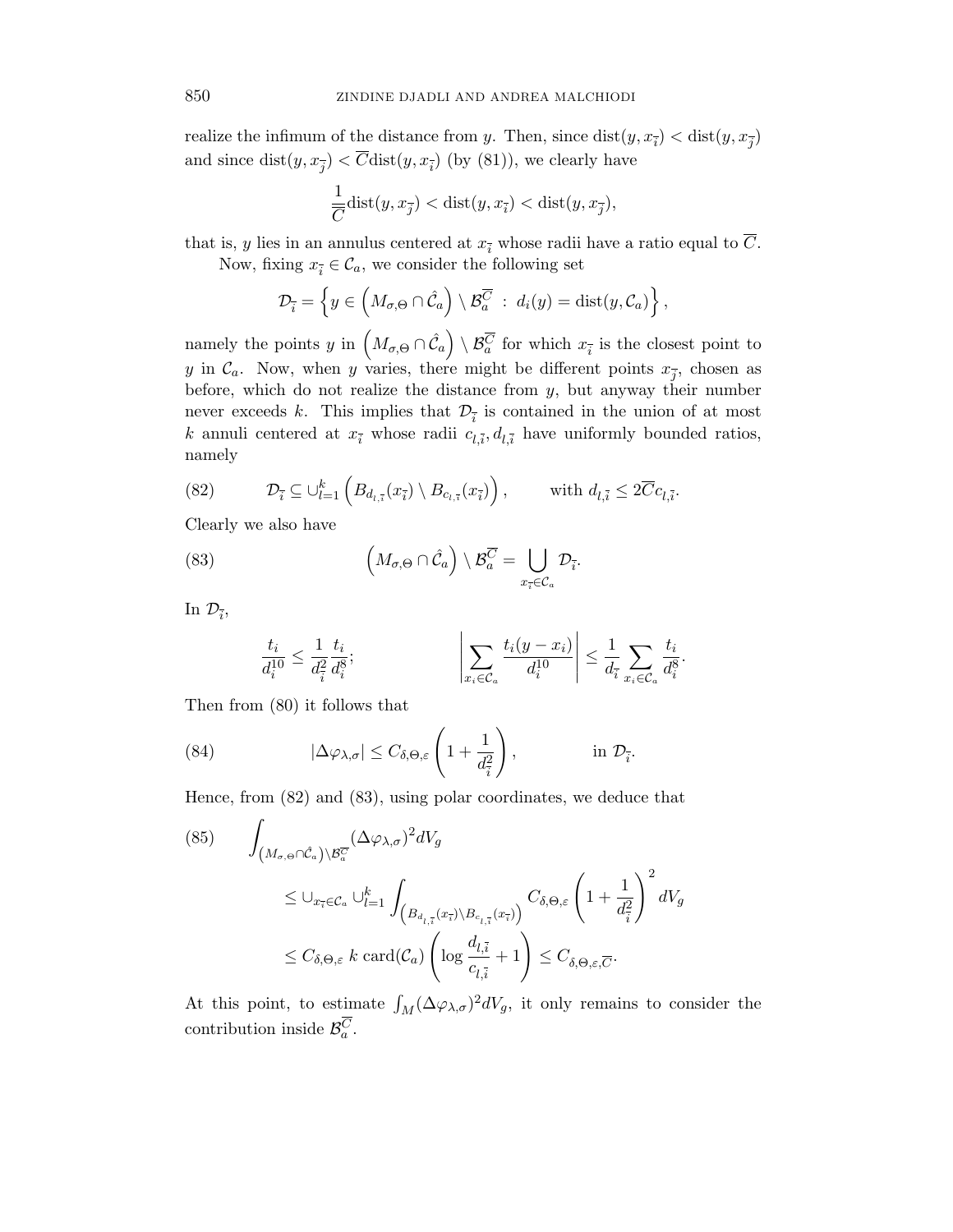In this set, we call  $d_{a,\min}$  the distance of y from  $\mathcal{C}_a$ , and  $d_{a,\text{out}}$  the minimal distance of y from the points  $x_i$  in  $\mathcal{C}_a$  satisfying  $d_i(y) \geq C \text{dist}(y, \mathcal{C}_a)$  (see the definition of  $\mathcal{B}_a^C$ ). Therefore, setting

$$
T_{a,in} = \sum_{x_i \in \mathcal{C}_a \; : \; d_i(y) \leq \left(1 + \frac{1}{\overline{C}}\right) \text{dist}(y, \mathcal{C}_a)} t_i,
$$

from (80) we obtain the estimate

$$
\Delta\varphi_{\lambda,x}(y) = 12(1 + o_{\delta,\Theta,\varepsilon,\overline{C}}(1)) \frac{\frac{T_{a,in}}{d_{a,\min}^{10}} + \frac{O(T_a - T_{a,in})}{d_{a,\min}^{10}}}{\frac{T_{a,in}}{d_{a,\min}^8} + \frac{\overline{O}(T_a - T_{a,in})}{d_{a,\min}^8} + \overline{O}((1 - T_a)\hat{\delta}^{-8})}
$$

$$
-16(1 + o_{\delta,\Theta,\varepsilon,\overline{C}}(1)) \frac{\left|\frac{T_{a,in}}{d_{a,\min}^8} + \frac{O(T_a - T_{a,in})}{d_{a,\text{out}}^8}\right|^2}{\left[\frac{T_{a,in}}{d_{a,\min}^8} + \frac{\overline{O}(T_a - T_{a,in})}{d_{a,\text{out}}^8} + \overline{O}((1 - T_a)\hat{\delta}^{-8})\right]^2} + C_{\delta,\Theta,\varepsilon,\overline{C}}.
$$

Now we notice that for  $y \in \mathcal{B}_a^C$  the following inequalities hold:

$$
\frac{T_{a,in}}{d_{a,min}^9} + \frac{O(T_a - T_{a,in})}{d_{a,out}^9} \n\leq \left(C_{\delta,\Theta,\varepsilon,\overline{C}} + \frac{(1 + o_{\delta,\Theta,\varepsilon,\overline{C}}(1))}{d_{a,min}}\right) \left(\frac{T_{a,in}}{d_{a,min}^8} + \frac{\overline{O}(T_a - T_{a,in})}{d_{a,out}^8}\right);
$$
\n
$$
\frac{T_{a,in}}{d_{a,min}^{10}} + \frac{O(T_a - T_{a,in})}{d_{a,out}^{10}}
$$
\n
$$
\leq \left(C_{\delta,\Theta,\varepsilon,\overline{C}} + \frac{(1 + o_{\delta,\Theta,\varepsilon,\overline{C}}(1))}{d_{a,min}^2}\right) \left(\frac{T_{a,in}}{d_{a,min}^8} + \frac{\overline{O}(T_a - T_{a,in})}{d_{a,out}^8}\right);
$$
\n
$$
\frac{T_{a,in}}{d_{a,min}^{10}} + \frac{O(T_a - T_{a,in})}{d_{a,out}^{10}}
$$
\n
$$
\geq \left(-C_{\delta,\Theta,\varepsilon,\overline{C}} + \frac{(1 - o_{\delta,\Theta,\varepsilon,\overline{C}}(1))}{d_{a,min}^2}\right) \left(\frac{T_{a,in}}{d_{a,min}^8} + \frac{\overline{O}(T_a - T_{a,in})}{d_{a,out}^8}\right).
$$

From the last four formulas and some elementary computations one can deduce that

(86) 
$$
|\Delta \varphi_{\lambda,\sigma}| \leq C_{\delta,\Theta,\varepsilon,\overline{C}} + 4(1 + o_{\delta,\Theta,\varepsilon,\overline{C}}(1))\frac{1}{d_{a,\min}^2} \qquad \text{in } \mathcal{B}_a^{\overline{C}}.
$$

We notice that, trivially,

$$
\mathcal{B}_{a}^{\overline{C}} = \cup_{x_i \in \mathcal{C}_a} \left( \mathcal{B}_{a}^{\overline{C}} \cap \{y \; : \; d_i(y) = d_{a,\min} \} \right).
$$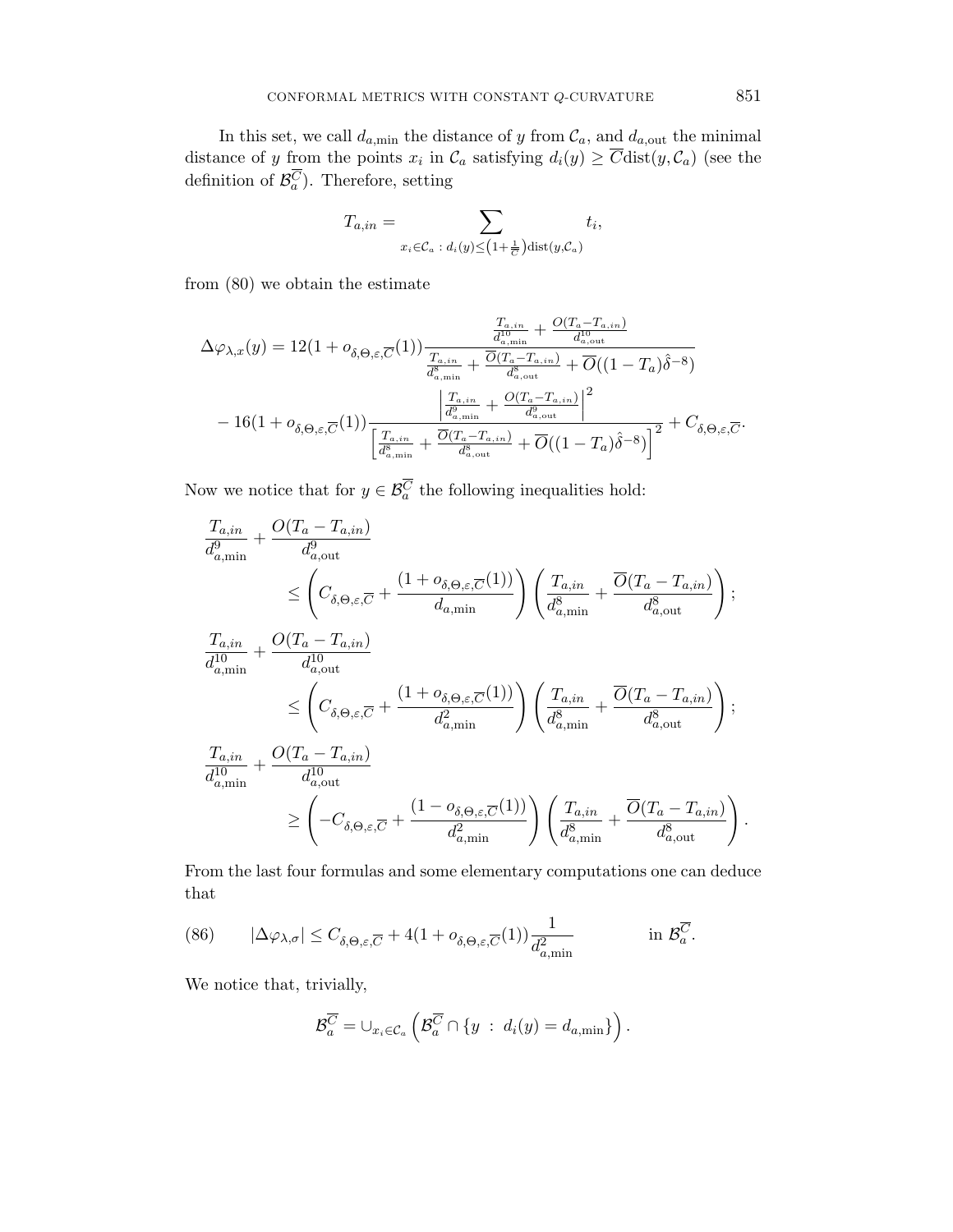Therefore, recalling that  $\frac{\Theta}{\lambda} \leq d_i(y) \leq \hat{\delta}$  for every  $y \in \mathcal{B}_a^{\overline{C}}$ , from the last two formulas, we have (the volume of the three-sphere being  $2\pi^2$ )

$$
(87) \int_{\mathcal{B}_{a}^{\overline{C}}} (\Delta \varphi_{\lambda,\sigma})^{2} dV_{g}
$$
  
\n
$$
\leq \sum_{x_{i} \in \mathcal{C}_{a}} \int_{\mathcal{B}_{a}^{\overline{C}} \cap \{y \ : d_{i}(y) = d_{a,\min}\}} \left( C_{\delta,\Theta,\varepsilon,\overline{C}} + 4(1 + o_{\delta,\Theta,\varepsilon,\overline{C}}(1)) \frac{1}{d_{a,\min}^{2}} \right)^{2} dV_{g}
$$
  
\n
$$
\leq \sum_{x_{i} \in \mathcal{C}_{a}} \int_{B_{\delta}(x_{i}) \setminus B_{\frac{\Theta}{\lambda}}(x_{i})} \left( C_{\delta,\Theta,\varepsilon,\overline{C}} + 4(1 + o_{\delta,\Theta,\varepsilon,\overline{C}}(1)) \frac{1}{d_{a,\min}^{2}} \right)^{2} dV_{g}
$$
  
\n
$$
\leq \text{card}(\mathcal{C}_{a}) \left( 32\pi^{2} (1 + o_{\delta,\Theta,\varepsilon,\overline{C}}(1)) \log \frac{\hat{\delta} \lambda}{\Theta} + C_{\delta,\Theta,\varepsilon,\overline{C}} \right)
$$
  
\n
$$
\leq \text{card}(\mathcal{C}_{a}) 32\pi^{2} (1 + o_{\delta,\Theta,\varepsilon,\overline{C}}(1)) \log \lambda + C_{\delta,\Theta,\varepsilon,\overline{C}}.
$$

From (66), (76), (85) and (87), considering all the sets  $\hat{\mathcal{C}}_a$  and the complement of their union, we finally deduce

(88) 
$$
\int_M (\Delta \varphi_{\lambda,\sigma})^2 dV_g \leq 32\pi^2 k (1 + o_{\delta,\Theta,\varepsilon,\overline{C}}(1)) \log \lambda + C_{\hat{\delta},\varepsilon,\overline{C},\Theta}.
$$

Fixing the values of  $\overline{C}$ ,  $\Theta$  (large, depending on  $\delta$ ) and of  $\varepsilon$  (small, depending on  $\delta$ ), we obtain the estimate of the term involving the squared Laplacian.

Next, we estimate the term  $\int_M |\nabla \varphi_{\lambda,\sigma}|^2 dV_g$ . It could be possible to proceed using  $L^p$  estimates on  $\varphi_{\lambda,\sigma} - \overline{\varphi_{\lambda,\sigma}}$  and interpolation, but having the computations for the Laplacian at hand, it is convenient to work directly. From (64), one finds first the following pointwise estimate

$$
|\nabla \varphi_{\lambda,\sigma}|\leq \frac{C}{\lambda},
$$

which implies, similarly as before

(89) 
$$
\int_{\cup_{i=1}^k B_{\frac{\Theta}{\lambda}}(x_i)} |\nabla \varphi_{\lambda,\sigma}|^2 dV_g \leq C \frac{\Theta^4}{\lambda^2}.
$$

On the other hand, in the set  $M_{\sigma,\Theta}$ , using (68) and reasoning as above we obtain

$$
\nabla \varphi_{\lambda,\sigma}=-(1+o_{\delta,\Theta}(1))\frac{\sum_i t_i\frac{\nabla(\chi^2_{\delta}(d_i))}{\chi^1_{\delta}(d_i)}}{\sum_s \frac{t_s}{\chi^2_{\delta}(d_s)}}+o_{\delta,\Theta}(1)\frac{\sum_i t_i\frac{|\nabla(\chi^2_{\delta}(d_i))|}{\chi^1_{\delta}(d_i)}}{\sum_s \frac{t_s}{\chi^2_{\delta}(d_s)}}.
$$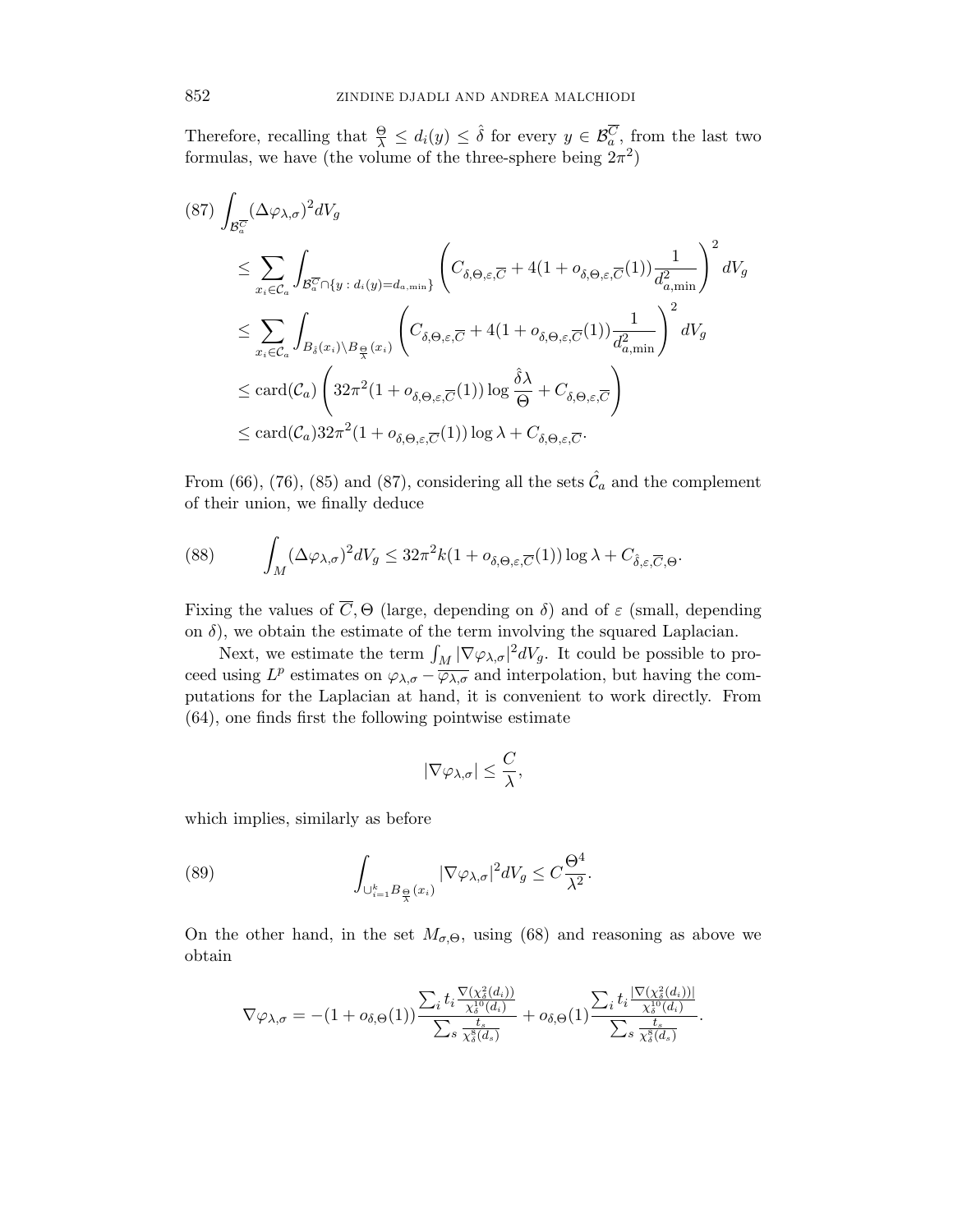Taking the square we get

(90) 
$$
|\nabla \varphi_{\lambda,\sigma}|^2 \leq (1 + o_{\delta,\Theta}(1)) \frac{\sum_{i,s} t_i t_s \frac{\nabla(\chi^2_{\delta}(d_i)) \cdot \nabla(\chi^2_{\delta}(d_s))}{\chi^1_{\delta}(d_i)\chi^1_{\delta}(d_s)}}{\left[\sum_s \frac{t_s}{\chi^3_{\delta}(d_s)}\right]^2} + o_{\delta,\Theta}(1) \left(\frac{\sum_i t_i \frac{|\nabla(\chi^2_{\delta}(d_i))|}{\chi^1_{\delta}(d_i)}}{\sum_s \frac{t_s}{\chi^8_{\delta}(d_s)}}\right)^2.
$$

Using (78) and (79) we deduce (working as before in geodesic coordinates)

$$
|\nabla \varphi_{\lambda,\sigma}|^{2}(y) = 4(1 + o_{\delta,\Theta,\varepsilon}(1)) \frac{\left| \sum_{x_{i} \in \mathcal{C}_{a}} \frac{t_{i}(y-x_{i})}{d_{i}^{10}} \right|^{2} + o_{\delta,\Theta,\varepsilon}(1) \left| \sum_{x_{i} \in \mathcal{C}_{a}} \frac{t_{i}}{d_{i}^{8}} \right|^{2}}{\left[ \sum_{x_{i} \in \mathcal{C}_{a}} \frac{t_{i}}{d_{i}^{8}} + \overline{O}((1-T_{a})\hat{\delta}^{-8}) \right]^{2}} + \frac{C_{\delta,\Theta,\varepsilon}O((1-T_{a})^{2}\hat{\delta}^{-18})}{\left[ \sum_{x_{i} \in \mathcal{C}_{a}} \frac{t_{i}}{d_{i}^{8}} + \overline{O}((1-T_{a})\hat{\delta}^{-8}) \right]^{2}}, \qquad y \in \hat{\mathcal{C}}_{a}.
$$

Reasoning as for (84) and (86), one then finds

$$
|\nabla \varphi_{\lambda,\sigma}|^2 \leq C_{\delta,\Theta,\varepsilon,\overline{C}} \left( 1 + \frac{1}{d_{a,\min}^2} \right) \qquad \text{in } \hat{\mathcal{C}}_a \cap M_{\sigma,\Theta},
$$

which implies

$$
\int_{\hat{\mathcal{C}}_a} |\nabla \varphi_{\lambda,\sigma}|^2 dV_g \leq C_{\delta,\Theta,\varepsilon,\overline{C}}.
$$

On the other hand,

$$
|\nabla \varphi_{\lambda,\sigma}(y)|^2 \le C_{\hat{\delta}} \qquad \text{for } y \in M \setminus \cup_{a=1}^j \hat{\mathcal{C}}_a.
$$

Therefore from the last two formulas we deduce

(91) 
$$
\int_M |\nabla \varphi_{\lambda,\sigma}|^2 dV_g \leq \hat{C}_{\delta,\Theta,\varepsilon,\overline{C}}.
$$

From (10) it follows that

$$
\langle P_g\varphi_{\lambda,\sigma},\varphi_{\lambda,\sigma}\rangle\leq \int_M(\Delta\varphi_{\lambda,\sigma})^2dV_g+C\int_M|\nabla\varphi_{\lambda,\sigma}|^2dV_g.
$$

Hence, from (88) and (91) we finally obtain, fixing as before the values of the constants  $\Theta$ ,  $\varepsilon$  and  $\overline{C}$ ,

$$
\langle P_g \varphi_{\lambda,\sigma}, \varphi_{\lambda,\sigma} \rangle \leq 32k\pi^2 (1 + o_{\delta}(1)) \log \lambda + C_{\delta}.
$$

This concludes the proof.

*Proof of Lemma* 5.2. If  $P_g$  is nonnegative, for  $8(k+1)\pi^2 > \rho' \ge \rho > 8k\pi^2$ (resp. for  $8\pi^2 > \rho' \ge \rho$ ) we clearly have

$$
\frac{II_{\rho}(u)}{\rho} - \frac{II_{\rho'}(u)}{\rho'} = \left(\frac{1}{\rho} - \frac{1}{\rho'}\right) \langle P_g u, u \rangle \ge 0,
$$

 $\Box$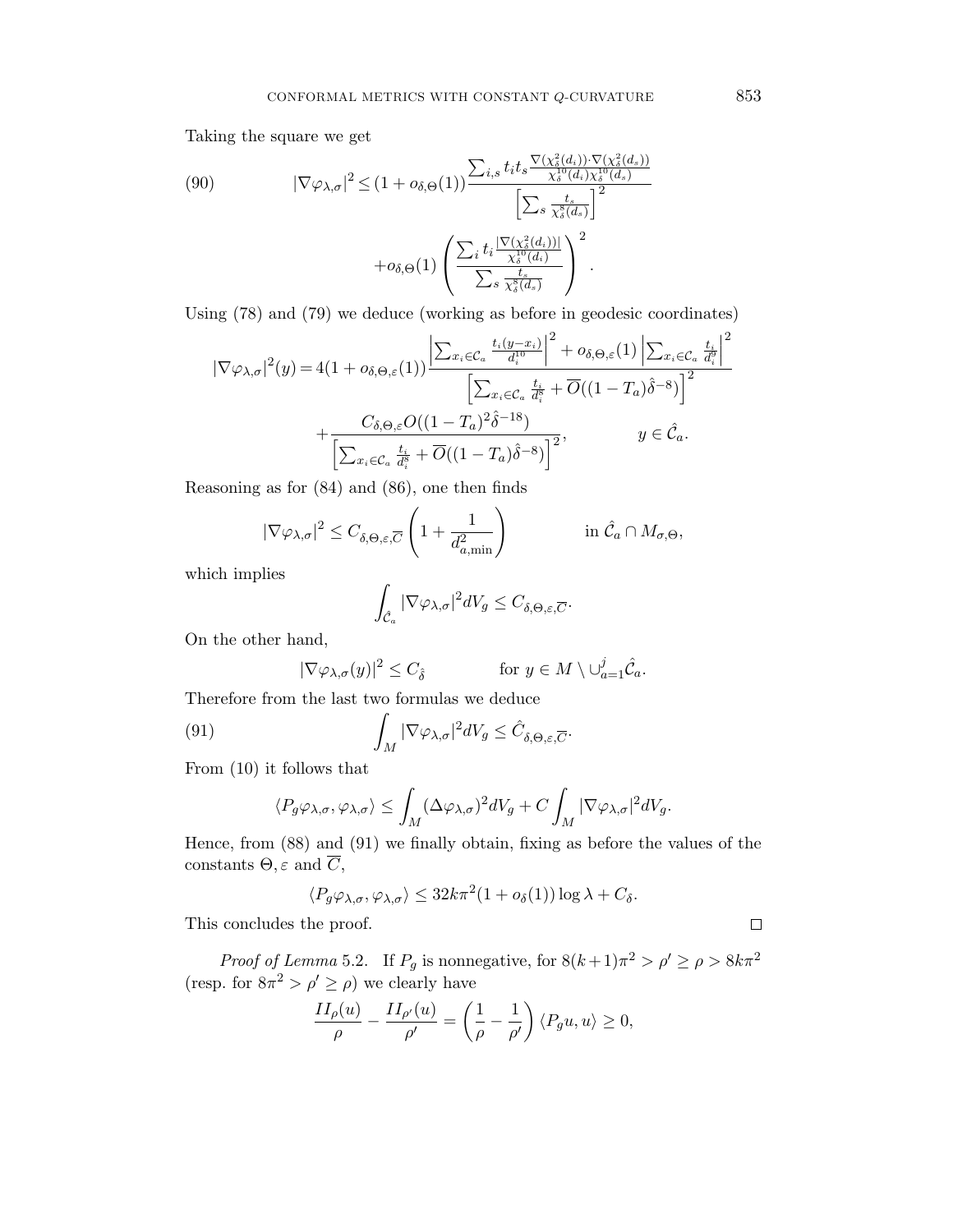and the conclusion follow immediately for  $C = 0$ . Therefore from now on we consider the case in which  $P<sub>q</sub>$  possesses some negative eigenvalues. The last formula in this case yields

(92) 
$$
\frac{II_{\rho'}(u)}{\rho'} \le \frac{II_{\rho}(u)}{\rho} - \frac{(\rho' - \rho)}{\rho \rho'} \langle P_g \hat{u}, \hat{u} \rangle,
$$

where  $\hat{u}$  is the V-component of u; see (18).

Fixing  $\rho \in [1 - \rho_0, 1 + \rho_0]$  and  $\varepsilon > 0$ , we consider a map  $\pi_{\rho, \varepsilon} \in \overline{\Pi}_{\overline{S}, \overline{\lambda}}$  such that

(93) 
$$
\sup_{m \in \widehat{A_{k,\overline{k}}}} II_{\rho}(\pi_{\rho,\varepsilon}(m)) < \overline{\Pi}_{\rho} + \varepsilon.
$$

We can also assume that each element of the form  $u = \pi_{\rho,\varepsilon}(m)$  satisfies the normalization condition  $\int_M e^{4u} dV_g = 1$ . Now, considering the V-part  $\hat{u}$  of all these elements, we fix three numbers  $\theta > 0$  (small, depending on  $\pi_{\rho,\varepsilon}$ ), and  $C_0, C_1 > 0$  (depending on M and  $\rho_0$ , with  $C_1 \gg C_0 \gg 1$ ), and we define a new map  $\tilde{\pi}_{\rho,\varepsilon}$  in the following way

(94) 
$$
\tilde{\pi}_{\rho,\varepsilon}(m) = \pi_{\rho,\varepsilon}(m) + \eta_{\theta}(m)\tilde{\eta}(\widehat{\pi_{\rho,\varepsilon}(m)})\widehat{\pi_{\rho,\varepsilon}(m)}; \qquad m \in \widehat{A_{k,\overline{k}}}.
$$

Here  $\widehat{\pi_{\rho,\varepsilon}(m)}$  denotes the V-component of  $\pi_{\rho,\varepsilon}(m)$  (see Section 2), the function  $\eta_{\theta}(m)$ ,  $m = (m_1, t) \in A_{k,\overline{k}} \times [0,1]$ , is defined as

$$
\eta_{\theta}(m) = \begin{cases} 1, & \text{for } t \in [0, 1 - \theta]; \\ \frac{1}{\theta}(1 - t), & \text{for } t \in [1 - \theta, 1], \end{cases}
$$

and  $\widehat{\eta(\pi_{\rho,\varepsilon}(m))}$  is given by

$$
\tilde{\eta}(\widehat{\pi_{\rho,\varepsilon}(m)}) = \left\{ \begin{array}{ll} 0, & \textrm{for } \|\widehat{\pi_{\rho,\varepsilon}(m)}\| \in [0,C_0]; \\ \frac{1}{C_1-C_0}(\|\widehat{\pi_{\rho,\varepsilon}(m)}\| - C_0), & \textrm{for } \|\widehat{\pi_{\rho,\varepsilon}(m)}\| \in [C_0,C_1]; \\ 1, & \textrm{for } \|\widehat{\pi_{\rho,\varepsilon}(m)}\| \geq C_1. \end{array} \right.
$$

When  $\eta_{\theta}(m) = 1$ , by the normalization of  $\pi_{\rho,\varepsilon}$  we have the following upper bound on  $II_\rho(\tilde{\pi}_{\rho,\varepsilon}(m))$ 

$$
II_{\rho}(\tilde{\pi}_{\rho,\varepsilon}) = \langle P_g \pi_{\rho,\varepsilon}, \pi_{\rho,\varepsilon} \rangle + \left( 2\tilde{\eta}(\widehat{\pi_{\rho,\varepsilon}}) + (\tilde{\eta}(\widehat{\pi_{\rho,\varepsilon}}))^2 \right) \langle P_g \widehat{\pi_{\rho,\varepsilon}}, \widehat{\pi_{\rho,\varepsilon}} \rangle
$$
  
(95)  

$$
+ 4\rho \int_M Q_g(\pi_{\rho,\varepsilon} + \tilde{\eta}(\widehat{\pi_{\rho,\varepsilon}}) \widehat{\pi_{\rho,\varepsilon}}) dV_g - 4\rho k_P \int_M e^{4\pi_{\rho,\varepsilon} + 4\tilde{\eta}(\widehat{\pi_{\rho,\varepsilon}}) \widehat{\pi_{\rho,\varepsilon}}} dV_g
$$
  

$$
\leq II_{\rho}(\pi_{\rho,\varepsilon}) + \left( 2\tilde{\eta}(\widehat{\pi_{\rho,\varepsilon}}) + (\tilde{\eta}(\widehat{\pi_{\rho,\varepsilon}}))^2 \right) \langle P_g \widehat{\pi_{\rho,\varepsilon}}, \widehat{\pi_{\rho,\varepsilon}} \rangle + \tilde{C}_0 \tilde{\eta}(\widehat{\pi_{\rho,\varepsilon}}) || \widehat{\pi_{\rho,\varepsilon}} ||,
$$

where  $\tilde{C}_0$  is a fixed constant depending only on M and on  $\rho_0$ .

Since  $\widehat{\pi_{\rho,\varepsilon}}$  belongs to the space V, where  $P_g$  is negative-definite, if  $C_0$ is sufficiently large (depending only  $\tilde{C}_0$  which, in turn, depends only on M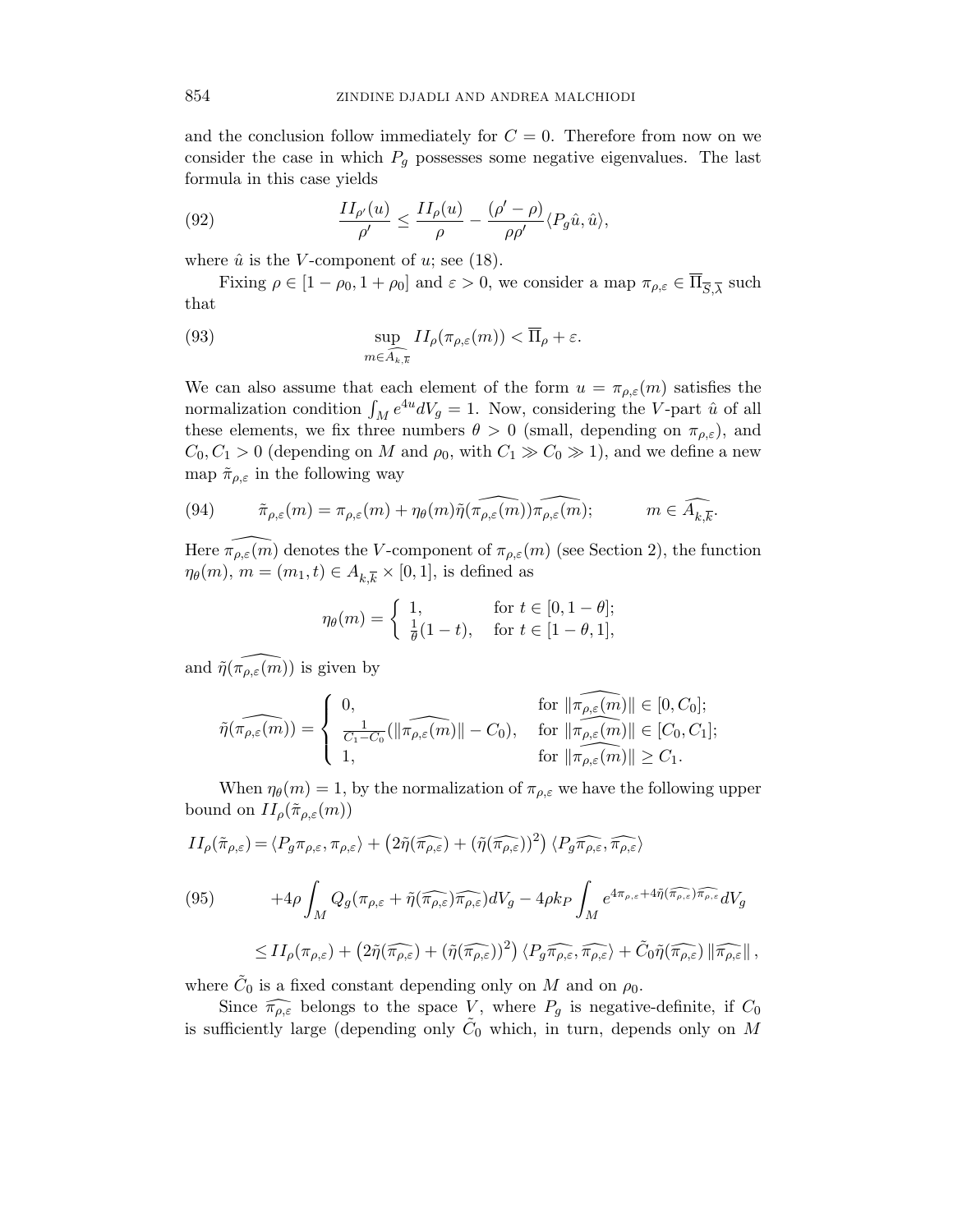and  $\rho_0$ ), then one has

(96) 
$$
(2\tilde{\eta}(\widehat{\pi_{\rho,\varepsilon}}) + (\tilde{\eta}(\widehat{\pi_{\rho,\varepsilon}}))^2) \langle P_g \widehat{\pi_{\rho,\varepsilon}}, \widehat{\pi_{\rho,\varepsilon}} \rangle + \tilde{C}_0 \tilde{\eta}(\widehat{\pi_{\rho,\varepsilon}}) \|\widehat{\pi_{\rho,\varepsilon}}\| \le 0 \quad \text{for } \|\widehat{\pi_{\rho,\varepsilon}}(m)\| \ge C_0.
$$

Having fixed this value of  $C_0$ , from (92) and knowing that  $\widehat{\eta}(\widehat{\pi_{\rho,\varepsilon}(m)}) = 0$  for  $\|\tilde{\eta}(\widetilde{\pi_{\rho,\varepsilon}(m)})\| \leq C_0$ , we see that

(97) 
$$
\frac{II_{\rho'}(\tilde{\pi}_{\rho,\varepsilon})}{\rho'} \leq \frac{II_{\rho}(\pi_{\rho,\varepsilon})}{\rho} - \frac{\rho' - \rho}{\rho \rho'} \langle P_g \widehat{\pi_{\rho,\varepsilon}}, \widehat{\pi_{\rho,\varepsilon}} \rangle \leq \frac{\overline{\Pi}_{\rho} + \varepsilon}{\rho} + \hat{C}_0(\rho' - \rho);
$$

$$
\|\widehat{\pi_{\rho,\varepsilon}}(m)\| \leq C_0, \eta_{\theta}(m) = 1,
$$

where  $\hat{C}_0$  depends only on M and  $\rho_0$ .

Now we fix also the value of  $C_1$ . We choose  $\rho_0$  so small and  $C_1 > 0$ (depending only on M and  $\rho_0$ ) so large that

$$
\begin{aligned} \text{(98)} \quad & \frac{3}{\rho} \left( 1 - \frac{4}{3} \frac{\rho' - \rho}{\rho'} \right) \langle P_g \hat{v}, \hat{v} \rangle + \frac{\tilde{C}_0}{\rho} \|\hat{v}\| \\ &\leq \langle P_g \hat{v}, \hat{v} \rangle \leq -2\overline{L} - L \qquad \text{for all } \hat{v} \in V \text{ with } \|\hat{v}\| \geq C_1, \end{aligned}
$$

where L and  $\overline{L}$  are the constants given in (56) and (57). From (92), (95) and (96) we immediately find (still for  $\eta_{\theta}(m) = 1$ )

$$
(99) \qquad \frac{II_{\rho'}(\tilde{\pi}_{\rho,\varepsilon})}{\rho'} \le \frac{II_{\rho}(\pi_{\rho,\varepsilon})}{\rho} - \frac{\rho' - \rho}{\rho \rho'} \langle P_g \widehat{\pi_{\rho,\varepsilon}}, \widehat{\pi_{\rho,\varepsilon}} \rangle \le \frac{\overline{\Pi}_{\rho} + \varepsilon}{\rho} + \hat{C}_1(\rho' - \rho);
$$

$$
C_0 \le \|\widehat{\pi_{\rho,\varepsilon}(m)}\| \le C_1,
$$

where  $\hat{C}_1$  depends only on M and  $\rho_0$ .

By (92) and (95), since  $\tilde{\eta}(\widehat{\pi_{\rho,\varepsilon}}) = 1$  when  $\|\widehat{\pi_{\rho,\varepsilon}}\| \ge C_1$  (which implies  $\hat{\tilde{\pi}} = 2\hat{\pi}$ , we obtain

(100) 
$$
\frac{II_{\rho}(\tilde{\pi}_{\rho,\varepsilon})}{\rho'} \leq \frac{II_{\rho}(\pi_{\rho,\varepsilon})}{\rho} + \frac{3}{\rho} \left(1 - \frac{4}{3} \frac{\rho' - \rho}{\rho'}\right) \langle P_g \widehat{\pi_{\rho,\varepsilon}}, \widehat{\pi_{\rho,\varepsilon}} \rangle + \frac{\tilde{C}_0}{\rho} \|\widehat{\pi_{\rho,\varepsilon}}\|;
$$

$$
\|\widehat{\pi_{\rho,\varepsilon}}(m)\| \geq C_1, \eta_{\theta}(m) = 1.
$$

Then  $(98)$  implies (see  $(57)$  and  $(93)$ )

(101) 
$$
\frac{II_{\rho'}(\tilde{\pi}_{\rho,\varepsilon})}{\rho'} \leq \frac{\overline{\Pi}_{\rho}}{\rho}, \qquad \text{for } \|\hat{\pi}\| \geq C_1.
$$

From (97), (99) and (101) we deduce

(102) 
$$
\frac{II_{\rho'}(\tilde{\pi}_{\rho,\varepsilon})}{\rho'} \leq \frac{\overline{\Pi}_{\rho} + \varepsilon}{\rho} + (\hat{C}_0 + \hat{C}_1)(\rho' - \rho) \qquad \text{for } \eta_{\theta}(m) = 1.
$$

Therefore it remains to consider the case in which  $\eta_{\theta}(m) \neq 1$ , that is, for  $t > 1 - \theta$  (recall that  $m = (m_1, t)$  with  $m_1 \in A_{k, \overline{k}}$ ). This is where the choice of  $\theta$  enters. Reasoning as for (95) we find

$$
II_{\rho'}(\tilde{\pi}_{\rho,\varepsilon}) \leq II_{\rho'}(\pi_{\rho,\varepsilon}) + 2\eta_{\theta}(m)\tilde{\eta}(\widehat{\pi_{\rho,\varepsilon}})\langle P_g\widehat{\pi_{\rho,\varepsilon}},\widehat{\pi_{\rho,\varepsilon}}\rangle + \tilde{C}_0\eta_{\theta}(m)\tilde{\eta}(\widehat{\pi_{\rho,\varepsilon}})\|\widehat{\pi_{\rho,\varepsilon}}\|.
$$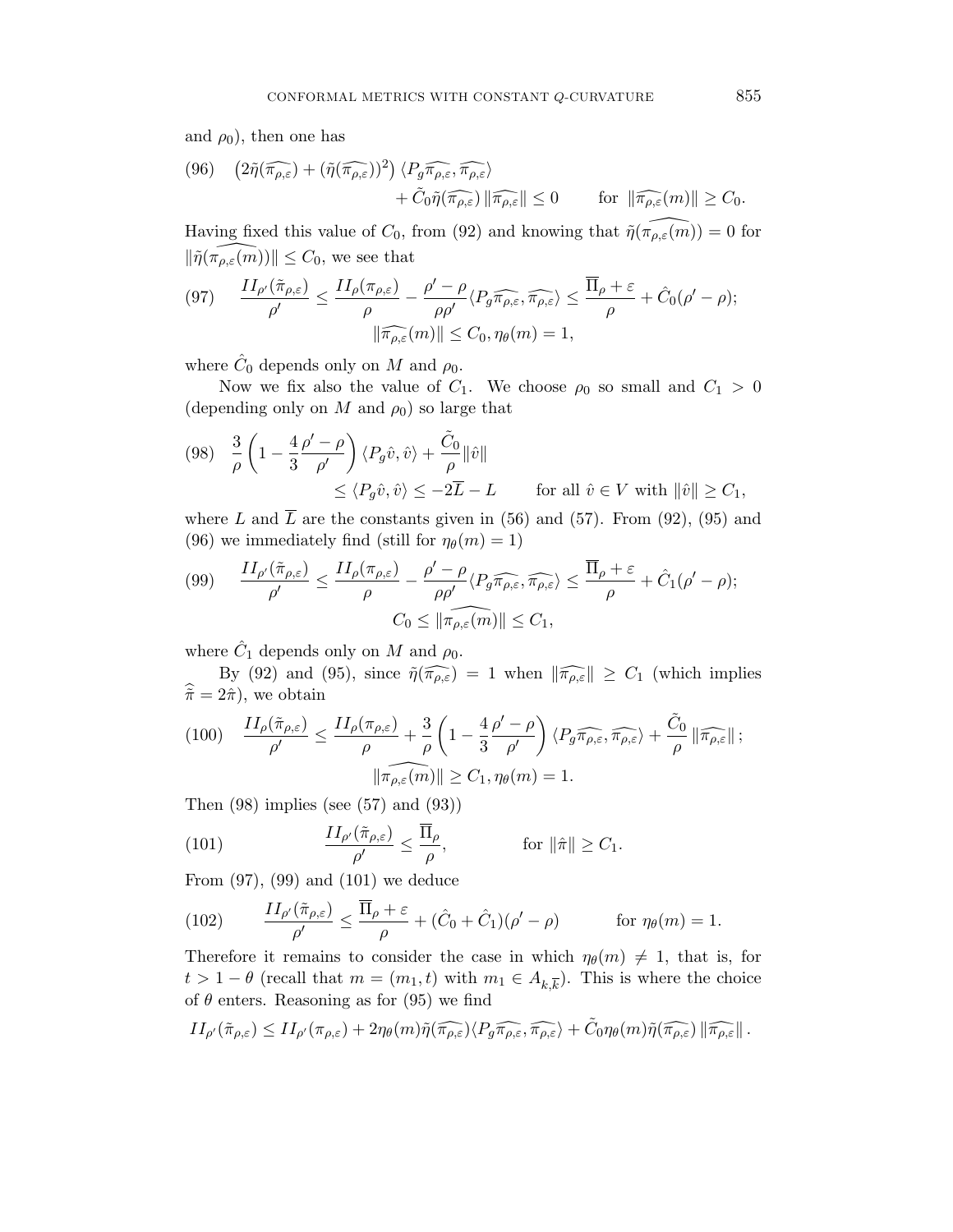Recall that the map  $\pi_{\rho,\varepsilon}$  belongs to  $\Pi_{\overline{S},\overline{\lambda}}$ , and hence it satisfies  $\pi_{\rho,\varepsilon}(t,\cdot) \to$  $\Phi_{\overline{S},\overline{\lambda}}(\cdot)$  in  $C^0(A_{k,\overline{k}})$ . Since  $\rho$  is varying in the small interval  $[1-\rho_0, 1+\rho_0]$ , we have estimates of the form (51) (with  $\rho k_P$  replacing  $k_P$ ) uniformly for  $\rho$  in this interval. Thus from the last formula we deduce that, for  $\eta_{\theta}(m) < 1$ ,

$$
II_{\rho'}(\tilde{\pi}_{\rho,\varepsilon}(m)) \leq II_{\rho'}(\Phi_{\overline{S},\overline{\lambda}}(m_1))
$$
  
+ $o_{\theta}(1) + 2\eta_{\theta}(m)\tilde{\eta}(\widehat{\pi_{\rho,\varepsilon}})\langle P_g\widehat{\pi_{\rho,\varepsilon}},\widehat{\pi_{\rho,\varepsilon}}\rangle + \tilde{C}_0\eta_{\theta}(m)\tilde{\eta}(\widehat{\pi_{\rho,\varepsilon}})\|\widehat{\pi_{\rho,\varepsilon}}\|$   

$$
\leq (32k\pi^2 - 4\rho'k_P + o_{\delta}(1))\log\lambda
$$
  
- $|\lambda_{\overline{k}}||s|^2\overline{S}^2 + O(|s|\overline{S}) + C_{\delta} + O(1) + o_{\theta}(1)$   
+ $2\eta_{\theta}(m)\tilde{\eta}(\widehat{\pi_{\rho,\varepsilon}})\langle P_g\widehat{\pi_{\rho,\varepsilon}},\widehat{\pi_{\rho,\varepsilon}}\rangle + \tilde{C}_0\eta_{\theta}(m)\tilde{\eta}(\widehat{\pi_{\rho,\varepsilon}})\|\widehat{\pi_{\rho,\varepsilon}}\|$   

$$
\leq (32k\pi^2 - 4\rho'k_P + o_{\delta}(1))\log\lambda
$$
  
- $|\lambda_{\overline{k}}||s|^2\overline{S}^2 + O(|s|\overline{S}) + C_{\delta} + O(1) < -\frac{3}{2}L,$ 

if L is chosen sufficiently large (see (56)) and  $\theta$  is chosen sufficiently small. Now the conclusion follows from (102) and the last estimate.  $\Box$ 

Institut Fourier, Grenoble, France E-mail address: zindine.djadli@ujf-grenoble.fr SISSA, Trieste, Italy

E-mail address: malchiod@sissa.it

#### **REFERENCES**

- [1] D. ADAMS, A sharp inequality of J. Moser for higher order derivatives, Ann. of Math. 128 (1988), 385–398.
- [2] R. F. Adimurthi, M. Struwe, and F. Robert, Concentration phenomena for Liouville's equation in dimension four, J. Eur. Math. Soc. 8 (2006), 171–180.
- [3] A. Bahri, Critical Points at Infinity in Some Variational Problems, Pitman Research Notes in Math. Series 182, Longman Scientific & Technical, Harlow, 1989.
- [4] A. Bahri and J. M. Coron, On a nonlinear elliptic equation involving the critical Sobolev exponent: the effect of the topology of the domain, *Comm. Pure Appl. Math.* 41 (1988), 253–294.
- [5] T. P. Branson, The Functional Determinant, Global Analysis Research Center Lecture Note Series 4, Seoul National University (1993).
- [6] ——, Differential operators canonically associated to a conformal structure, Math. Scand. 57 (1985), 293–345.
- [7] T. P. Branson and B. Oersted, Explicit functional determinants in four dimensions, Proc. Amer. Math. Soc. **113** (1991), 669–682.
- [8] T. P. Branson, S.-Y. A. Chang, and P. C. Yang, Estimates and extremal problems for the log-determinant on 4-manifolds, Comm. Math. Phys. 149 (1992), 241–262.
- [9] G. E. BREDON, *Topology and Geometry, Grad. Texts in Math.* **139**, A. M. S., Providence, RI, 1997.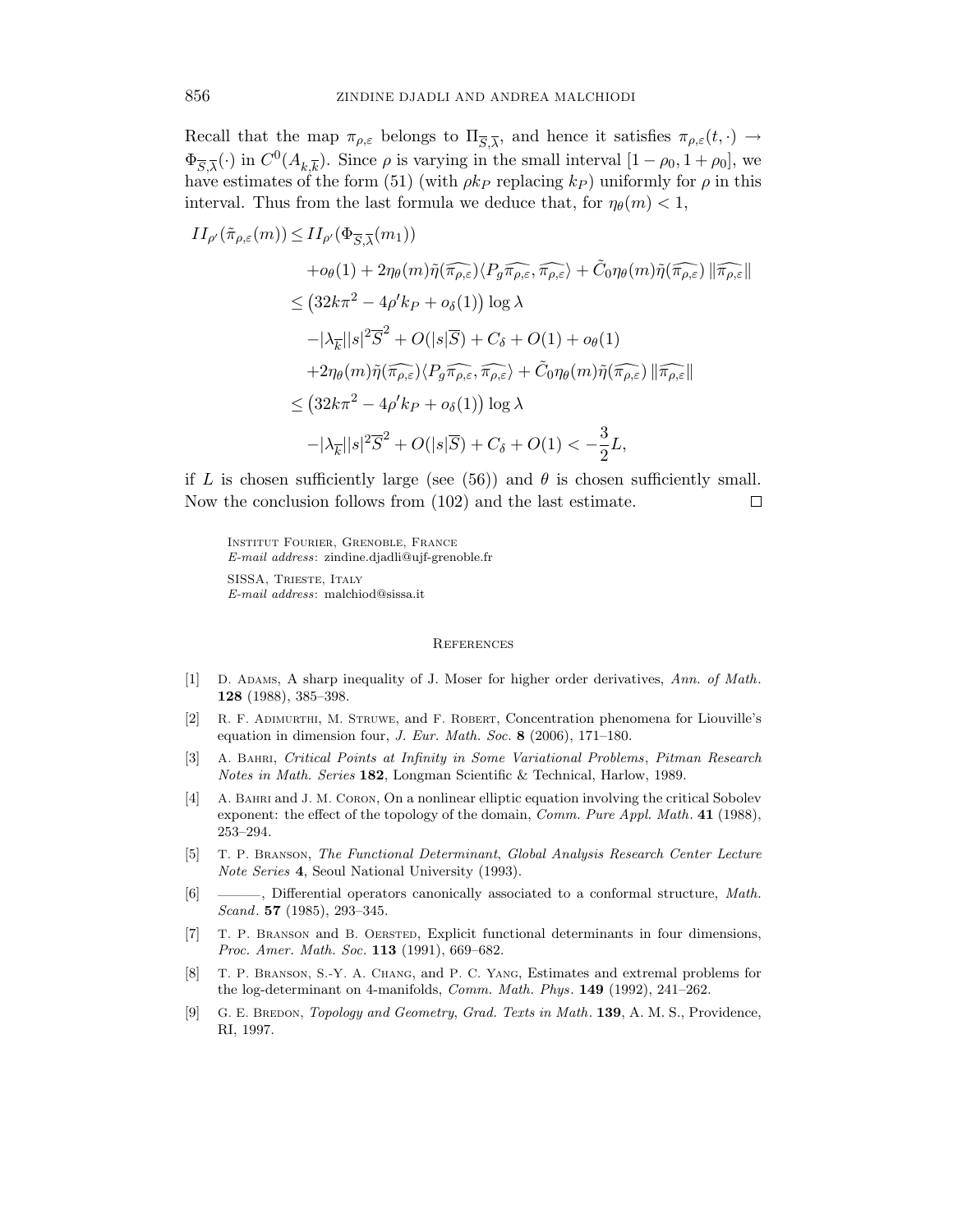- [10] S. BRENDLE, Global existence and convergence for a higher order flow in conformal geometry, Ann. of Math. **158** (2003), 323-343.
- [11]  $\qquad \qquad$ , Prescribing a higher order conformal invariant on  $S<sup>n</sup>$ , Comm. Anal. Geom. 11 (2003), 837–858.
- [12] S.-Y. A. CHANG, M. J. GURSKY, and P. C. YANG, An equation of Monge-Ampère type in conformal geometry, and four-manifolds of positive Ricci curvaturex, Ann. of Math. 155 (2002), 709–787.
- [13] ———, A conformally invariant sphere theorem in four dimensions, Publ. Math. Inst. Hautes Etudes Sci. **98** (2003), 105–143.
- [14] S.-Y. A. Chang, J. Qing, and P. C. Yang, Compactification of a class of conformally flat 4-manifold, Invent. Math. 142 (2000), 65–93.
- [15]  $\ldots$ , On the Chern-Gauss-Bonnet integral for conformal metrics on  $\mathbb{R}^4$ , Duke Math.  $J.$  103 (2000), 523–544.
- [16] S. Y. Chang and P. C. Yang, Extremal metrics of zeta functional determinants on 4 manifolds, Ann. of Math. 142 (1995), 171–212.
- [17] ———, On uniqueness of solutions of nth order differential equations in conformal geometry, Math. Res. Lett. 4 (1997), 91–102.
- [18] ———, On a fourth order curvature invariant, in Spectral Problems in Geometry and Arithmetic (T. Branson, ed.), *Comtemp. Math.* 237, 9–28, A. M. S., Providence, RI, 1999.
- [19] C. C. Chen and C. S. Lin, Sharp estimates for solutions of multi-bubbles in compact Riemann surfaces, Comm. Pure Appl. Math. 55 (2002), 728–771.
- [20] ———, Topological degree for a mean field equation on Riemann surfaces, Comm. Pure Appl. Math. 46 (2003), 1667–1727.
- [21] W. Chen and C. Li, Prescribing Gaussian curvatures on surfaces with conical singularities, J. Geometric Anal. 1 (1991), 359–372.
- [22] W. Ding, J. Jost, J. Li, and G. Wang, Existence results for mean field equations, Ann. Inst. Henri Poincaré, Anal. Non Linéaire 16 (1999), 653-666.
- [23] Z. DJADLI, Existence result for the mean field problem on Riemann surfaces of all genuses, Comm. Contemp. Math., to appear.
- [24] Z. DJADLI and A. MALCHIODI, A fourth order uniformization theorem on some four manifolds with large total Q-curvature, C. R. A. S. **340** (2005), 341–346.
- [25] O. DRUET and F. ROBERT, Bubbling phenomena for fourth- order four-dimensional pdes with exponential growth, Proc. Amer. Math. Soc. 134 (2006), 897-908.
- [26] C. FEFFERMAN and C. R. GRAHAM, Q-curvature and Poincaré metrics, Math. Res. Lett. 9 (2002), 139–151.
- [27] C. R. Graham, R. Jenne, L. J. Mason, and G. Sparling, Conformally invariant powers of the Laplacian. I. Existence, J. London Math. Soc. 46 (1992), 557–565.
- [28] M. Gursky, The Weyl functional, de Rham cohomology, and Kahler-Einstein metrics, Ann. of Math. 148 (1998), 315–337.
- [29] ———, The principal eigenvalue of a conformally invariant differential operator, with an application to semilinear elliptic PDE, Comm. Math. Phys. 207 (1999), 131–143.
- [30] M. Gursky and J. Viaclovsky, A fully nonlinear equation on four-manifolds with positive scalar curvature, J. Differential Geom. 63 (2003), 131–154.
- [31] L. Jeanjean and J. Toland, Bounded Palais-Smale mountain-pass sequences, C. R. Acad. Sci., Paris, Sér. I Math. **327** (1998), 23–28.